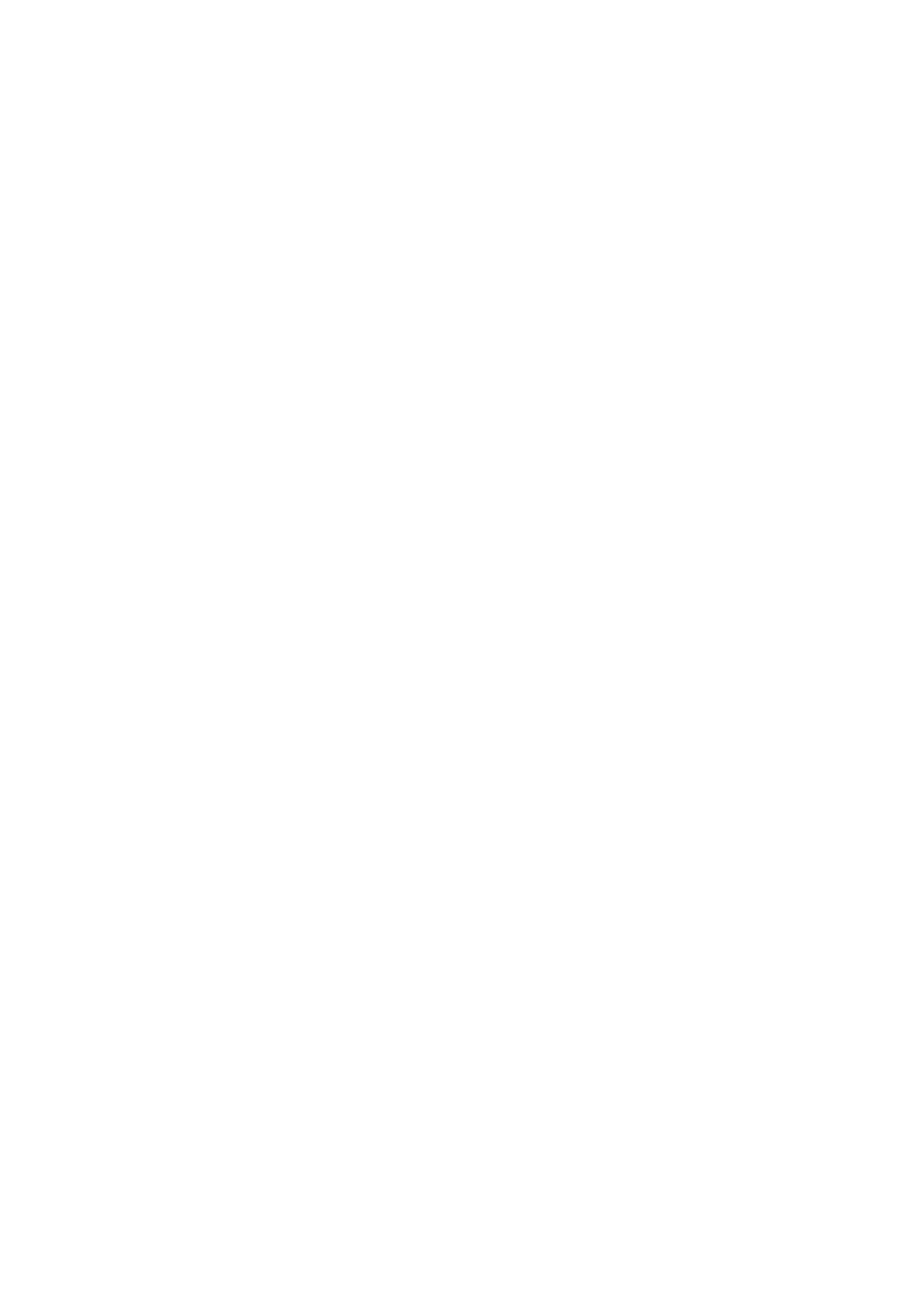# **Contents**

|   |                                                                         | 62<br>66 |
|---|-------------------------------------------------------------------------|----------|
| 1 |                                                                         | 67       |
|   |                                                                         | 67       |
|   | Recommendation 1: Good Scientific Practice                              | 69       |
|   | Recommendation                                                          | 69       |
|   | Recommendation                                                          | 70       |
|   | Recommendation<br>4: Supervision of Young Scientists                    | 71       |
|   | 5: Impartial Counselor (Ombudsman)<br>Recommendation                    | 72       |
|   | Recommendation                                                          | 73       |
|   | 7: Safeguarding and Storing of Primary Data<br>Recommendation           | 74       |
|   | 8: Procedure when Scientific Misconduct is Suspected.<br>Recommendation | 76       |
|   | 9: Cooperation of Independent Institutes<br>Recommendation              | 80       |
|   | Recommendation 10: Learned Societies                                    | 81       |
|   |                                                                         | 82       |
|   | Recommendation 12: Scientific Journals                                  | 82       |
|   | Recommendation 13: Guidelines for Research Proposals                    | 84       |
|   | Recommendation 14: Rules for the Use of Funds                           | 85       |
|   |                                                                         | 86       |
|   | Recommendation 16: Ombudsman for Science                                | 87       |
|   | Recommendation 17: Whistleblower                                        | 88       |
|   | 2 Problems in the Scientific System                                     | 90       |
|   |                                                                         | 92       |
|   |                                                                         | 92       |
|   |                                                                         | 94       |
|   |                                                                         | 95       |
|   |                                                                         | 96       |
|   |                                                                         | 97       |
|   |                                                                         | 98       |
|   |                                                                         |          |
|   |                                                                         |          |
|   |                                                                         |          |
|   |                                                                         |          |
|   | 4 Other National and International Standards  105                       |          |
|   |                                                                         |          |
|   |                                                                         | 105      |
|   | <b>Notes</b>                                                            |          |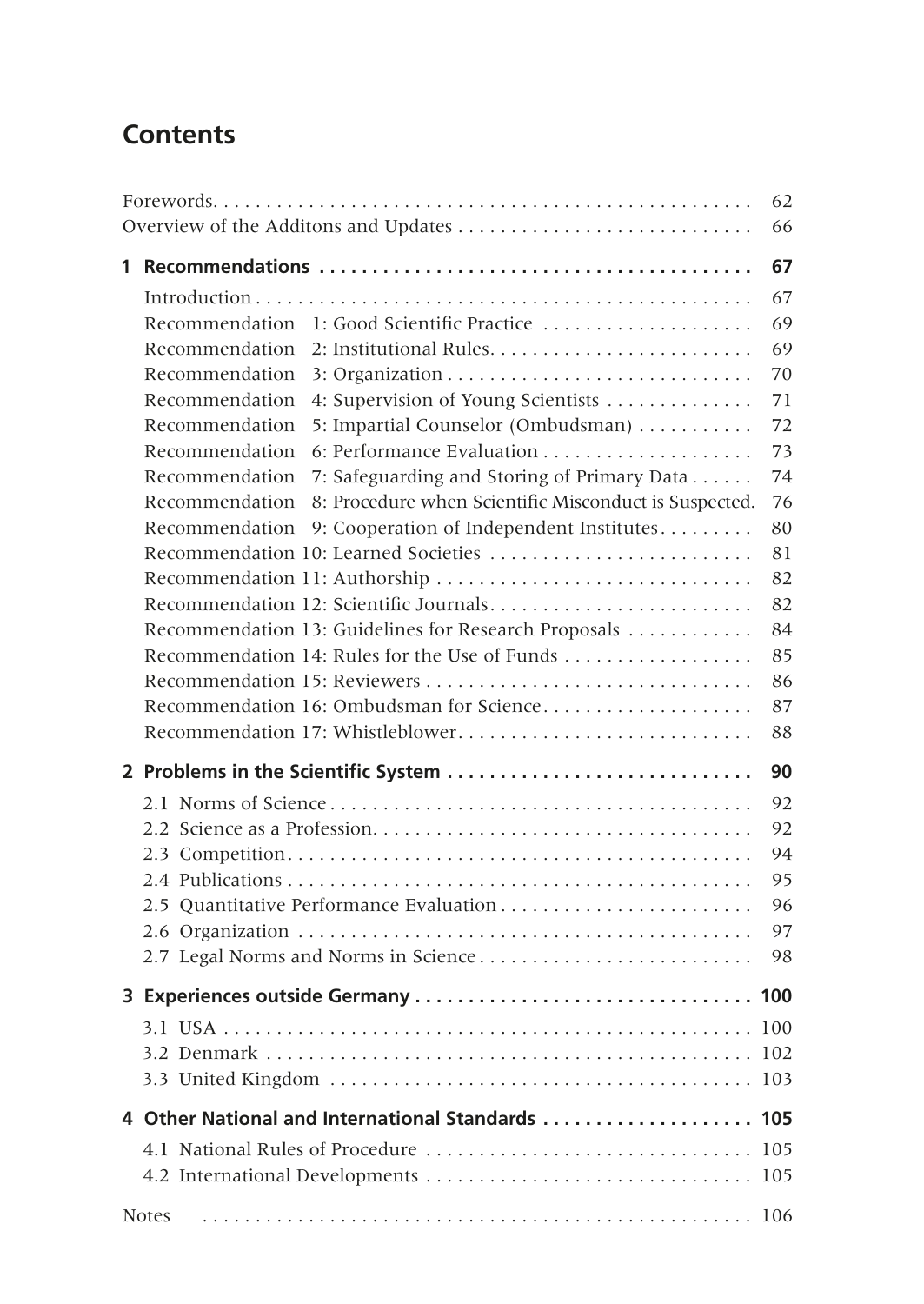### **Foreword to the First Edition**

A case of scientific misconduct that was widely discussed in public both in Germany and abroad has led the Executive Board of the Deutsche Forschungsgemeinschaft (DGF, German Research Foundation) to appoint an international commission chaired by the President with the mandate,

- $\triangleright$  to explore causes of dishonesty in the science system,
- $\blacktriangleright$  to discuss preventive measures,
- $\triangleright$  to examine the existing mechanisms of professional self-regulation in science and to make recommendations on how to safeguard them.

The commission had the following members:

- ► Professor Dr. Ulrike Beisiegel, Department of Internal Medicine, Hamburg University
- ► Professor Dr. Johannes Dichgans, Department of Neurology, Tübingen University
- ► Professor Dr. Gerhard Ertl, Fritz-Haber-Institut der Max-Planck-Gesellschaft, Berlin
- ► Professor Dr. Siegfried Großmann, Department of Physics, Marburg University
- ► Professor Dr. Bernhard Hirt, Institut Suisse de Recherches Expérimentales sur le Cancer, Epalinges s. Lausanne
- ▶ Professor Dr. Claude Kordon, INSERM, U.159 Neuroendocrinologie, Paris
- ► Professor Lennart Philipson, M.D., Ph.D., Skirball Institute of Biomolecular Medicine, New York University, New York
- ► Professor Dr. Eberhard Schmidt-Aßmann, Institute for German and European Administrative Law, Heidelberg University
- ► Professor Dr. Wolf Singer, Max Planck Institute for Brain Research, Frankfurt/Main
- ► Professor Dr. Cornelius Weiss, Department of Chemistry, Leipzig University
- ► Professor Dr. Sabine Werner, Max Planck Institute for Biochemistry, Martinsried
- ► Professor Dr. Björn H. Wiik, Deutsches Elektronen-Synchrotron (DESY), Hamburg

As the result of its deliberations, the commission puts forward the following recommendations, unanimously adopted on 9 December 1997. The accompanying justification and commentary contain suggestions for their implementation.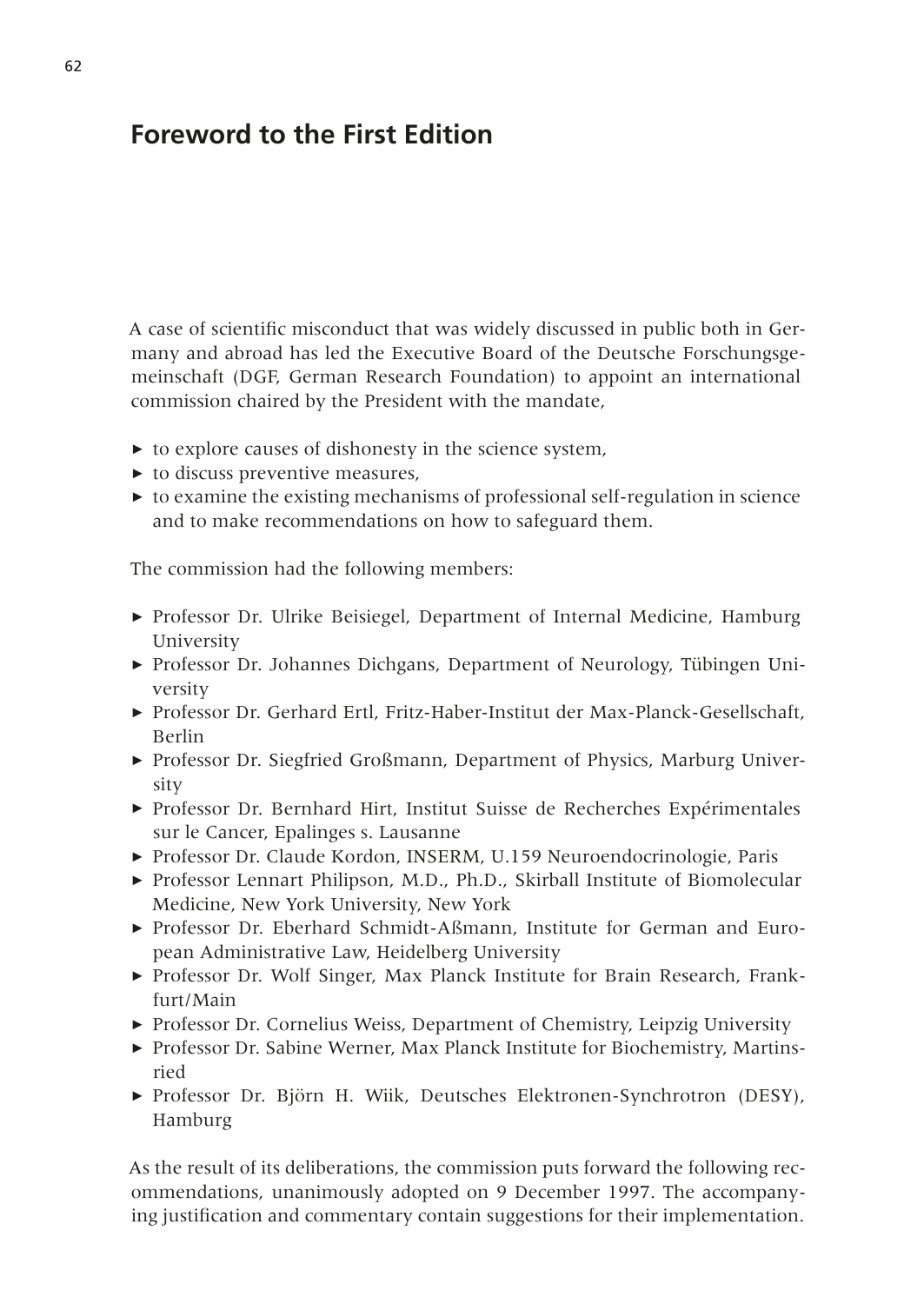They are followed by a short overview of the problems in the scientific system discussed by the commission, and of institutional regulations in other countries which were helpful for drawing up the recommendations.

I express my cordial gratitude to all who were involved in the commission's work, in particular to the cooperating institutions in Europe and in the USA.

Bonn, 19 December 1997

love foary tron under

Professor Dr. Wolfgang Frühwald President of the Deutsche Forschungsgemeinschaft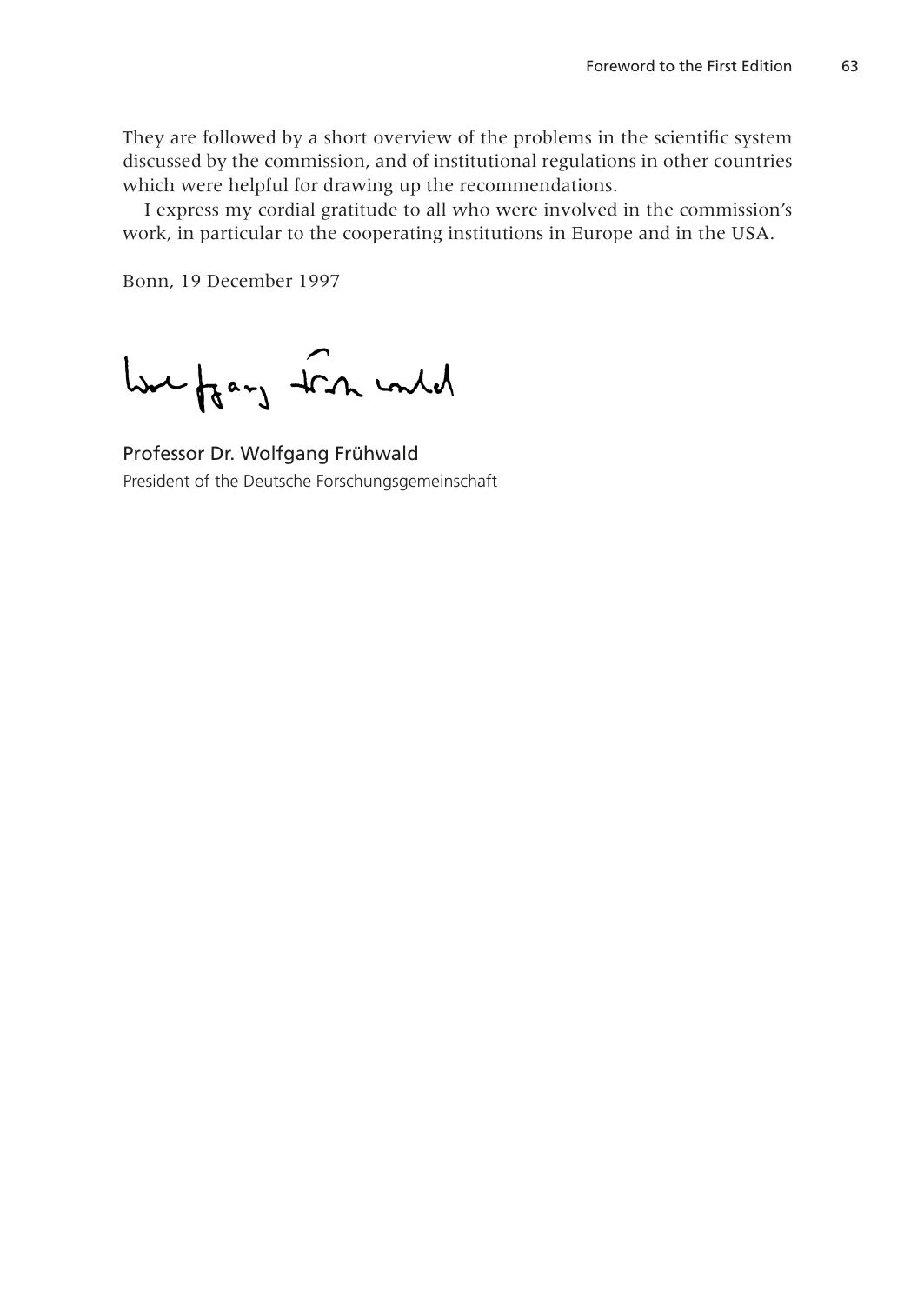### **Foreword to the Expanded Edition**

Science and the humanities are founded on integrity. It is one of the key principles of good scientific practice and therefore of every piece of research. Only science performed with integrity can ultimately be productive science and lead to new knowledge. On the other hand, a lack of integrity can represent a threat to science, destroying the confidence of researchers in each other and that of the public in science; research is unthinkable without this confidence.

All researchers have a duty and an obligation to allow integrity to govern their thoughts and actions. It is incumbent on the science system as a whole to grasp and describe the significance and wide-ranging nature of this integrity, to provide the conditions under which it can be enforced and applied and, where necessary, to put in place safeguards against its violation. Only science itself can guarantee good scientific practice, primarily with organizational and procedural regulations.

This was the background to the "Proposals for Safeguarding Good Scientific Practice" first set out in 1997 by the Deutsche Forschungsgemeinschaft (DFG, German Research Foundation), Germany's central self-governing organization for research. These recommendations were derived from the work of an international committee of experts and represented a response to the most serious case of scientific misconduct ever seen in Germany at that time. They were designed as standards to provide guidance and have been used in practice as such; they form the basis for a self-regulation system that has been initiated in every registered research institution and which since then has enjoyed a broad consensus. They are also an ever-present element in DFG research funding; every researcher submitting a proposal to the DFG must undertake to comply with the rules of good scientific practice.

Now, almost 16 years later, the DFG is presenting its updated recommendations with some additional points. There are a number of reasons for this. However, although as might well have been conjectured and also implied, the crucial impetus was not provided by isolated, particularly well-publicized cases of scientific misconduct nor by an often assumed but actually undefinable significant increase in its frequency. The review was prompted rather by reflection on and discussion of this subject among scientists and in research organizations, by the emergence of new facets or by their new or changing significance.

The areas addressed include new developments in the disclosure and examination of allegations, critical investigation of existing structures at research institutions, the significance of a fair hearing, failure to supervise early career researchers adequately and, last but not least, awareness of the consequences of an allegation for individual researchers. Similarly, experience has shown that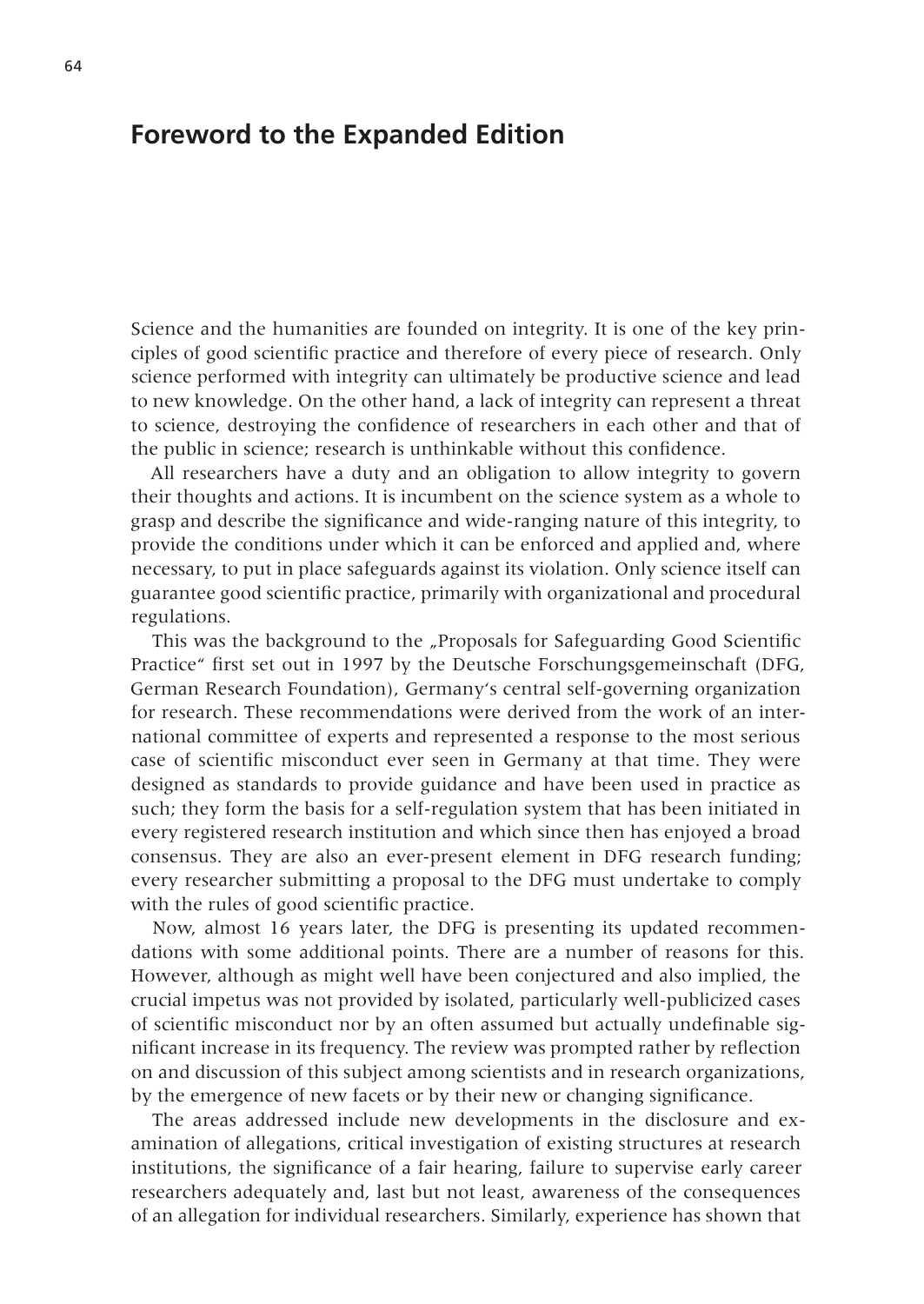it is appropriate and justified to emphasize the benefits of self-regulation in science and the humanities.

By supplementing its recommendations, the DFG has contributed to the discussion of this issue in science and the humanities and in research organizations and also fulfilled the request of policy-makers in the federal government's and the federal states' Joint Science Conference which in 2011 asked for "an update of the recommendations prompted by new developments and that international developments on ensuring good scientific practice be taken into account where necessary".

At the end of 2011, other important motivations and areas for action resulted from the symposium of the Alliance of Science Organisations in Germany on "Good Scientific Practice" organized by the DFG and a subsequent report by the DFG to the Joint Science Conference. The recommendations were redrafted in close coordination with the Research Ombudsman and its members Professor Dr. Katharina Al-Shamery, Professor Dr. Brigitte Jockusch and Professor Dr. Wolfgang Löwer; their expertise and experience were also of great value for the further development of the recommendations.

Having been agreed by the DFG Senate on 14 March 2013, the recommendations for safeguarding good scientific practice with these changes and additions were approved by the General Assembly on 3 July 2013 at the DFG's Annual Meeting in Berlin. They will form the basis for the DFG's continuing endeavours to accord the highest importance to safeguarding good scientific practice as an essential prerequisite for research and as the core task of self-regulation in research.

We would like to thank everyone who has worked on the amendments to the recommendations.

Bonn, September 2013

Professor Dr. Peter Strohschneider Dorothee Dzwonnek President **Secretary General** of the Deutsche Forschungsgemeinschaft of the Deutsche Forschungsgemeinschaft

Jondhee Huson et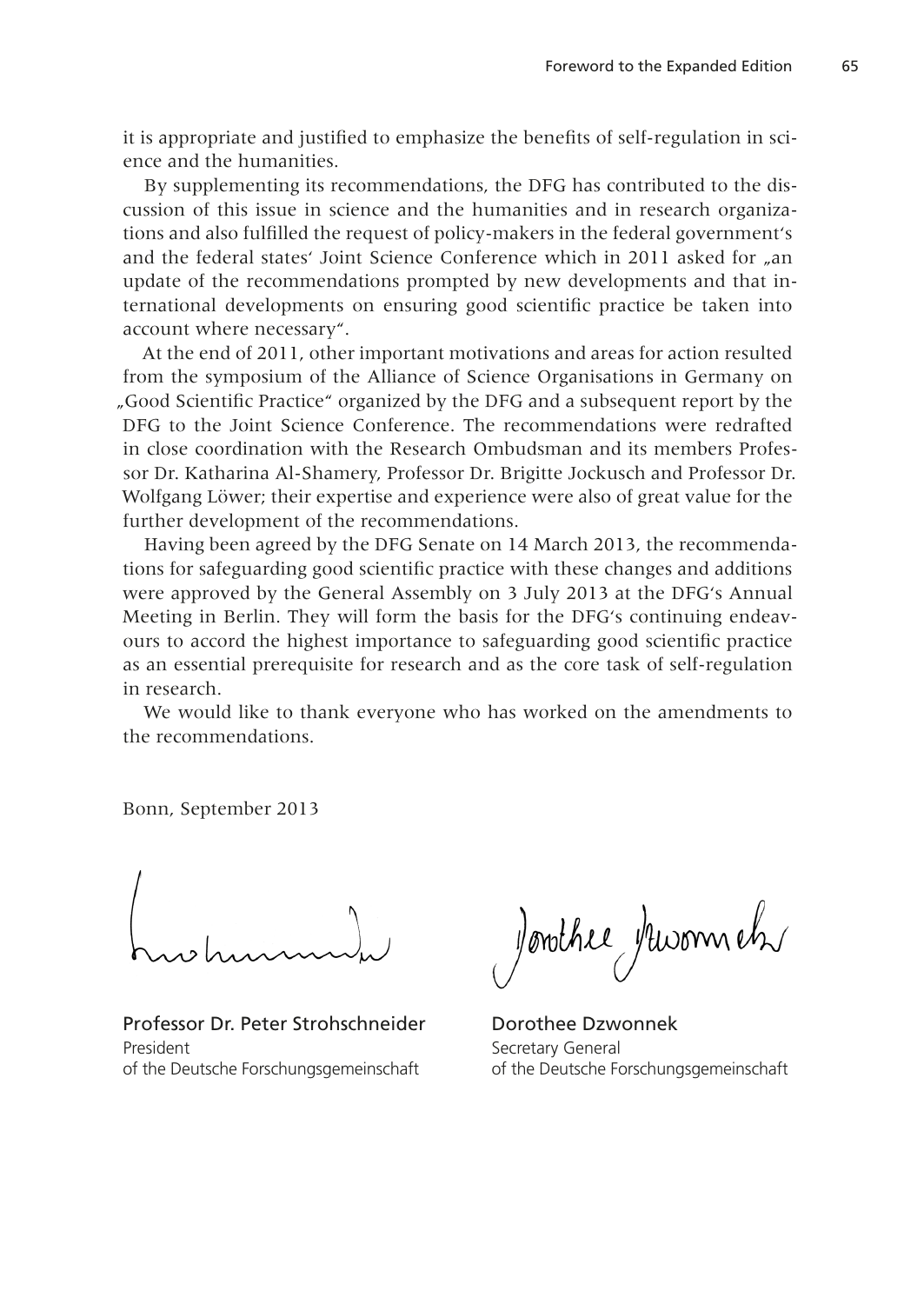### **Overview of the Additions and Updates**

The additions and updates to the DFG's recommendations on safeguarding good scientific practice are summarized below.

The section on early career researchers has been revised to reflect its particular significance. It emphasizes that early career support in science and the humanities must be seen as a leadership responsibility. Doctoral researchers contribute to the continuous generation of knowledge with their research and their ideas. Supervisors have a key role in ensuring high quality standards and countering malpractice. The granting of doctoral degrees and the assessment of the quality of doctorates are at the heart of the research system. In consideration of all of the above, the recommendations discuss a supervision concept for doctoral researchers (Recommendation 4).

Furthermore, the recommendations include guidance on dealing with whistleblowers (Recommendation 17), who are essential for the system of self-regulation and therefore deserving of special protection, but whose own conduct must be in accordance with the principles of good scientific practice. Investigation by the ombudsman is one of several options which researchers can choose to draw attention to scientific misconduct. Providing information about suspected scientific misconduct within the framework of the ombudsman's investigations and the other forms of self-regulation in research are different and complementary. The principle of confidentiality formulated in Recommendation 17 applies exclusively to the investigation by the ombudsman. Other forms of scientific assessment and self-regulation are not within the remit of the ombudsman.

The ombudsman function is given greater weight in Recommendation 5. The universities are explicitly called upon to offer the ombudsperson more support and to make the function more visible to researchers and to those seeking advice at their own institution.

Issues concerning the storage and use of primary data are set out in Recommendation 7. Recommendation 8 is supplemented by details of the procedure adopted by the universities and research institutions in the event of scientific misconduct which stipulate a maximum period over which to conduct the whole process and that in the interests of all those involved, complex cases should be concluded within a reasonable period. In the interests of providing consistent standards for good scientific practice, the relationship of the Commission for the Investigation of Allegations of Scientific Misconduct with the offices involved in granting and revoking academic titles should be clarified in the event of a title being revoked.

Authorship is a key area in the ombudsman's function and has been addressed in more depth in Recommendations 11 and 12.

Finally, information about national and international standards has been added to the recommendations.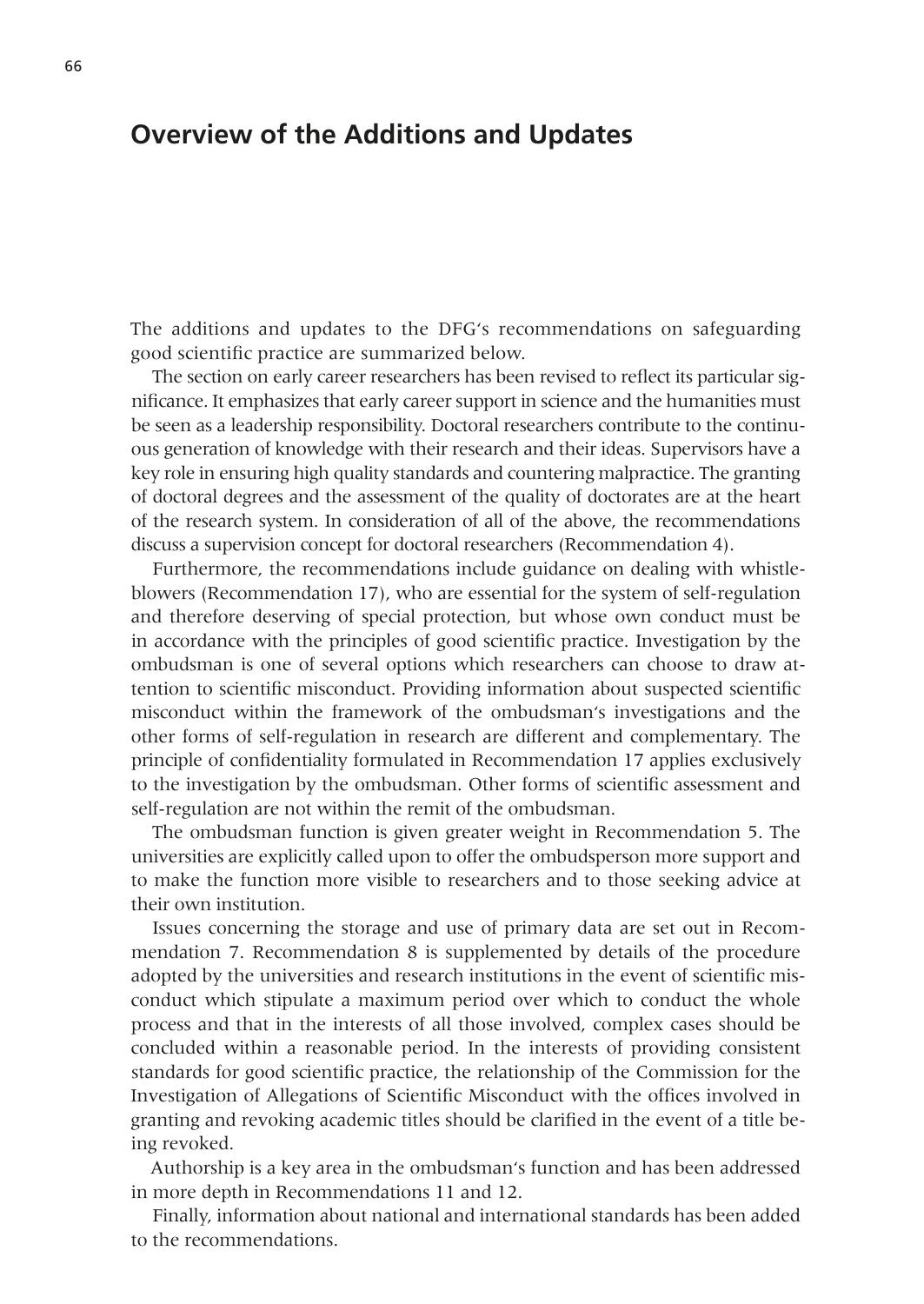### **1 Recommendations**

### Introduction

The event that prompted the appointment of the commission in 1997 was an unusually serious case of scientific misconduct (1). It led to a wide discussion in politics, administration and the general public in Germany whether such events are more frequent than is generally known, and whether science in its institutions has sufficient control mechanisms for quality assurance. How could it happen that the institutions of science were deceived for so long? Nearly all the publications called into question appeared in peer reviewed international journals. All degrees awarded and all appointments relied on the conventional control mechanisms for regulating advancement in the scientific community. There were no procedural failings; yet the irregularities were not discovered. The same was true for research proposals which led to funding by the Deutsche Forschungsgemeinschaft (DFG, German Research Foundation) and other funding organizations over a long period of time.

Further questions arose: Is intervention by state authorities necessary? Is there a need for new regulations to protect science, supported with public funds, and society, depending on its results, against abusive research practices?

On the best available knowledge and on the basis of all published experience in other countries, these questions may be answered as follows:

The conduct of science rests on basic principles valid in all countries and in all scientific disciplines. The first among these is honesty towards oneself and towards others. Honesty is both an ethical principle and the basis for the rules, the details of which differ by discipline, of professional conduct in science, i.e. of good scientific practice. Conveying the principle of honesty to students and to young scientists and scholars is one of the principal missions of universities. Safeguarding its observance in practice is one of the principal tasks of the selfgovernment of science.

The high standard of achievement in the scientific system provides daily evidence of the successful application of the principles of good scientific practice. Grave cases of scientific dishonesty are rare events. However, every case that occurs is one case too many. For dishonesty – in contrast to error – not only fundamentally contradicts the principles and the essence of scientific work, it is also a grave danger to science itself. It can undermine public confidence in science, and it may destroy the confidence of scientists in each other without which successful scientific work is impossible.

Complete prevention of dishonesty is no more feasible in science than in other walks of life. But safeguards can and must be established. This does not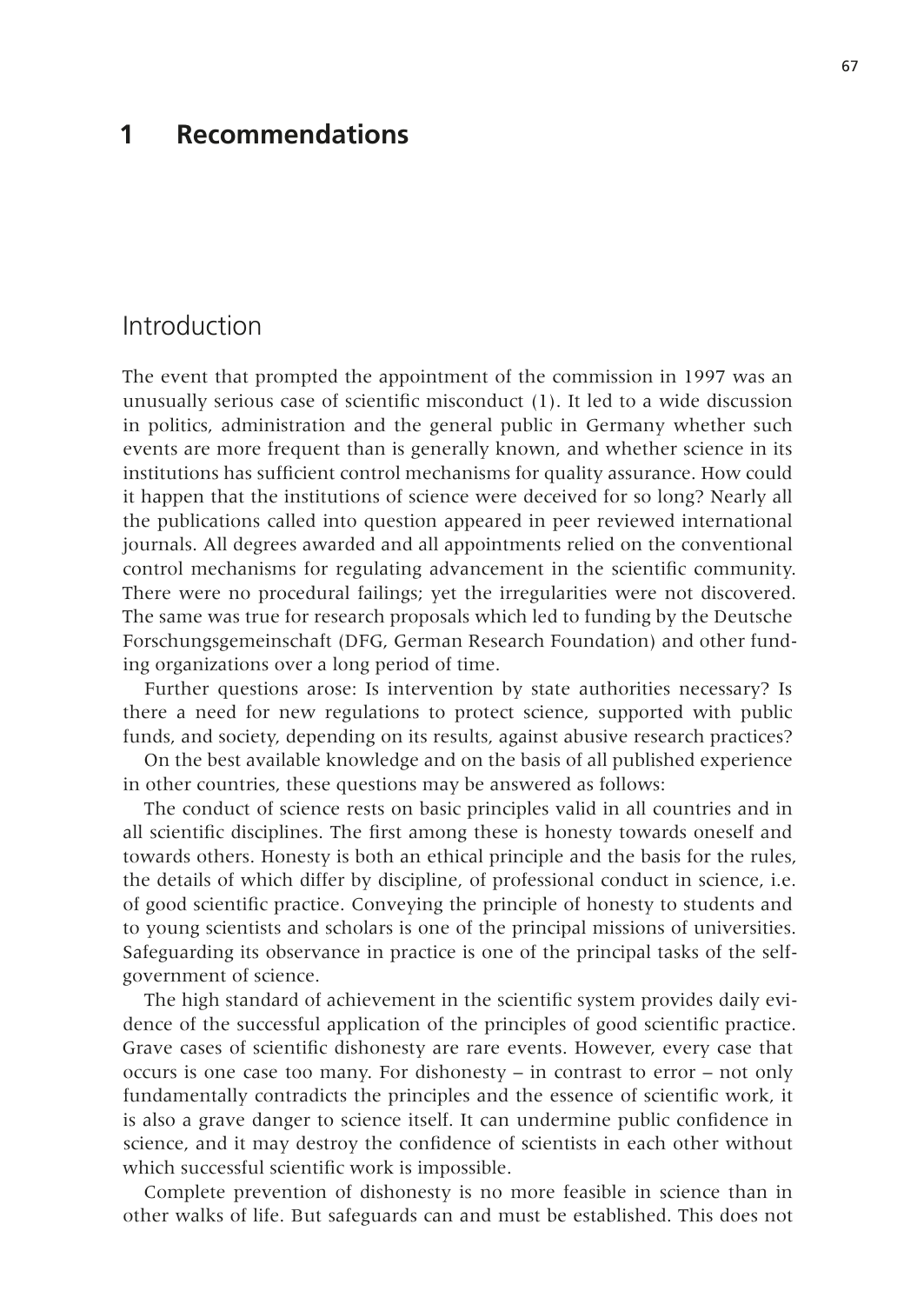require governmental action. What is necessary, however, is that not only every individual scientist and scholar, but especially the institutions of science – universities, research institutes, learned societies, scientific journals, funding organizations – develop a consciousness of good scientific practice and apply it in their day-to-day activity.

Good scientific practice therefore is the core of the following recommendations. It is the first condition for effective and internationally competitive scientific work. The opposite of good scientific practice, which must be prevented, is scientific dishonesty, i.e. the conscious violation of elementary scientific rules. The broader term "scientific misconduct" is employed in contexts (e.g. of procedural rules) where the infringement of accepted good practice is discussed as a fact (irrespective of motive).

The recommendations are principally addressed to the institutions of science, but through them also to all their individual members. They mainly spell out rules of good scientific practice that are in no way new. Their conscious observance in the daily practice of science, however, is the best preventive measure against dishonesty. Based on experiences in other countries, the recommendations also include basic rules for dealing with suspected scientific misconduct. All institutions of science should discuss, specify and enact a fair procedure for this so as to protect both the interests of the parties involved and their own good reputation.

First among the addressees are the institutions of higher education, particularly the universities, and research institutes, because research and the education of young scientists and scholars are their principal mission. Fostering good scientific practice, and providing for adequate measures when suspicions of scientific misconduct are raised, are institutional tasks. The responsibility for implementing them lies with the chief executives of every institution and with the responsible statutory bodies. This follows not only from the proximity of these institutions to those active in research, but also from their role as employers or superiors and, for institutions of higher education, from their monopoly of awarding academic degrees.

Flexibility will be necessary to allow the recommendations to be applied appropriately to specific institutions and research relationships. Therefore, they have consciously not been developed into a detailed system of regulations. They are designed to provide a framework for the deliberations and measures which each institution will have to conduct for itself according to its constitution and its mission. The accompanying text contains suggestions, based on experiences in Germany and in other countries, on how they may be implemented.

Scientific activities in many fields are governed by legal and professional norms, and by codes of conduct like the Declaration of Helsinki. The recommendations are in no way designed to replace these norms and regulations; they supplement them by a set of basic principles. They develop and extend ethical norms of science current in many universities abroad (2) and laid down in codes of conduct of professional societies, e.g. that of the German Chemical Society  $(3)$ .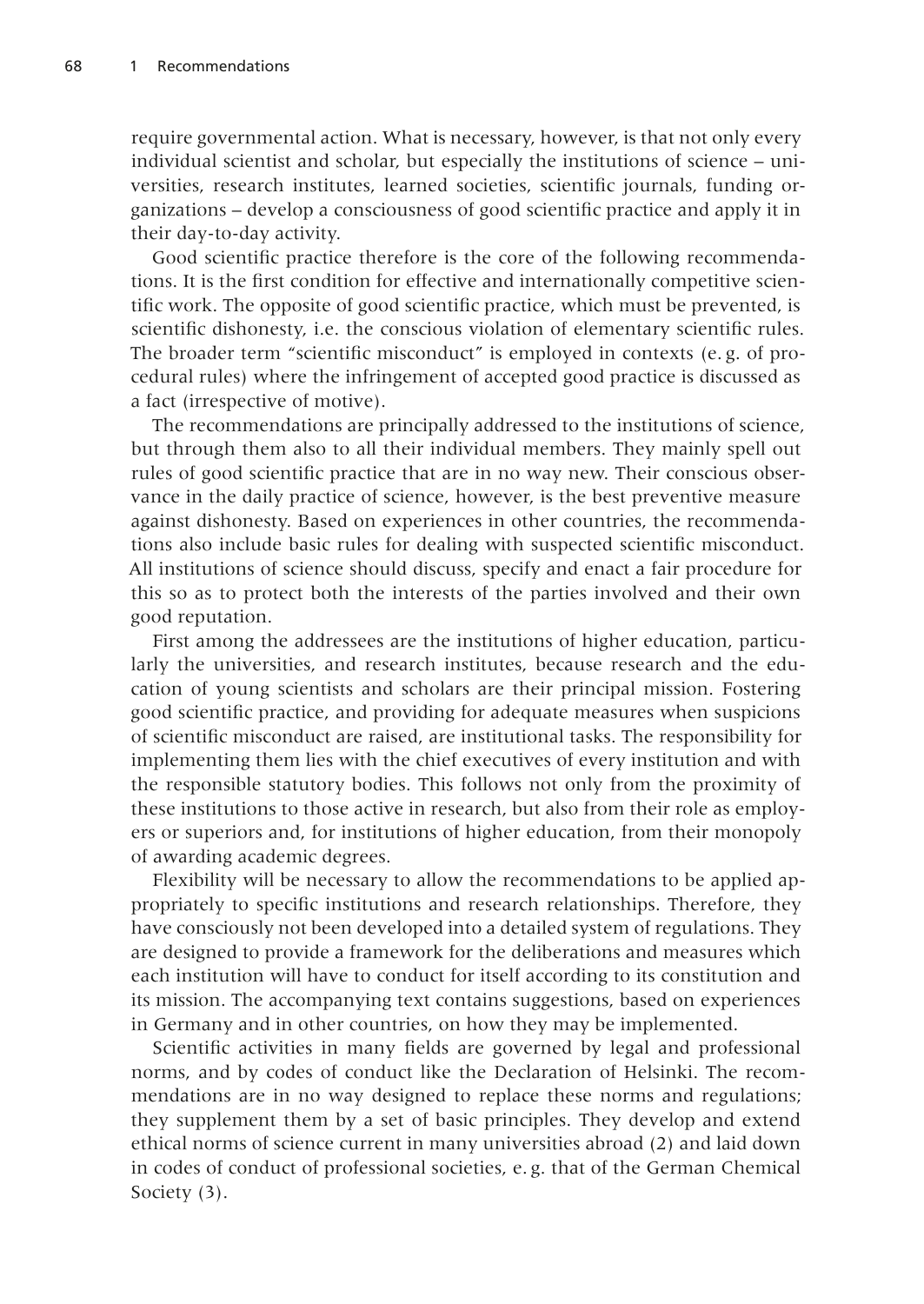# Recommendation 1: Good Scientific Practice

*Rules of good scientific practice shall include principles for the following matters (in general, and specified for individual disciplines as necessary):*

- ► *fundamentals of scientific work, such as*
	- *– observing professional standards,*
	- *– documenting results,*
	- *– consistently questioning one's own findings,*
	- *– practising strict honesty with regard to the contributions of partners, competitors, and predecessors,*
- ► *cooperation and leadership responsibility in working groups (Recommendation 3),*
- ► *mentorship for young scientists and scholars (Recommendation 4),*
- ► *securing and storing primary data (Recommendation 7),*
- ► *scientific publications (Recommendation 11).*

### Recommendation 2: Institutional Rules

*Universities and independent research institutes shall formulate rules of good scientific practice in a discussion and decision process involving their academic members. These rules shall be made known to, and shall be binding for, all members of each institution. They shall be a constituent part of teaching curricula and of the education of young scientists and scholars.*

#### **Commentary**

Universities in Germany have the legal task of "fostering and developing science and scholarship through research, teaching, and studies"; they "promote young scientists … and scholars" (4). This gives them the clear legitimation, but also the responsibility, to design their internal rules and regulations so that they provide for the conduct of science and scholarship in accordance with their accepted norms and values.

With modifications appropriate to their legal status and their mission, the same holds true for public research institutes independent from the universities (5).

The freedom of science in research, teaching, and studies is guaranteed in the German constitution. Freedom and responsibility – of each scientist and scholar individually as well as of the institutions of science – are inseparable from each other. Whoever practises science and scholarship as a profession is responsible for fostering the fundamental values and norms of scientific practice, to realize them in his or her daily activity and to defend them.

When, therefore, universities and research institutes formulate binding rules of good scientific practice, they must base them on a consensus of their academic members through the involvement of a corporate body of academic selfgovernment.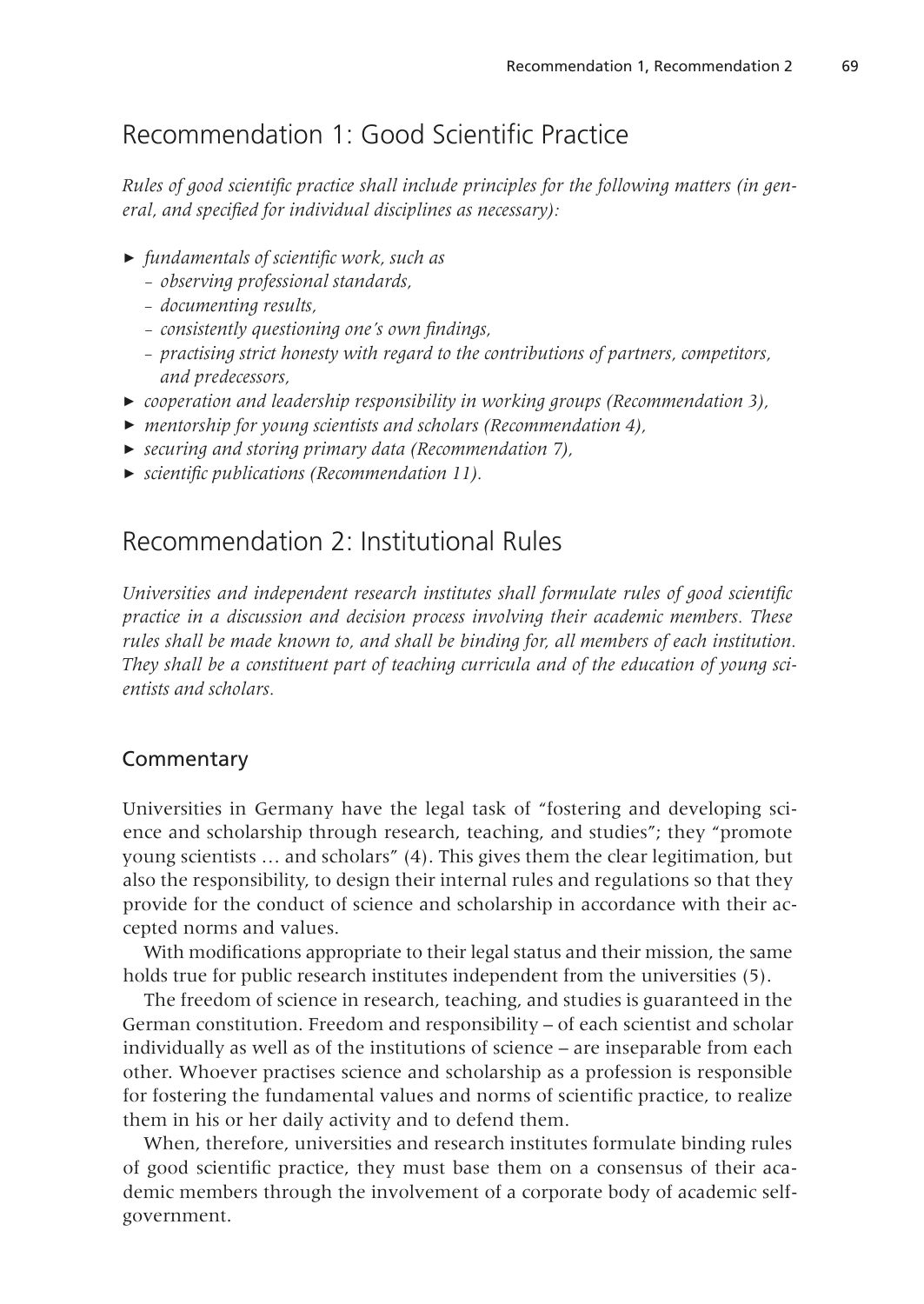Young scientists and scholars can only acquire a firm foundation for assuming their personal responsibility if their more experienced superiors observe such rules of conduct in their own work that allow them to act as role models, and if they have sufficient opportunity to discuss the rules of good scientific practice including their ethical aspects in the widest sense. The principles and practicalities of good scientific practice should therefore be an integral part of academic teaching and of the research training of graduate students.

### Recommendation 3: Organization

*Heads of universities and research institutes are responsible for an adequate organizational structure. Taking into account the size of each scientific unit, the responsibilities for direction, supervision, conflict resolution, and quality assurance must be clearly allocated, and their effective fulfilment must be verifiable.*

#### **Commentary**

In science as in all other fields, adherence to fundamental values is particular to each individual. Every scientist and scholar is personally responsible for his or her own conduct. But whoever is responsible for directing a unit also carries responsibility for the conditions therein.

Members of a working group must be able to rely on each other. Mutual trust is the basis for the conversations, discussions, and even confrontations (6) which are characteristic of groups that are dynamic and productive. A researcher's working group is not only his or her institutional home base; it is also the place where, in conversations, ideas become hypotheses and theories, where individual, surprising findings are interpreted and brought into a context.

Cooperation in scientific working groups must allow the findings, made in specialized division of labour, to be communicated, subjected to reciprocal criticism and integrated into a common level of knowledge and experience. This is also of vital importance to the training of graduate students in the group for independent research. In larger groups, some organized form for this process (e. g. regular seminars) is to be recommended. The same holds true for the reciprocal verification of new findings. The primary test of a scientific discovery is its reproducibility. The more surprising, but also the more welcome (in the sense of confirming a cherished hypothesis) a finding is held to be, the more important independent replication within the group becomes, prior to communicating it to others outside the group. Careful quality assurance is essential to scientific honesty.

The organization of working groups does not have to be hierarchical. But whether or not this is the case, there will always be a functional division of responsibilities, e. g. when one member of the group assumes the role of principal investigator of a grant proposal, and thereby becomes accountable to the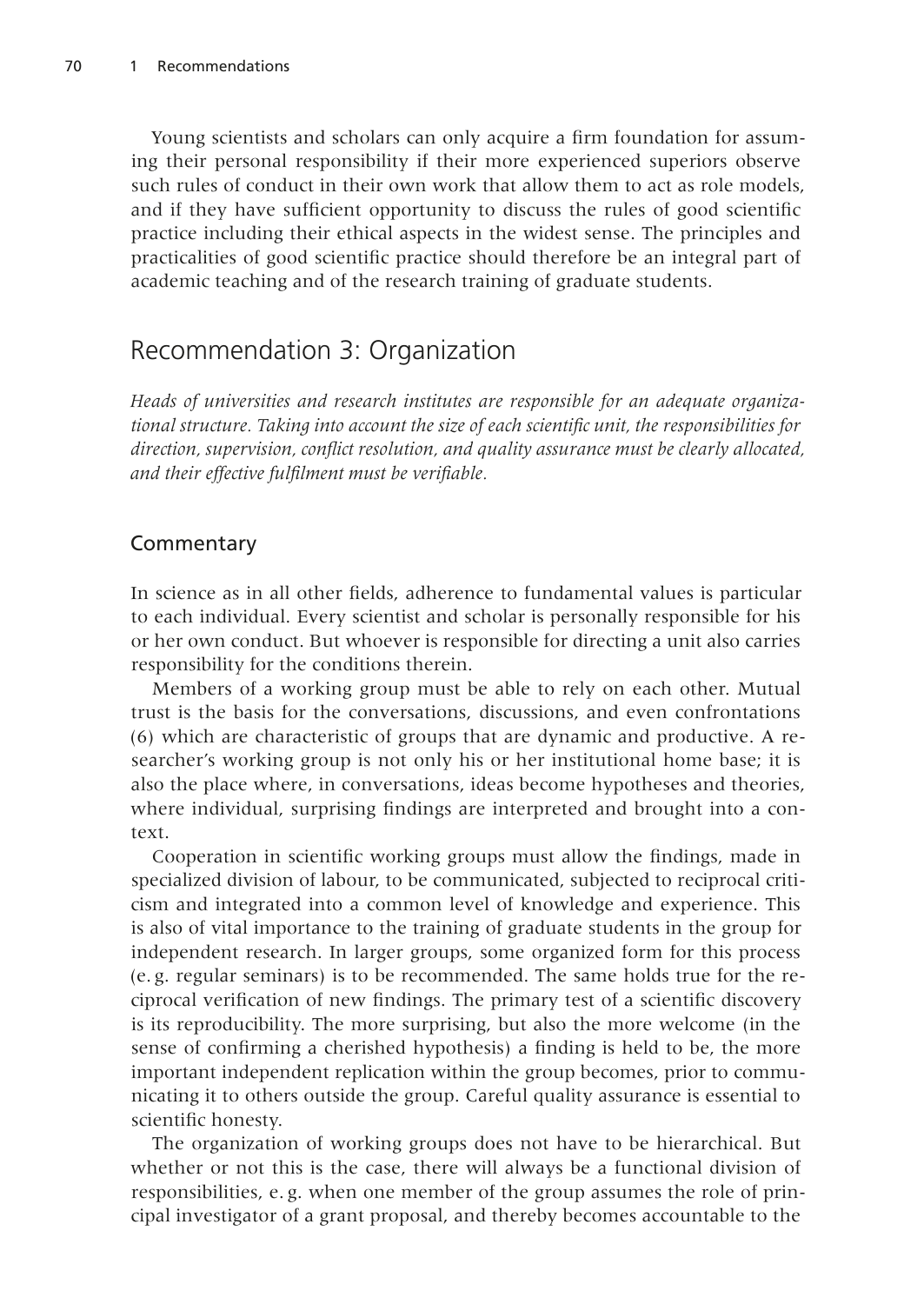funding institution according to its rules. Usually, one person heads a working group. He or she bears the responsibility that the group as a whole is able to fulfil its tasks, that the necessary cooperation and coordination are effective and that all members of the group are aware of their rights and their responsibilities.

This has immediate consequences for the optimum and maximum size of a group. A leadership function becomes void when it cannot be exercised responsibly on the basis of the knowledge of all relevant circumstances. Leading a working group demands presence and awareness. Where – for instance at the level of the direction of large institutes or clinics – these are no longer sufficiently assured, leadership tasks must be delegated. This will not necessarily lead to complex hierarchical structures. The "leadership chain" must not become too long.

Institutions of science are under obligation to provide organizational structures which should ideally promote, but at least permit the type of healthy communication described above. Universities, as corporate institutions, and independent research institutes by analogy, must guarantee working conditions that allow all their members to observe the norms of good scientific practice. Heads of institutions carry the responsibility to ensure that a suitable organizational structure is (and is known to be) in place, that goals and objectives will be set and progress towards them can be monitored, and finally, that mechanisms for resolving conflicts are available.

### Recommendation 4: Supervision of Young Scientists

*The education and development of young scientists and scholars need special attention. Universities and research institutes shall develop standards for mentorship and make them binding for the heads of the individual scientific working units.*

#### **Commentary**

Early career support is a leadership responsibility. Postdoctoral and doctoral researchers and advanced students must be offered appropriate assistance with their academic work.

Working groups as a rule consist of a mix of older and younger, experienced and less experienced scientists. Leading a group therefore includes the responsibility of ensuring that every younger member of the group – graduate students in particular, but also advanced undergraduates and younger postdocs – receives adequate supervision. Each one must have a senior partner primarily responsible for his or her progress (7).

In fields where active groups are in intensive competition with each other, there is a real danger, particularly for younger group members, of situations of real or supposed overburdening. A healthy communication within a group and high quality supervision are the best means to prevent younger or more expe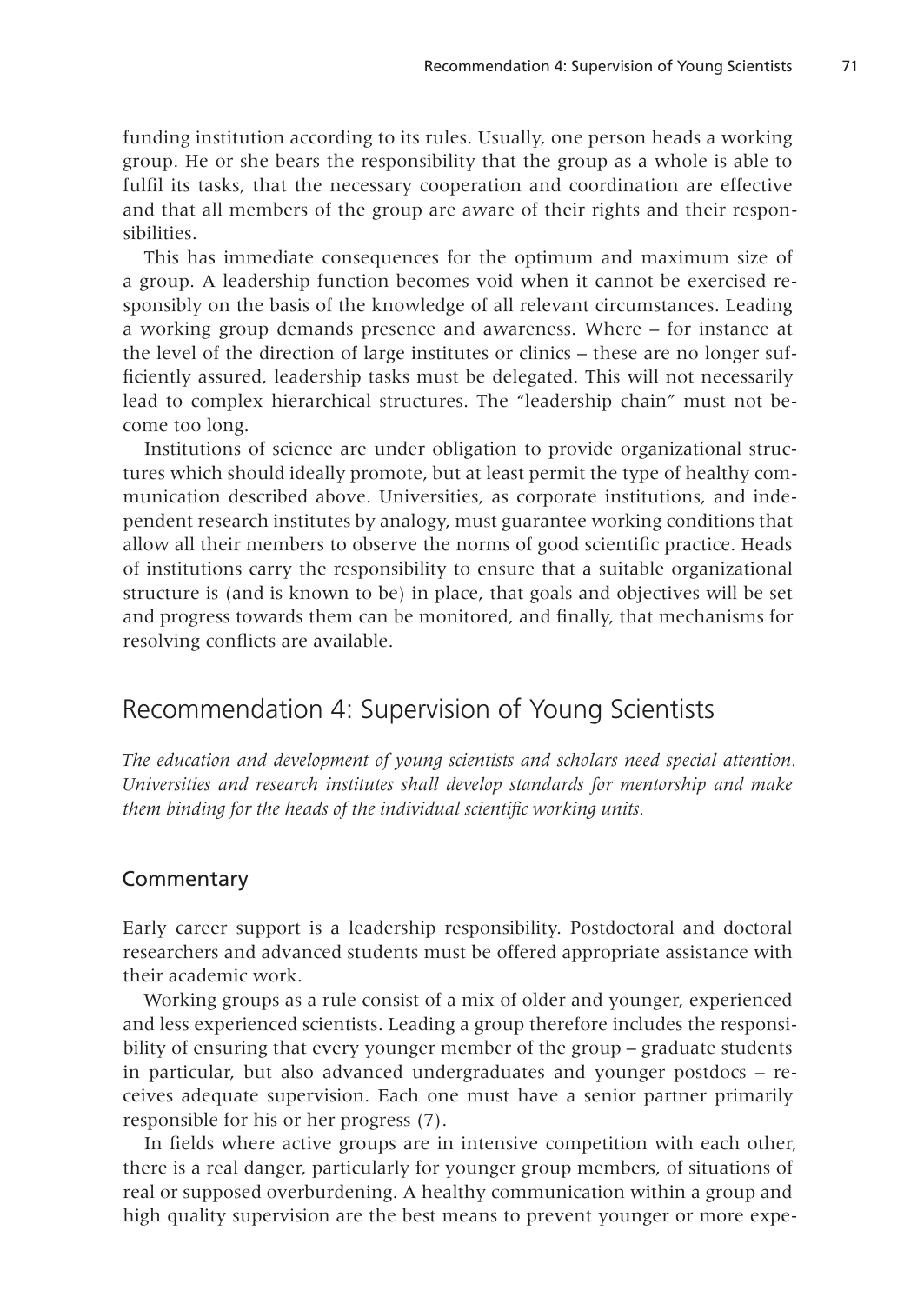rienced group members from slipping into dishonest practices. Leading a group includes the responsibility to guarantee such conditions at all times.

As experience in Germany and other countries shows, it is good practice for graduate students, beside their primary mentor, to be supervised by two additional experienced scientists who are available for advice and help and, if need be, for mediating in conflict situations, and who also discuss the progress of the young researchers' work with them at annual intervals. They should be accessible locally, but should not all belong to the same working group, not even necessarily to the same faculty or institution. At least one of them should be chosen by the graduate student.

The obligation to mentor early career researchers includes helping them to complete their studies within a reasonable time frame and supporting their subsequent career in research.

A supervision concept is recommended for doctoral researchers (8). It should set out the fundamental requirements it imposes on the supervisor and the doctoral researcher and not exclude modifications which become necessary due to changes in the framework conditions (such as adaptation to different academic, personal and financial circumstances). The supervision concept should also contain measures to support subsequent career planning.

### Recommendation 5: Impartial Counselor (Ombudsman)

*Universities and research institutes shall appoint independent mediators (ombudspersons) to whom their members may turn with questions concerning good scientific practice and in cases of suspected scientific misconduct. Universities and research institutions shall ensure that the identities of the independent mediators (ombudspersons) are known throughout the institution.*

#### **Commentary**

An impartial and qualified mediator (or a small committee of such members) should advise the members of universities and research institutes on questions of good scientific practice. It would be part of their task to receive possible allegations of scientific misconduct in confidence and pass them on to the responsible authorities of the institution, if appropriate. They should be appointed from the institution's faculty.

It is important that this function, which may also have a significant effect in preventing scientific dishonesty, be entrusted to persons of proven personal integrity and that they be equipped with the independence required by the task. In order to avoid conflicts of interest, the function should not therefore be performed by pro-rectors, deans or persons who have other managerial responsibilities in the institution.

The universities and research institutions should provide the independent mediators (ombudspersons) at their establishments with the support they re-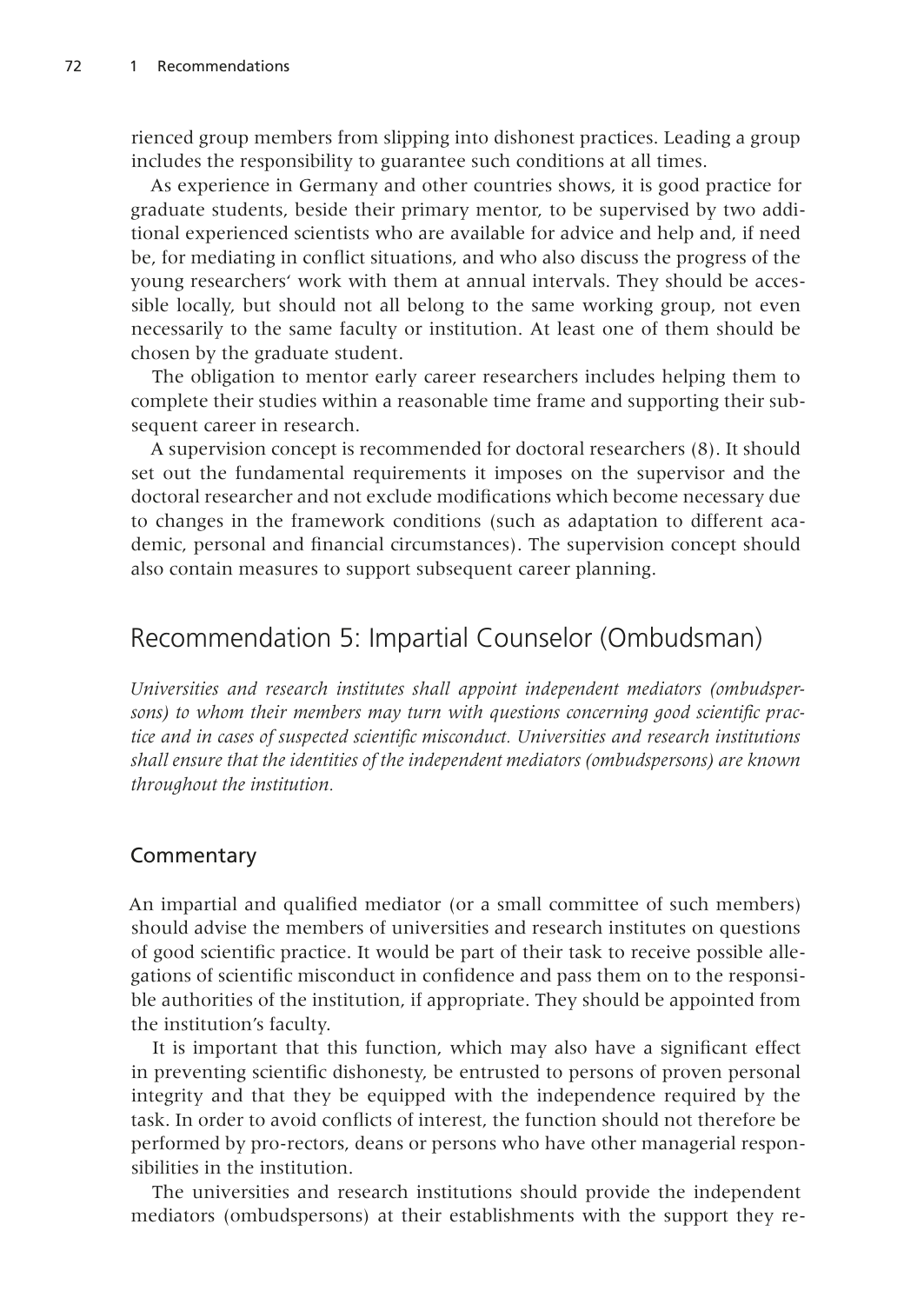quire to carry out their duties. In addition to putting the names of the ombudspersons on the website and in the prospectus, this also means offering them practical assistance and maintaining a positive attitude towards their work. To render the mediation work more effective, institutions should consider ways in which to reduce their workload of the independent mediators (ombudspersons). Due to concerns about potential conflicts of interest, a deputy must always be appointed for an independent mediator (ombudsperson).

Members of universities and research institutes will normally prefer to discuss their problems with a person or persons locally available and familiar with local circumstances. They should not, of course, be obliged to do so if they prefer to turn immediately to the national "Ombudsman" proposed below (Recommendation 16).

### Recommendation 6: Performance Evaluation

*Universities and research institutes shall always give originality and quality precedence before quantity in their criteria for performance evaluation. This applies to academic degrees, to career advancement, appointments and the allocation of resources.*

#### **Commentary**

For the individual scientist and scholar, the conditions of his or her work and its evaluation may facilitate or hinder observing good scientific practice. Conditions that favour dishonest conduct should be changed. For example, criteria that primarily measure quantity create incentives for mass production and are therefore likely to be inimical to high quality science and scholarship.

Quantitative criteria today are common in judging academic achievement at all levels. They usually serve as an informal or implicit standard, although cases of formal requirements of this type have also been reported. They apply in many different contexts: length of Bachelor, Master or Ph.D. thesis, number of publications for the Habilitation (formal qualification for university professorships in German speaking countries), as criteria for career advancements, appointments, peer review of grant proposals, etc. This practice needs revision with the aim of returning to qualitative criteria. The revision should begin at the first degree level and include all stages of academic qualification. For applications for academic appointments, a maximum number of publications should regularly be requested for the evaluation of scientific merit.

Since publications are the most important "product" of research, it may have seemed logical, when comparing achievement, to measure productivity as the number of products, i.e. publications, per length of time. But this has led to abuses like the so-called salami publications, repeated publication of the same findings, and observance of the principle of the LPU (least publishable unit).

Moreover, since productivity measures yield little useful information unless refined by quality measures, the length of publication lists was soon comple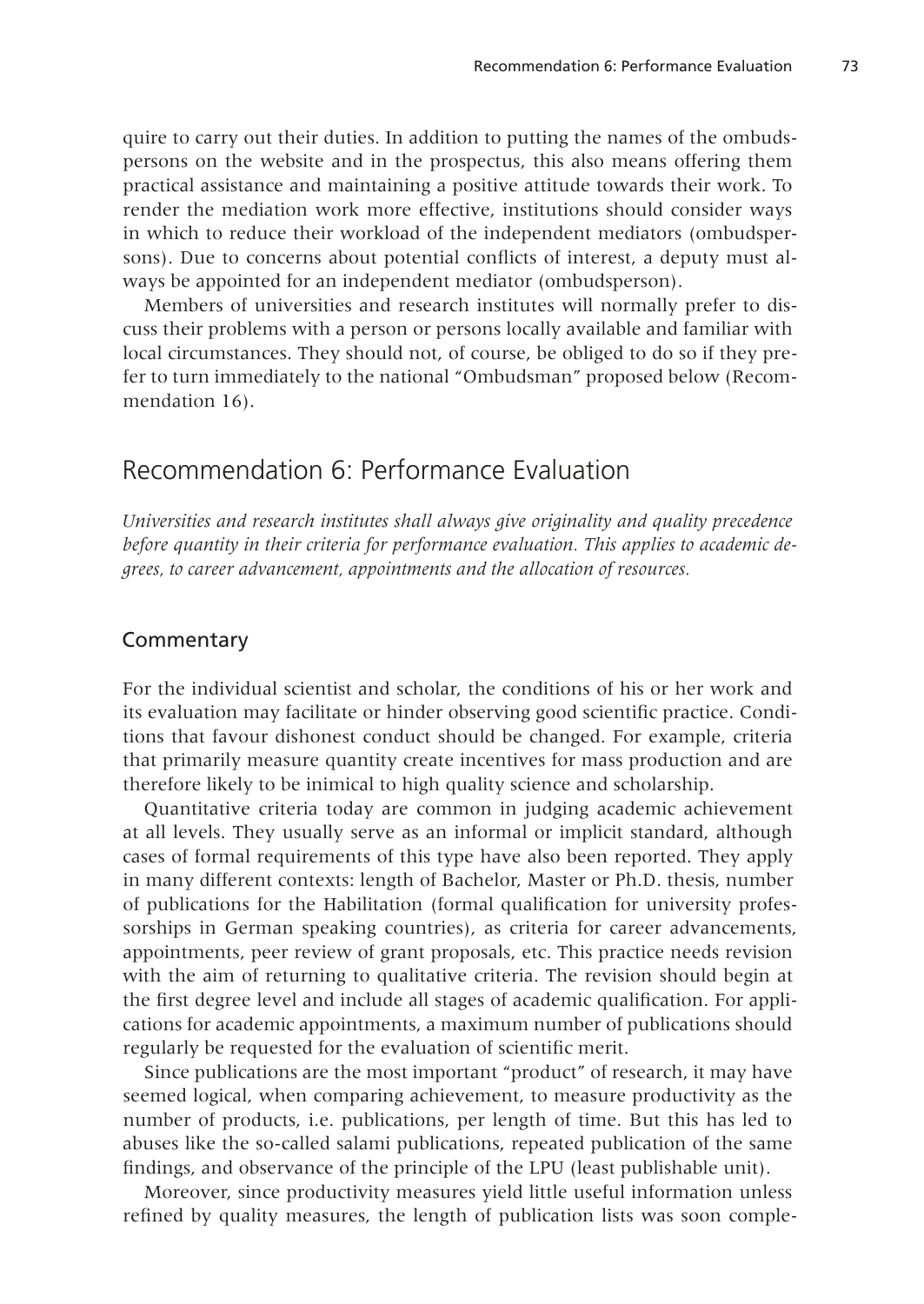mented by additional criteria like the reputation of the journals in which publications appeared, quantified as their "impact factor" (see section 2.5).

However, clearly neither counting publications nor computing their cumulative impact factors are by themselves adequate forms of performance evaluation. On the contrary, they are far removed from the features that constitute the quality element of scientific achievement: its originality, its "level of innovation", its contribution to the advancement of knowledge. Through the growing frequency of their use, they rather run the danger of becoming surrogates for quality judgements instead of helpful indicators.

Quantitative performance indicators have their use in comparing collective activity and output at a high level of aggregation (faculties, institutes, entire countries) in an overview, or for giving a salient impression of developments over time. For such purposes, bibliometry today supplies a variety of instruments. However, they require specific expertise in their application.

An adequate evaluation of the achievements of an individual or a small group, however, always requires qualitative criteria in the narrow sense: their publications must be read and critically compared to the relevant state of the art and to the contributions of other individuals and working groups.

This confrontation with the content of the science, which demands time and care, is the essential core of peer review for which there is no alternative. The superficial use of quantitative indicators will only serve to devalue or to obfuscate the peer review process.

The rules that follow from this for the practice of scientific work and for the supervision of young scientists and scholars are clear. They apply conversely to peer review and performance evaluation:

- $\blacktriangleright$  Even in fields where intensive competition requires rapid publication of findings, quality of work and of publications must be the primary consideration. Findings, wherever factually possible, must be controlled and replicated before being submitted for publication.
- $\blacktriangleright$  Wherever achievement has to be evaluated in reviewing grant proposals, in personnel management, in comparing applications for appointments – the evaluators and reviewers must be encouraged to make explicit judgements of quality before all else. They should therefore receive the smallest reasonable number of publications – selected by their authors as the best examples of their work according to the criteria by which they are to be evaluated.

# Recommendation 7: Safeguarding and Storing of Primary Data

*Primary data as the basis for publications shall be securely stored for ten years in a durable form in the institution of their origin.*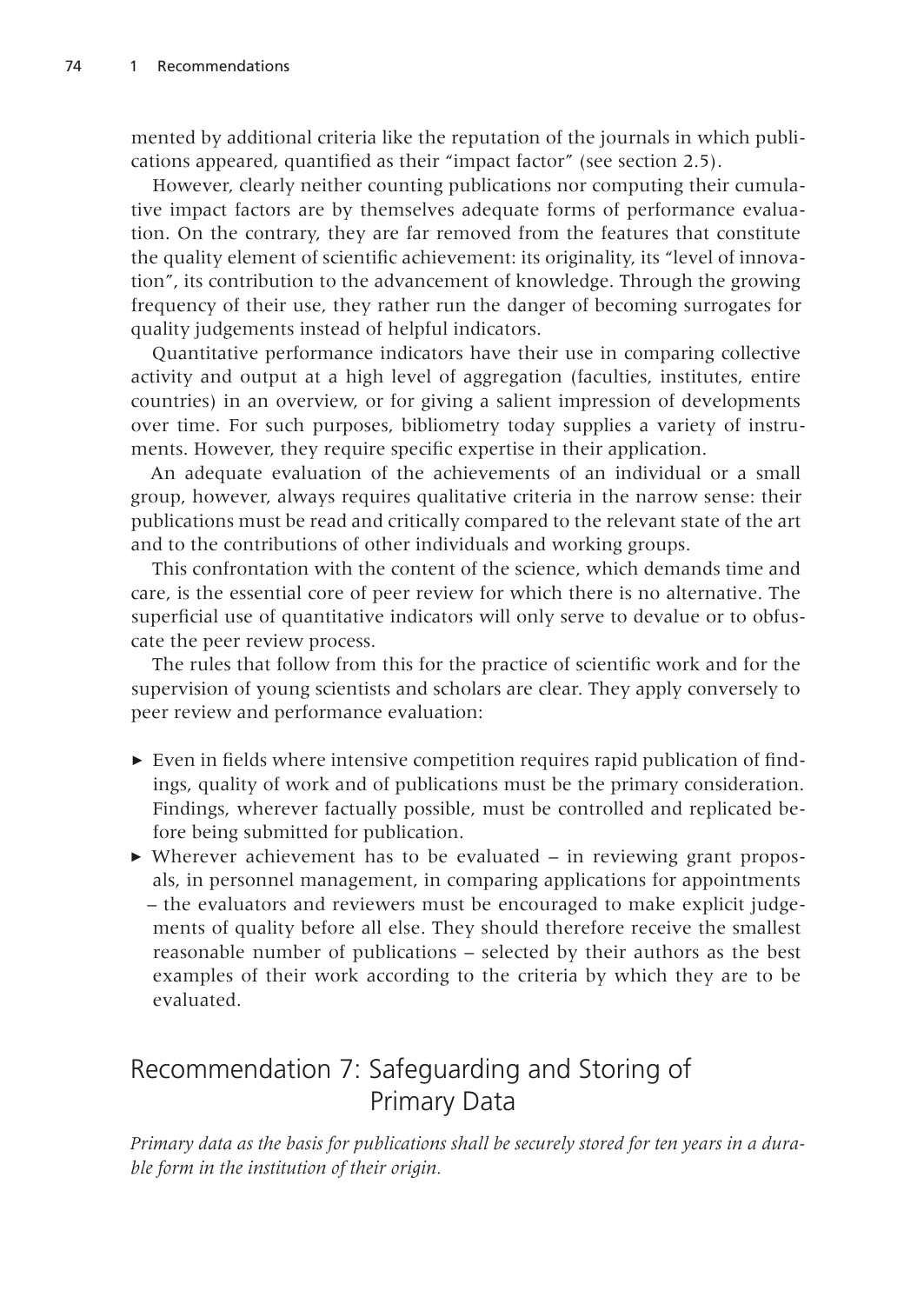#### **Commentary**

A scientific finding normally is a complex product of many single working steps. In all experimental sciences, the results reported in publications are generated through individual observations or measurements adding up to preliminary findings. Observation and experiment, as well as numerical calculation (used as an independent method or to support data analysis), first produce "data". The same is true for empirical research in the social sciences.

Experiments and numerical calculations can only be repeated if all important steps are reproducible. For this purpose, they must be recorded. Every publication based on experiments or numerical simulations includes an obligatory chapter on "materials and methods" summing up these records in such a way that the work may be reproduced in another laboratory. Again, comparable approaches are common in the social sciences, where it has become more and more customary to archive primary survey data sets in an independent institution after they have been analysed by the group responsible for the survey.

Being able to refer to the original records is a necessary precaution for any group if only for reasons of working efficiency. It becomes even more important when published results are challenged by others. Primary data includes measurement results, collections, surveys, cell cultures, specimens of material, archaeological finds and questionnaires. Where justified, the institution can stipulate shorter retention periods for primary data which cannot be stored on permanent and secure carriers.

A distinction must be observed between the use and the retention of primary data. Researcher(s) who collect the data are entitled to use it. During a research project, those entitled to use the data (possibly subject to data protection regulations) decide whether third parties should have access to it. If more than one institution is involved in collecting the data, an agreement must be drawn up to regulate the matter.

Therefore every research institute applying professional standards in its work has a clear policy for retaining research records and for the storage of primary data and data carriers and access to the original data and data carriers, even when this is not obligatory on legal or comparable grounds following regulations laid down e. g. in German laws on medical drugs, on recombinant DNA technology, on animal protection, or in professional codes such as Good Clinical Practice. It is recommended that this policy also includes arrangements for the event that the working group member responsible for creating the data changes. As a rule, the original data and documentation remain where they were created. However, duplicates can be made or access rights specified.

Experience indicates that laboratories of high quality are able to comply comfortably with the practice of storing a duplicate of the complete data set on which a publication is based, together with the publication manuscript and the relevant correspondence.

The published reports on scientific misconduct are full of accounts of vanished original data and of the circumstances under which they had reputedly been lost. This, if nothing else, shows the importance of the following state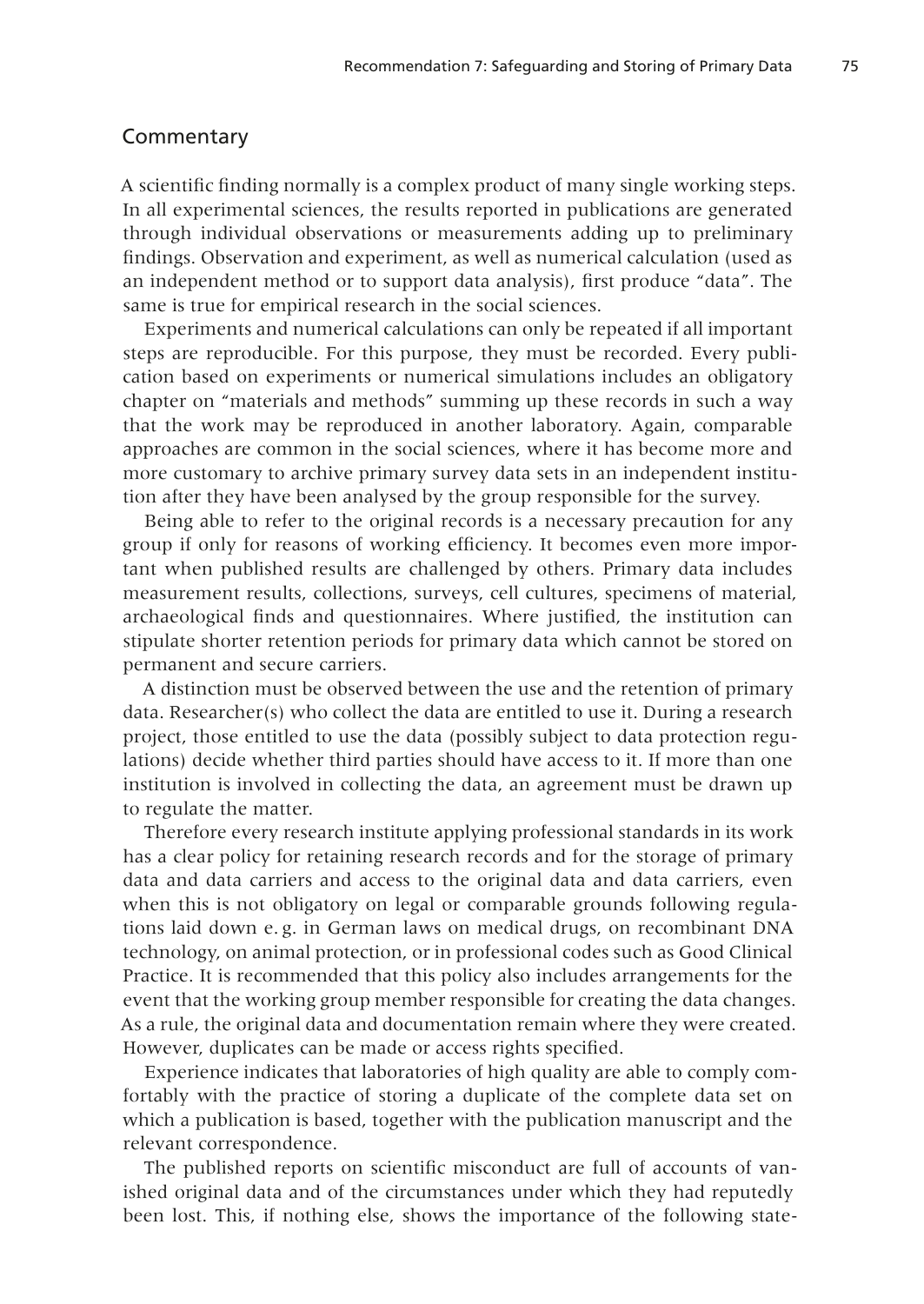ment: The disappearance of primary data from a laboratory is an infraction of basic principles of careful scientific practice and justifies a prima facie assumption of dishonesty or gross negligence (9).

# Recommendation 8: Procedure when Scientific Misconduct is Suspected

*Universities and research institutes shall establish procedures for dealing with allegations of scientific misconduct. They must be approved by the responsible corporate body. Taking account of relevant legal regulations including the law on disciplinary actions, they should include the following elements:*

- ► *a definition of categories of action which seriously deviate from good scientific practice (Recommendation 1) and are held to be scientific misconduct, for instance the fabrication and falsification of data, plagiarism, or breach of confidence as a reviewer or superior,*
- ► *jurisdiction, rules of procedure (including rules for the burden of proof), and time limits for inquiries and investigations conducted to ascertain the facts,*
- ► the rights of the involved parties to be heard and to discretion, and rules for the exclu*sion of conflicts of interest,*
- ► *sanctions depending on the seriousness of proven misconduct,*
- ► *the jurisdiction for determining sanctions.*

#### Commentary

The law on disciplinary actions legally takes precedence over these internal institutional procedures as far as sanctions touching the relationship between employer and employee are concerned. Equally, other legal regulations e.g. in labour law or in the law on academic degrees cannot be overridden by internal rules. The present recommendations are not meant to replace these existing regulations, but to call them to memory and to complement them.

Existing legal regulations do not cover all forms of possible misconduct in science, and in part they serve to protect rights other than the credibility of science and the conditions for its functioning. Owing to the different aims and contexts of these regulations, they partly postulate additional assumptions and requirements which go beyond scientific misconduct as such or address other concerns. They are not adapted to the configuration of interests typical of allegations of scientific misconduct. For instance, they do not adequately take account of the interests of the accused person, of his or her research institution, and of the "whistleblower". Often, legal procedures take several years.

In spite of their partly antagonistic standpoints, the person whose work has been challenged, his or her institution, and the person who has raised allegations, share an interest in a rapid clarification of the allegations and in avoiding publicity. All three wish to protect their reputation. The rules of procedure for dealing with allegations of scientific misconduct must take into account this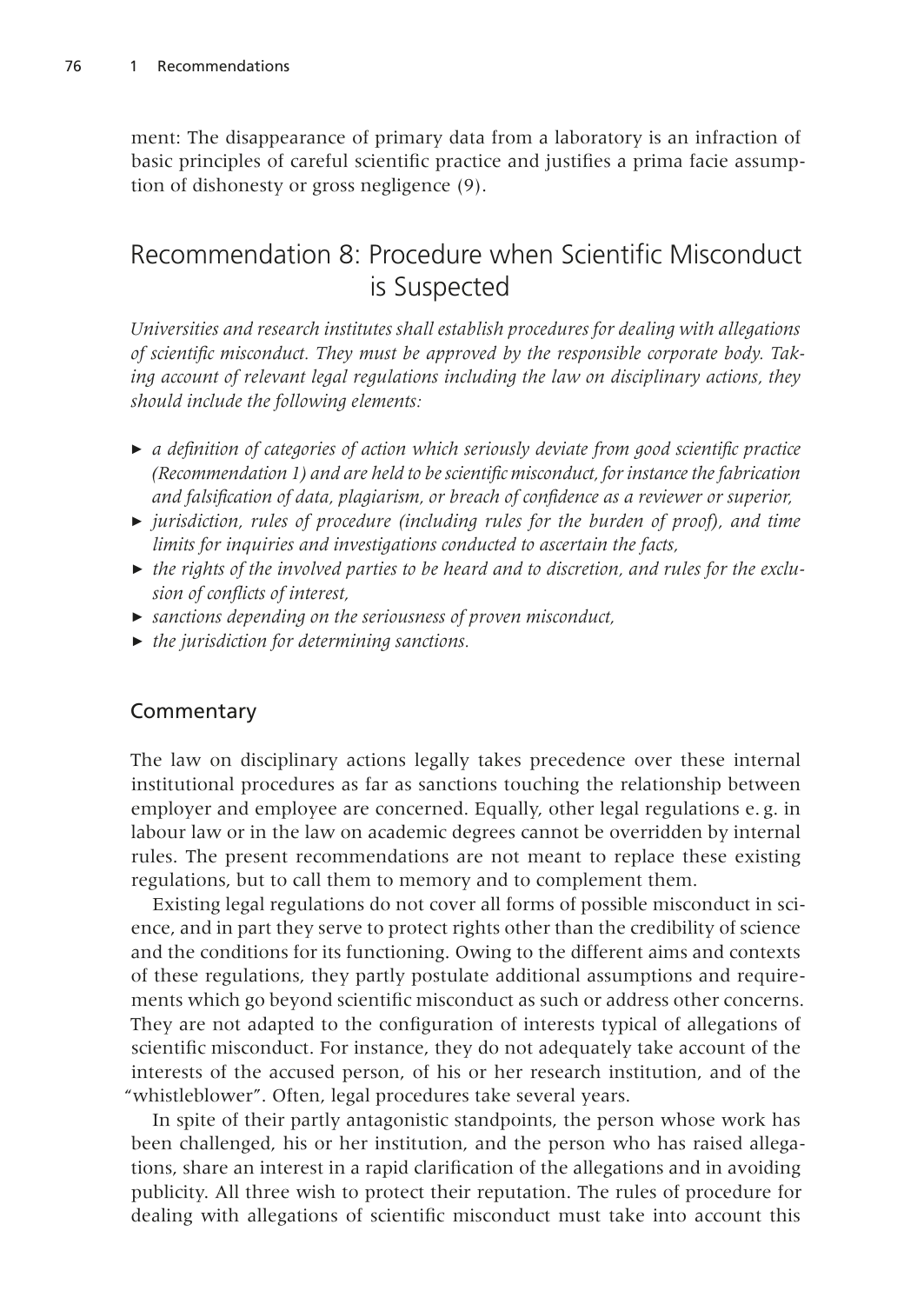common interest of the parties involved. They should therefore suitably provide for a procedure in several steps:

The first phase (inquiry) serves to ascertain a factual basis for judging whether or not an allegation is well founded. In this phase, the need of the respondent and the "whistleblower" for confidentiality is balanced against the aim of reaching a clear statement of the facts within a defined short time. In this first phase, the protection of the potentially innocent respondent is particularly prominent. It ends with the decision whether the allegation has substance and therefore requires further investigations, or whether it has proved baseless.

A second phase (investigation) includes such additional inquiries as may be necessary, in particular hearings and recordings of evidence, the formal declaration that misconduct has or has not occurred, and finally the reaction to a confirmed allegation. Reactions may take the form of a settlement or arbitration, of recommendations to superiors or third parties, or of sanctions (including e.g. the obligation to retract or correct publications with proven irregularities) imposed through the authority empowered for this in the individual institution. The protection of public confidence in science requires that not only the investigation and confirmation of the facts, but also the reaction to confirmed misconduct happen within a reasonable period of time.

Such procedures, as has been noted above, reach their limits where legal regulations apply. In the first phase of inquiry, it will not always be possible to reach an exact conclusion on the precise nature of a case. The procedural character of the inquiry phase will therefore have to be measured against the requirements of related legal proceedings to ensure that findings established in this phase may, if necessary, be used in these proceedings as well.

The relationship between internal institutional procedures and legal proceedings, e.g. according to the law on disciplinary actions, is not simply a question of determining jurisdictions or competences in parallel or joint investigations. Internal regulations may, depending on the nature and the seriousness of misconduct, offer consensual solutions through conciliation or arbitration. These generally have the advantage of allowing procedures to be concluded speedily and on the basis of a settlement between the parties involved, i.e. without the judgment of a third party having to resolve the controversy. The conciliation procedure, which is obligatory according to German labour law for litigation concerning employeremployee relationships, shows that consensual settlements are well adapted to the long-term character often typical for employment. To avoid an erosion of the advantages of such alternative dispute resolution through time-consuming confrontations on the person of the arbitrator and on the settlement proposed, internal regulations should prescribe time limits after which formal legal proceedings (with their specific advantages and disadvantages) shall become mandatory.

Settling a dispute on a consensual basis has a potential for peace-keeping and may in many circumstances do better justice to a case than the decision by a court of justice on the basis of abstract categorizations of the facts and their legal consequences. On the other hand, this flexibility must not lead to preferential treatment for individuals or to allegations being swept under the carpet without proper clarification.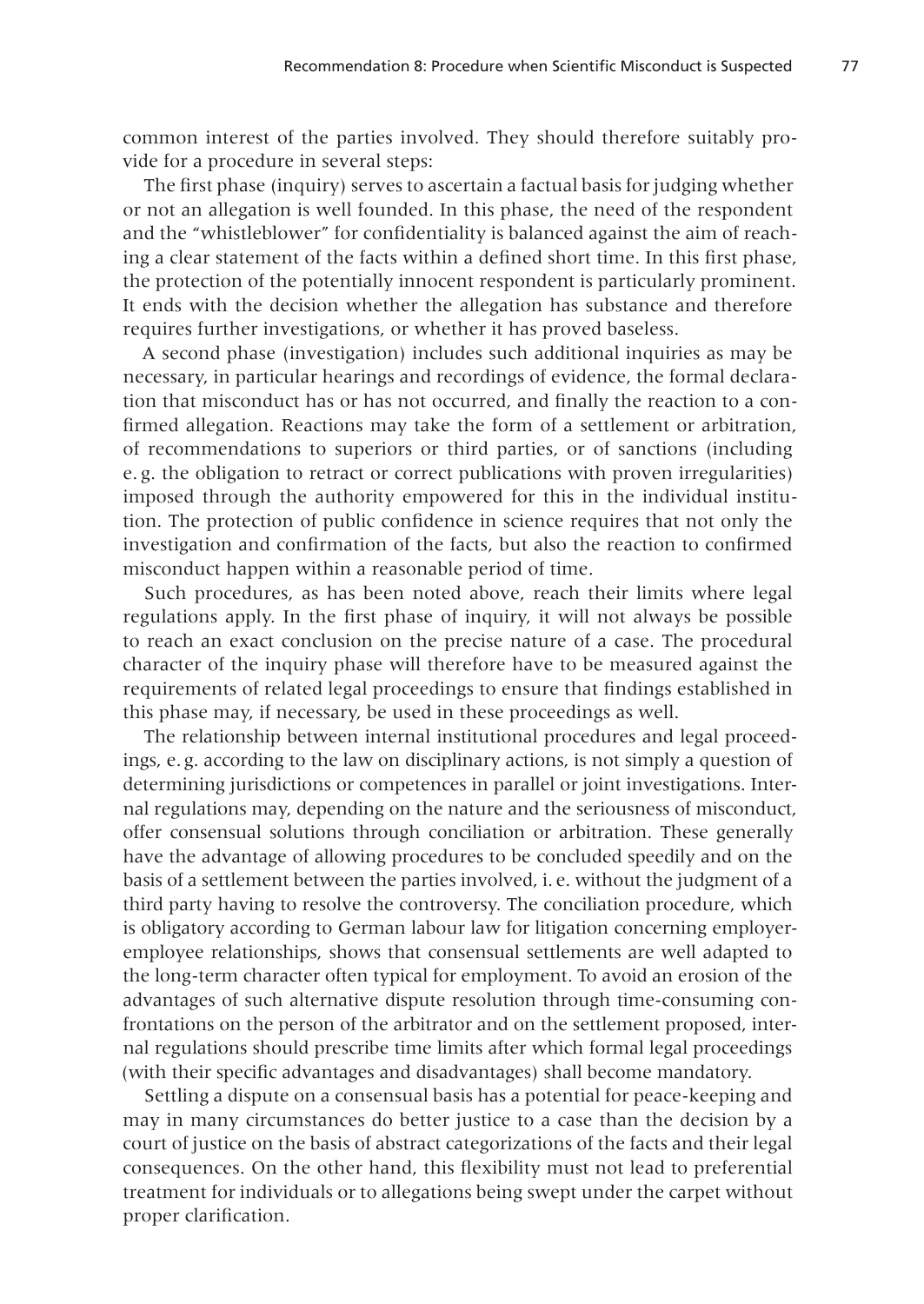When new procedures for conflict resolution have been instituted abroad, it has proved useful to collect data for their evaluation at a later date, e.g. in the institutions involved, from the beginning of their implementation. Such data may serve as the basis for a critical evaluation of new procedures after a pilot phase, and for their improvement.

Depending on the nature of the interventions into the rights of the parties that internal regulations allow for, their juridical character, which makes them subject to verification by the courts, has to be taken into account. Such interventions may already occur in the inquiry phase, and the imposition of concrete sanctions will certainly fall under this category. The policies and procedures must have an adequate foundation in law (10).

Both phases of internal procedures, inquiry and investigation, must conform to the following principles:

a) The regulations must specify in advance

- who officially receives allegations of scientific misconduct,
- when inquiries and investigations are to be initiated, by whom, and in what form,
- which steps are to be taken to set up decision-making bodies, whether they be ad hoc groups or standing committees or take a mixed form, e.g. with a permanent chairperson and individually appointed members from the institution itself or from outside. Ideally the academic members of an institution should be in control of the proceedings and have the majority in the decision-making bodies. However, involving experts from outside will always serve objectivity and may be indispensable in smaller institutions.
- b) Conflict of interest of a person involved in investigations must be arguable both by him- or herself and by the respondent.
- c) The respondent must have a right to be heard in every phase of the proceedings.
- d) Until culpable misconduct is proven, strict confidentiality must be observed concerning the parties involved as well as the findings reached.
- e) The result of an investigation shall be communicated to the science organizations and journals involved at a suitable time after its conclusion.
- f) The individual phases of the procedure must be concluded within appropriate time limits. The universities and research institutions should attempt to impose a maximum duration on the whole procedure. In the interests of all those involved, even complex cases should be concluded within a reasonable period.
- g) Proceedings and results of the individual phases must be clearly recorded in writing.

In addition to the principles listed under  $a$ ) – g), consideration should be given to the question of academic titles: The universities should resolve the question of the relationship of the Commission for the Investigation of Allegations of Scientific Misconduct to the authorities responsible for granting and revoking academic titles (such as examination committees, doctoral commissions or the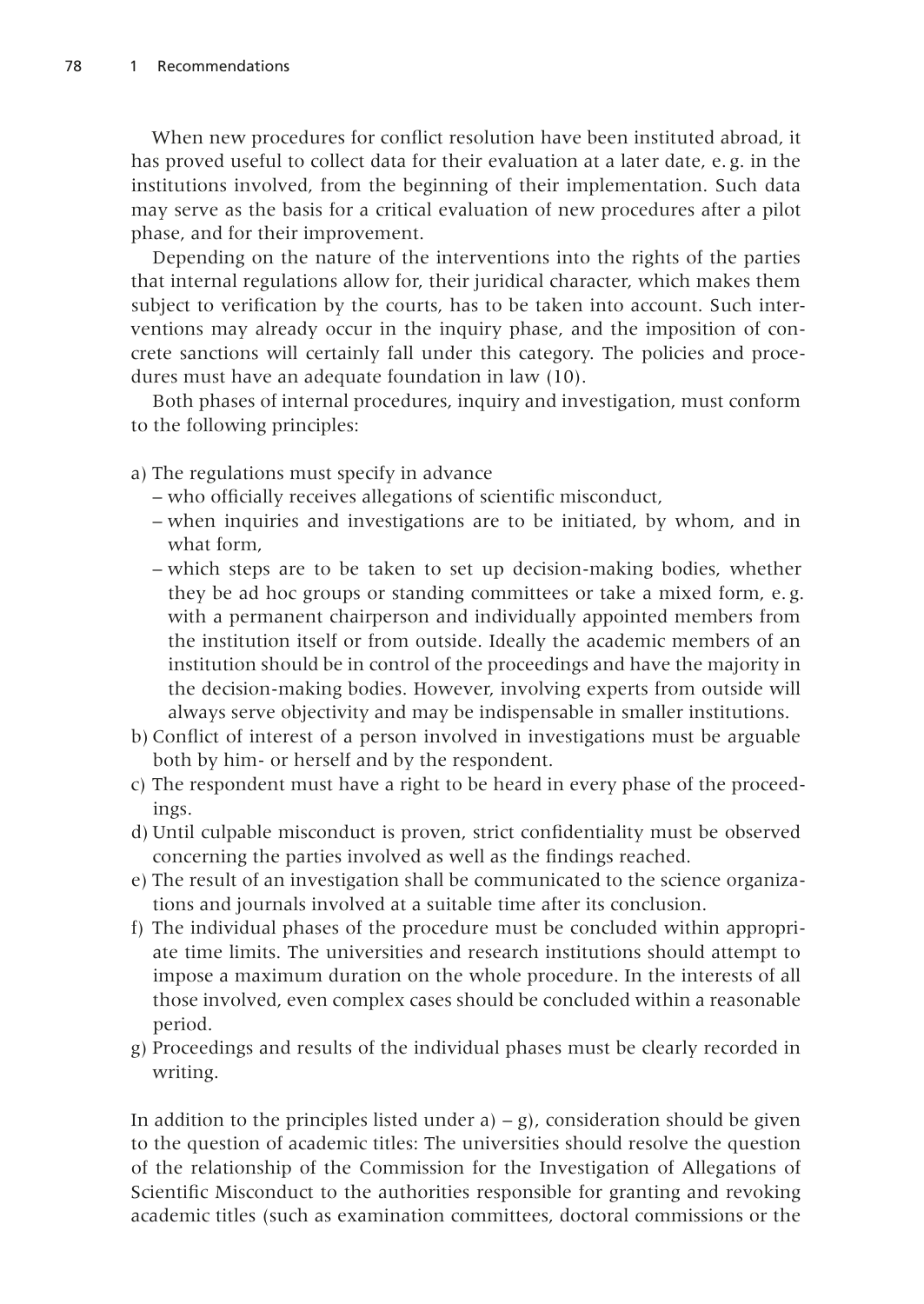faculties). In the interests of good scientific practice, it is recommended that when a title is revoked, the authorities responsible take account of the principles of dealing with scientific misconduct and that members of the Commission on Self-Regulation in Science and Research are permitted to attend their meetings in an advisory capacity.

The implementation of these recommendations will, as is evident from the above, require considerable juridical expertise. It is therefore to be recommended that a central institution, for instance the Hochschulrektorenkonferenz (German Committee of Vice-Chancellors and Principals) assume the task of formulating a model order of procedure for the universities (see also Recommendation 9 for independent research institutes).

The commission, in this context, wishes to draw attention to the following:

Juridical proceedings in cases of scientific misconduct raise new and difficult legal issues. They include the role of professional scientific standards within the regulations of state law, and the proof of scientific dishonesty, and with it the rules for the distribution of the burden of proof. Issues of this type may only be resolved when all the interests of free scientific enquiry are comprehensively taken into account. The Deutsche Forschungsgemeinschaft should therefore take the initiative for a more than occasional discourse between representatives of different fields of research and practitioners of the legal profession.

The available experience of dealing with scientific misconduct in Germany reveals the different contexts in which science and the administration of justice operate. The decision of the Federal Administrative Court (Bundesverwaltungsgericht) on the reactions of the Justus Liebig University to allegations of falsification against one of its professors (11) throws a light on the image of scientific enquiry from the legal profession's point of view. In the decision, scientific enquiry is represented as a discourse in which everything that may be regarded as a serious effort to attain the truth has a claim to validity, and with it to the protection of the constitutional guarantee of the freedom of science (12). The Court has thus made the exclusion of a project and its author from the protection by the guarantee of freedom depend to a large extent on the scientist's intention. While the Administrative Court does not hold the intention to discover the scientific truth about something to be the sole condition for the assumption of a serious scientific effort protected by the Constitution, it refuses this protection only when a scientist's activity "beyond doubt" cannot be held to aim to increase scientific knowledge (13).

The decision shows the aim of the courts to prevent unconventional concepts and methods in science from being marginalized by corporate university bodies. The high rank of science in the constitution sets a high threshold for any legal regulation, and any administrative or judicial decision, which restricts the freedom of science in the interest of other values. However, the research standards, rules of responsibility and obligations of good scientific practice recognized in a discipline must not be dis- regarded in this context. This includes their consequences for the burden of proof; in the case underlying the decision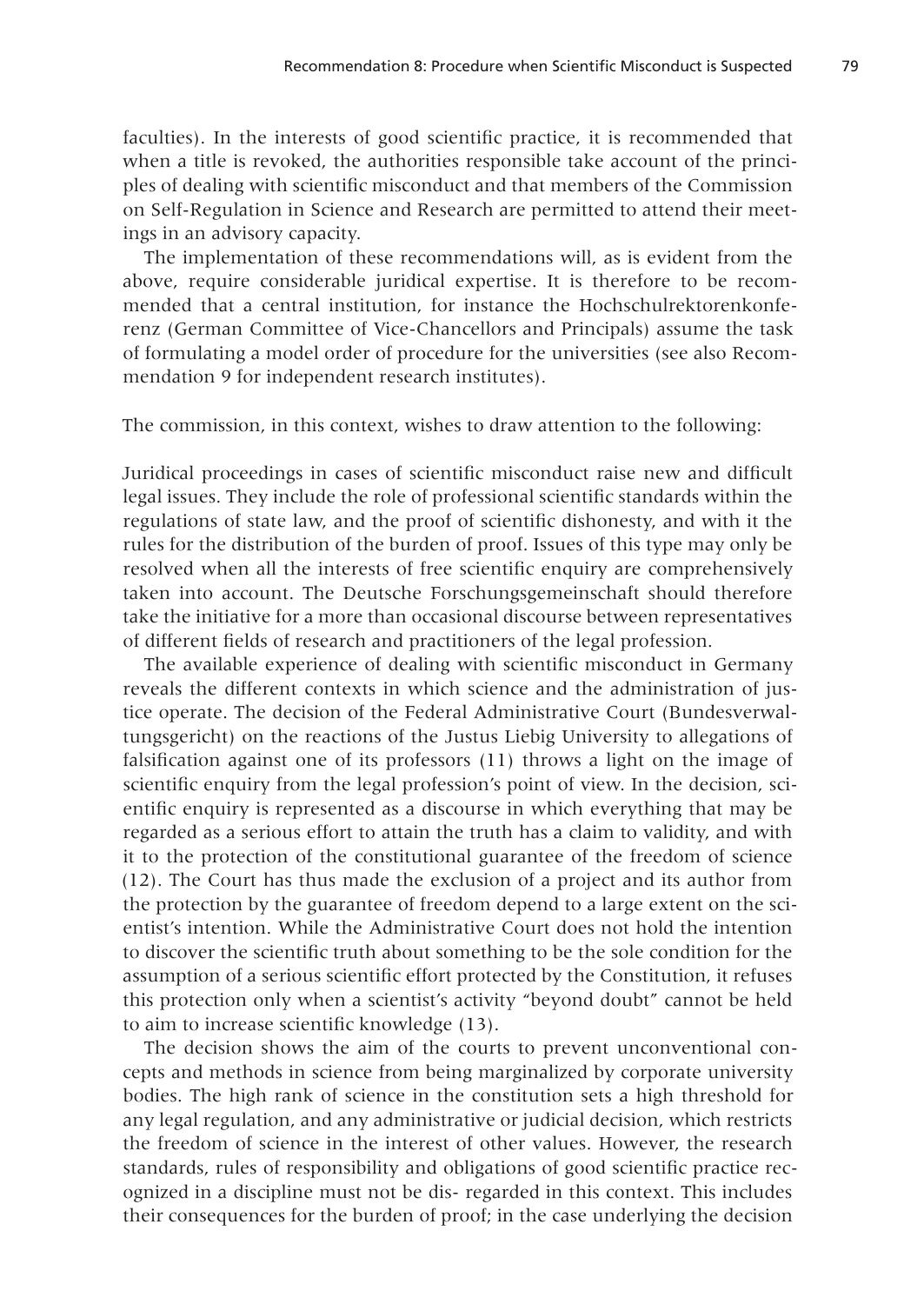cited above, the primary data on which the publications and the statements at issue were based were no longer available. The decision thus demonstrates that the intersections between the treatment of allegations of scientific misconduct in corporate bodies of scientific self-administration on the one hand, and in formal judicial proceedings on the other, merit discussion in a similar way to that which has been documented in the United States (14).

The commission therefore proposes to the Deutsche Forschungsgemeinschaft to hold regular colloquia involving legal practitioners, legal scholars and representatives of other branches of science and scholarship. Meetings of this kind might serve to discuss themes such as the following:

- $\triangleright$  the legal definition of science and the way in which professional scientific norms are taken into account,
- $\blacktriangleright$  the burden of proof and the appreciation of evidence, including the keeping of laboratory records, in cases of scientific misconduct allegations,
- $\triangleright$  the status of scientists and scholars within the legal structures of universities and of employment regulations,
- $\blacktriangleright$  alternative models of conflict resolution in science, e.g. through arbitration and through consensual settlements,
- $\triangleright$  forms of involvement of scientists in misconduct of their collaborators, and their consequences,
- $\triangleright$  the institutional responsibility for organizational and working structures, and scientific self-regulation.

# Recommendation 9: Cooperation of Independent Institutes

*Research institutes independent of the universities not legally part of a larger organization may be well advised to provide for common rules, in particular with regard to the procedure for dealing with allegations of scientific misconduct (Recommendation 8).*

### **Commentary**

The Max-Planck-Gesellschaft has enacted an order of procedure (15) for handling allegations of scientific misconduct for all its institutes in November 1997. The rules of good scientific practice that were drawn up have been implemented (16). For other independent scientific institutions, it may on the one hand be important to have rules of good scientific practice that correspond to their tasks and that are based on a consensus of their academic membership. On the other hand it may be advisable that codes of conduct and rules of procedure of the type recommended here be developed jointly for several institutes. This will be in the interest both of the desirable uniformity of principles and of avoiding excessive deliberation efforts. Thus, working out common principles might commend itself for the national laboratories that are members of the Helmholtz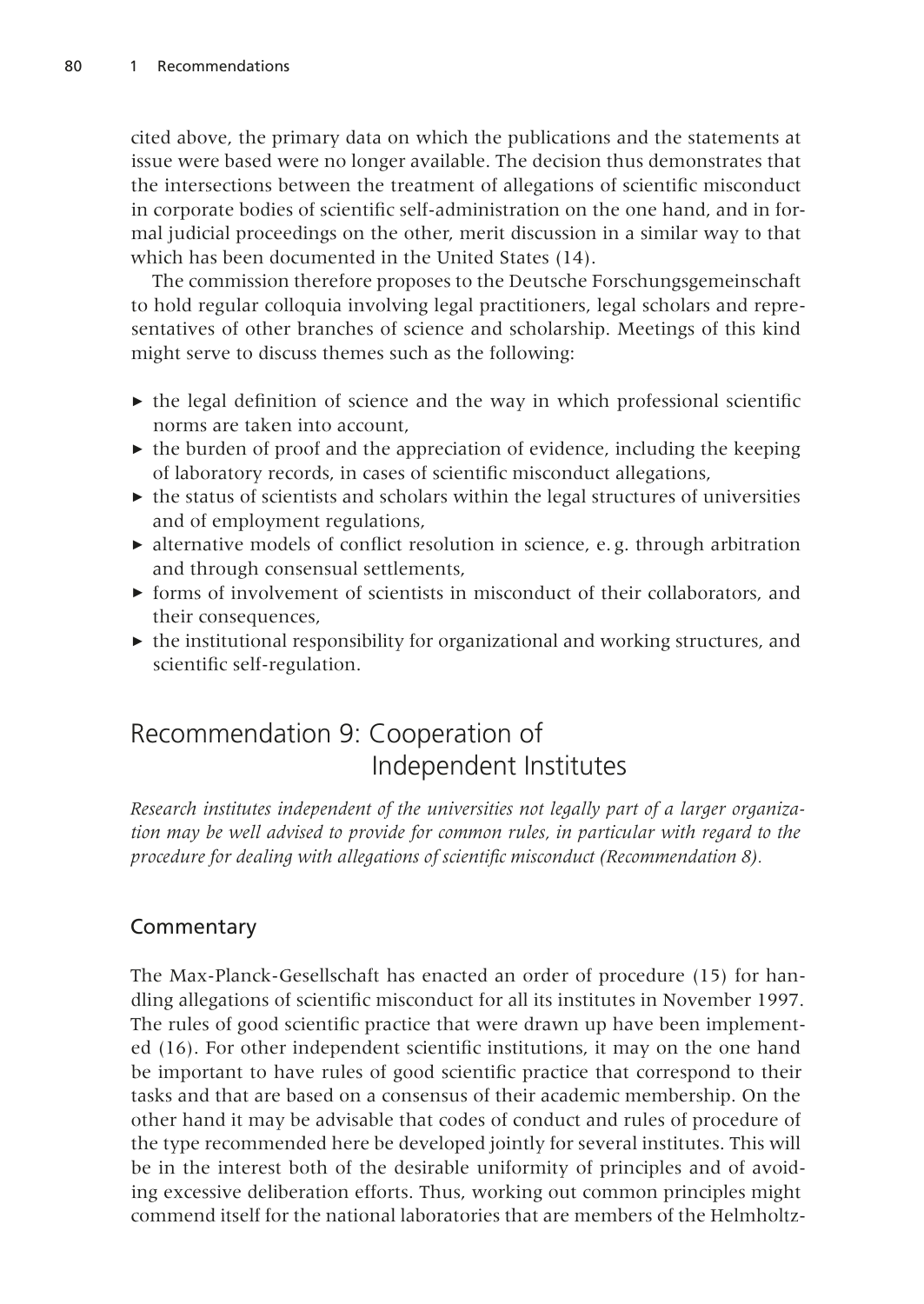Gemeinschaft Deutscher Forschungszentren e.V., and for the institutes belonging to the Wissenschaftsgemeinschaft Gottfried Wilhelm Leibniz e.V., while other independent institutes might cooperate with this aim.

### Recommendation 10: Learned Societies

*Learned Societies should work out principles of good scientific practice for their area of work, make them binding for their members, and publish them.*

#### **Commentary**

Learned societies (17) play an important role in establishing common positions of their members, not least on questions of standards and norms of professional conduct in their disciplines, and on ethical guidelines for research. A number of learned societies in Germany (in analogy to the practice common in the USA for some time) has set down and published general or discipline-specific codes of conduct, in particular for research, in their Statutes or based upon them, for example the German Chemical Society (3), the German Sociological Society (18), the German Society for Studies in Education (19), and others (20). Such efforts to develop codes of practice are an important element of quality assurance for research and deserve still wider attention.

Since European learned societies now exist for many scientific disciplines, it is recommended to pursue discussions of good scientific practice at the European level as well as nationally.

An analogy may be drawn – taking into account their different legal status – to the guidelines issued by the Chambers of Physicians in Germany, in particular the Bundesärztekammer at whose initiative ethical committees for research involving human subjects have been established throughout Germany since 1979. Since the fifth amendment to the German law on drugs (Arzneimittelgesetz) enacted in 1995, the ethical committees, in addition to advising principal investigators of studies involving patients and/or volunteers, have acquired important new tasks in the quality assurance of clinical studies (21).

There are remarkable parallels between the codes of practice that are part of the professional law for physicians, and the basic principles of scientific work. The evaluation of the professional conduct of physicians refers, inter alia, to obligations in organization and documentation, and securing evidence. Behaviour contrary to these obligations may in certain cases have consequences for the burden of proof in misconduct cases (22). Such parallels afford the possibility for science to profit from certain aspects of the experiences of the Chambers of Physicians when dealing with misconduct.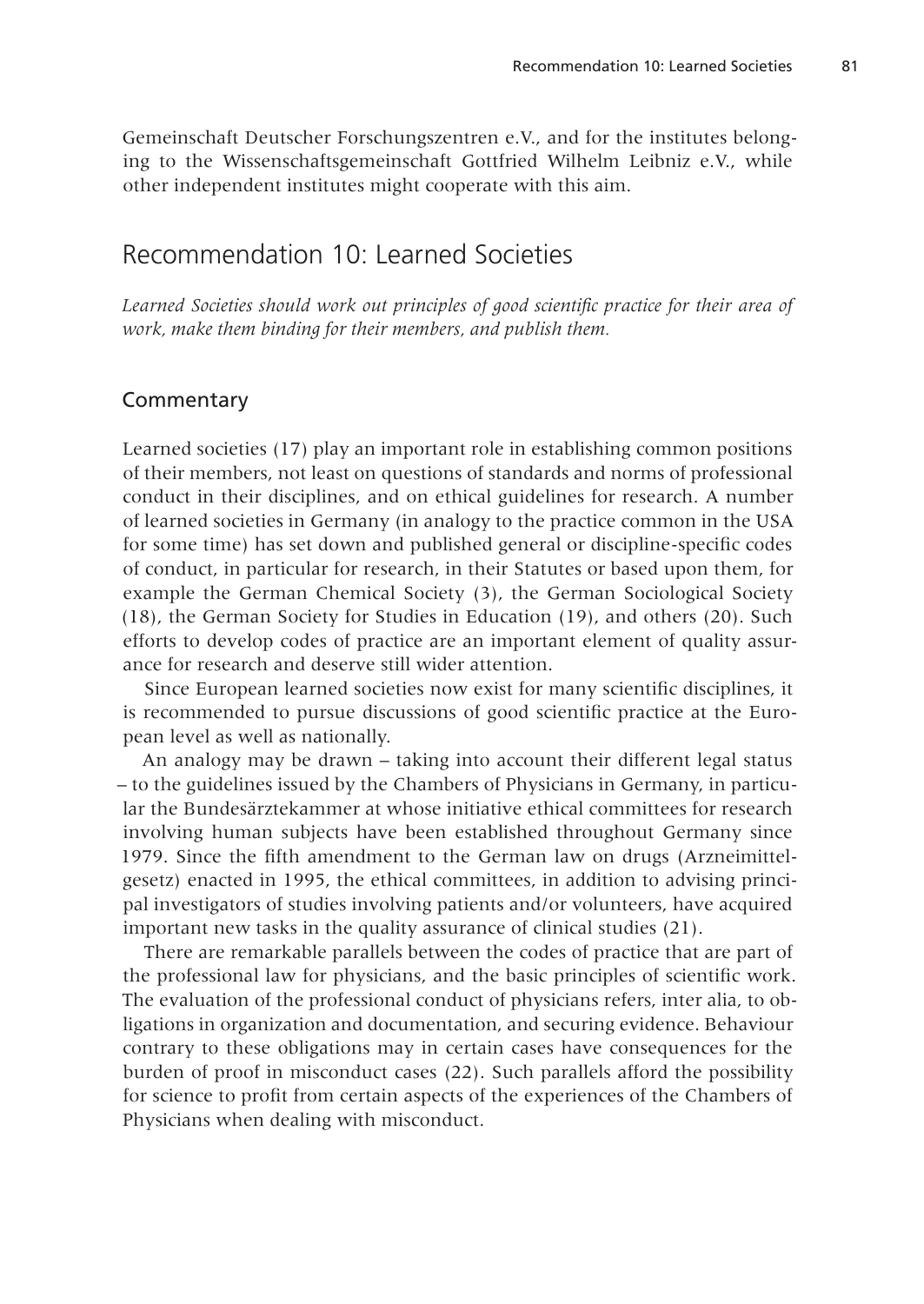# Recommendation 11: Authorship

*Authors of scientific publications are always jointly responsible for their content. Only someone who has made a significant contribution to a scientific publication is deemed to be its author. A so-called "honorary authorship" is inadmissible.*

### Recommendation 12: Scientific Journals

*Scientific journals shall make it clear in their guidelines for authors that they are committed to best international practice with regard to the originality of submitted papers and the criteria for authorship.*

*Reviewers of submitted manuscripts shall be bound to respect confidentiality and to disclose conflicts of interest.*

#### **Commentary**

Scientific publications are the primary medium through which scientists give an account of their work. Through a publication, authors (or groups of authors) make a new finding known and identify themselves with it; they also assume the responsibility for its content. Simultaneously the authors and/or the publishers acquire documented rights of intellectual property (copyright, etc.). In this context, the date of publication has gained specific importance in the sense of documenting priority; all good scientific journals report when a manuscript has been received and when – usually following peer review – it has been accepted.

Owing to their importance for documenting priority and performance, publications have long since been the object of many conflicts and controversies. In the course of these, however, generally accepted rules (23) have been developed for the most important issues, namely the originality and independence of the content of a publication, and for authorship. They may be summarized as follows. Publications intended to report new scientific findings shall

- $\blacktriangleright$  describe the findings completely and understandably,
- $\triangleright$  give correct and complete references to previous work by the authors and by others (citations),
- $\blacktriangleright$  repeat previously published findings only inasmuch as it is necessary for understanding the context, and in a clearly identified form.

The guidelines for authors of many good and respected journals demand written statements that the content of a submitted manuscript has not previously been published or submitted for publication elsewhere. They do not accept manuscripts of original publications if their content has been presented to the general public prior to being subjected to criticism by reviewers and the scientific community; exceptions are granted only for full publications of findings previously presented at scientific meetings ("abstracts").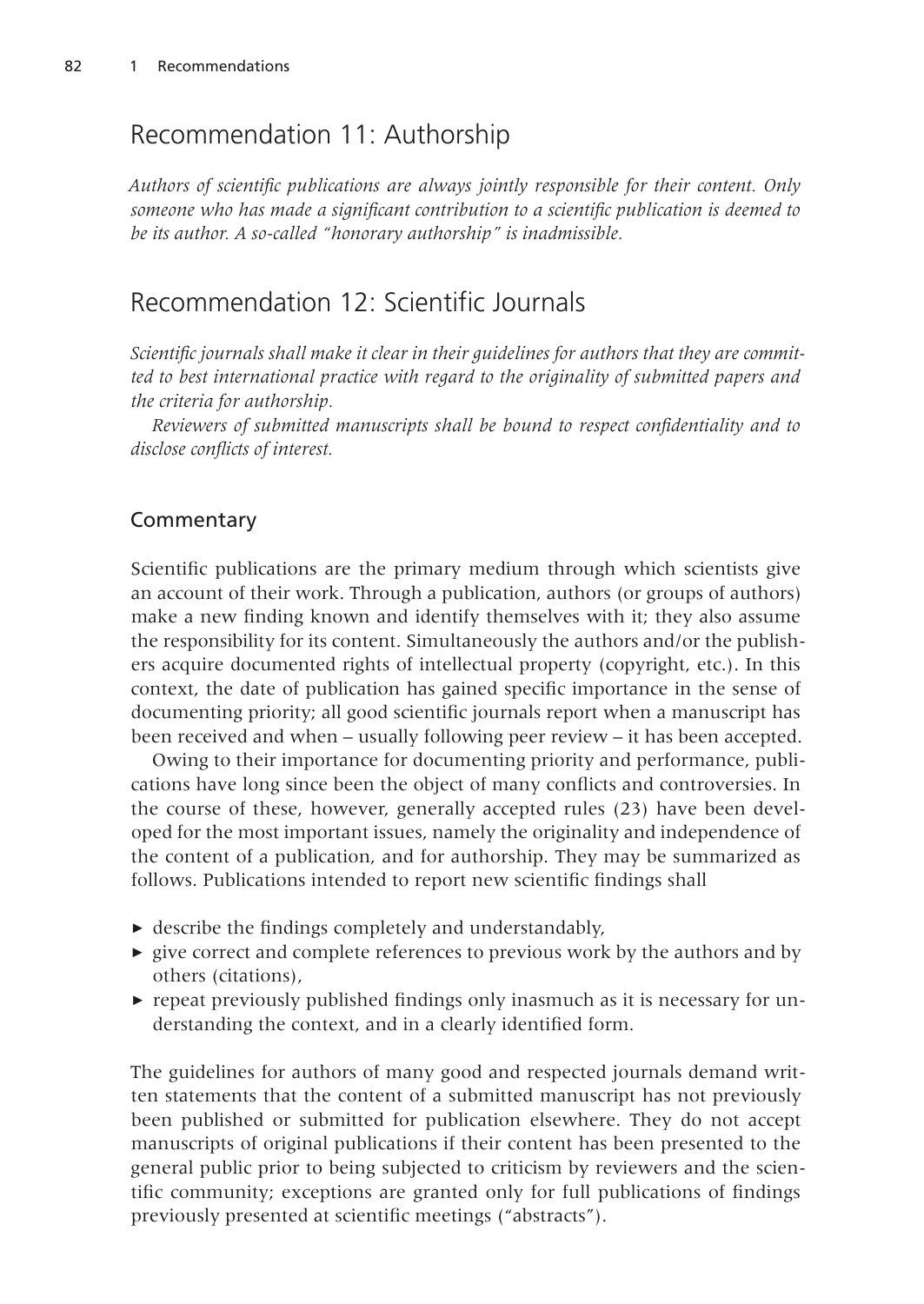Authors of an original scientific publication shall be all those, and only those, who have made significant contributions to the conception of studies or experiments, to the generation, analysis and interpretation of the data, and to preparing the manuscript, and who have consented to its publication, thereby assuming responsibility for it. Some journals demand that this be documented through the signatures of all authors. Others ask for a written statement to this effect by the corresponding author as the person responsible for a manuscript as a whole and in all its details. Where not all authors can assume responsibility for the entire content of a publication, some journals recommend an identification of individual contributions (24).

Therefore, the following contributions on their own are not sufficient to justify authorship:

- $\blacktriangleright$  merely organisational responsibility for obtaining the funds for the research,
- $\triangleright$  providing standard investigation material,
- $\blacktriangleright$  the training of staff in standard methods,
- $\blacktriangleright$  merely technical work on data collection,
- $\triangleright$  merely technical support, such as only providing equipment or experimental animals,
- $\blacktriangleright$  regularly providing datasets only,
- $\triangleright$  only reading the manuscript without substantial contributions to its content,
- $\triangleright$  directing an institution or working unit in which the publication originates.

Help of this kind can be acknowledged in footnotes or in the foreword.

"Honorary authorship" is generally not considered to be acceptable under any circumstances. Neither the position of institute director and supervisor nor former supervisor justify designation as co-author.

To avoid conflicts concerning authorship, timely and clear agreements are recommended, in particular when there is a large number of contributors to the findings, to serve as guidelines for resolving disputes.

The sequence in which authors are listed must take account of the particular conventions of the discipline in question. Equivalent standards should be applied in each discipline.

Particularly in the natural and life sciences, research is often carried out jointly with others. Researchers working together on a project are mutually obliged to encourage a spirit of collaboration. This includes raising doubts about the quality of research results or procedures at the appropriate time.

It conflicts with the rules of good scientific practice to cease contributing without sufficient reason or, as a co-author on whose agreement publication depends, to prevent publication where there are no urgent grounds to do so. Refusals to publish must be justified with verifiable criticism of data, methods or results. Should co-authors suspect an obstructive refusal to give agreement, they must ask ombudspersons and the Ombuds Commission (cf. Recommendations 5 and 16) to mediate. If the ombudsperson is persuaded that there is deliberate obstruction, he or she can issue a statement permitting the other researchers to publish. The matter must be disclosed in the publication, includ-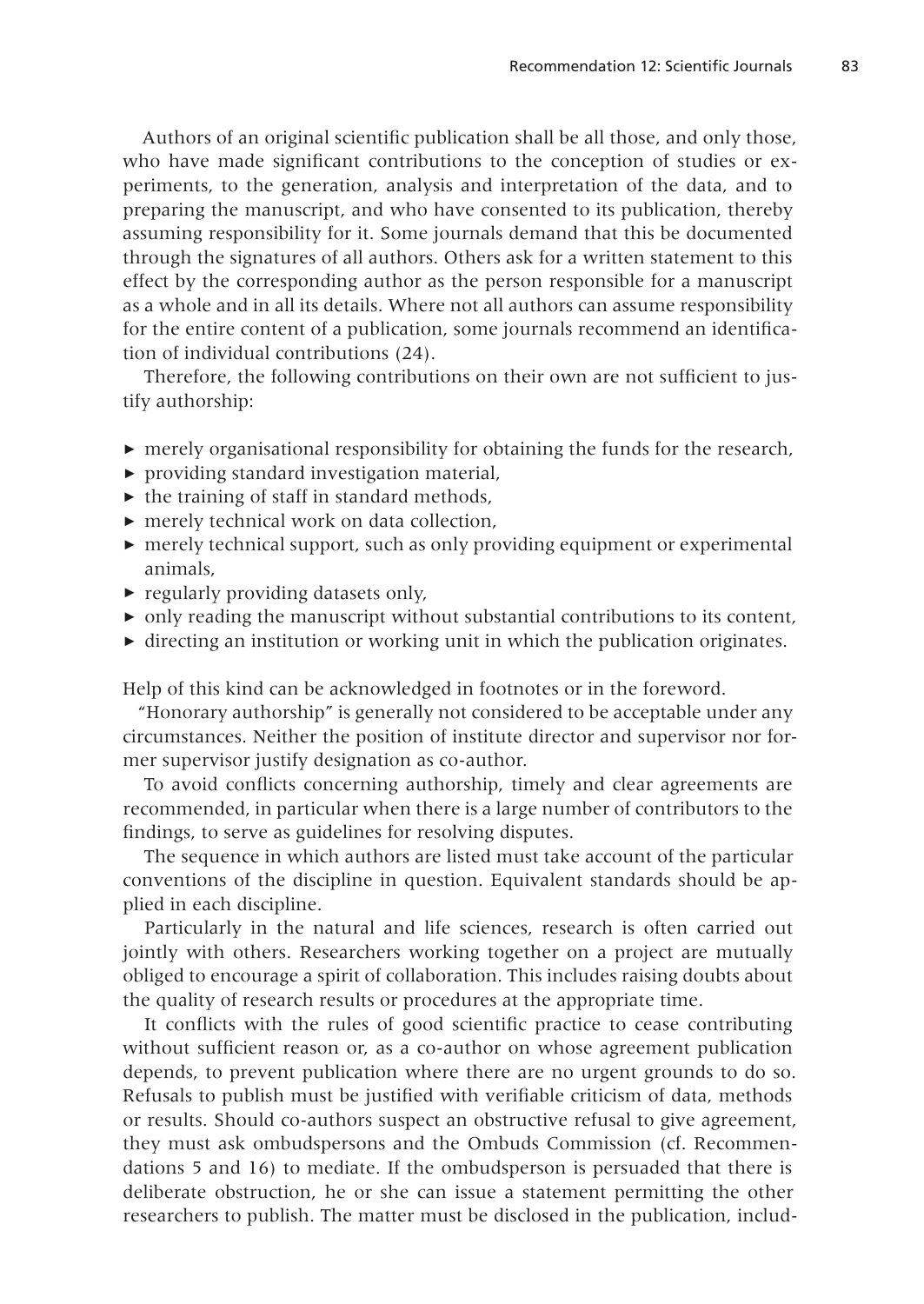ing the permission to publish by the ombudsperson or the ombuds committee. However, this approach is only possible if there is provision in the procedures available to the ombudsperson.

Nearly all good journals have guidelines for reviewers of manuscripts committing them to strict confidentiality and to disclosing such conflicts of interest which may have eluded the editors and their advisors in selecting reviewers. Many good journals also promise their authors to respond to a submitted manuscript within a specified, short time limit, and correspondingly set their reviewers short time limits for their comments.

Publications (25) document an ongoing international discussion on these questions of quality assurance among journal editors. The discussion merits to be pursued at European or international level.

### Recommendation 13: Guidelines for Research Proposals

*Research funding agencies shall, in conformity with their individual legal status, issue clear guidelines on their requirements for information to be provided in research proposals on (i) the proposers' previous work and (ii) other work and information relevant to the proposal. The consequences of incorrect statements should be pointed out.*

#### **Commentary**

Research funding takes place in different contexts. In Germany, the primary agents are federal and State ministries, foundations and funding agencies under public and private law, and the Deutsche Forschungsgemeinschaft. Funding agencies differ from universities and research institutes, which conduct research intramurally, in that their relationships with individual researchers usually reach beyond their own organizational context.

Funding agencies typically have an intermediate position between scientists submitting proposals for their research, and other scientists who act as reviewers. They extend a substantial measure of trust to the individual scientist, both in taking the statements in his or her proposal as a basis for its evaluation, and in entrusting the proposal, which typically contains new ideas demanding protection, to a colleague for review. The funding agencies' own interest in the observation of the fundamental principles of scientific practice and its review lies in safeguarding the mutual trust indispensable for their work.

For the individual scientist, funding agencies play an essential role through the financial support which they grant. By addressing scientists as applicants for funds or as beneficiaries of grants, they may exercise an influence on the consolidation and the protection of standards of scientific practice. Through the design of their requirements for proposals and their conditions for support they can reduce or prevent circumstances that may prompt or facilitate misconduct. They must also prepare themselves for dealing with the eventuality that their funds or their reputation are at issue in connection with misconduct of a scien-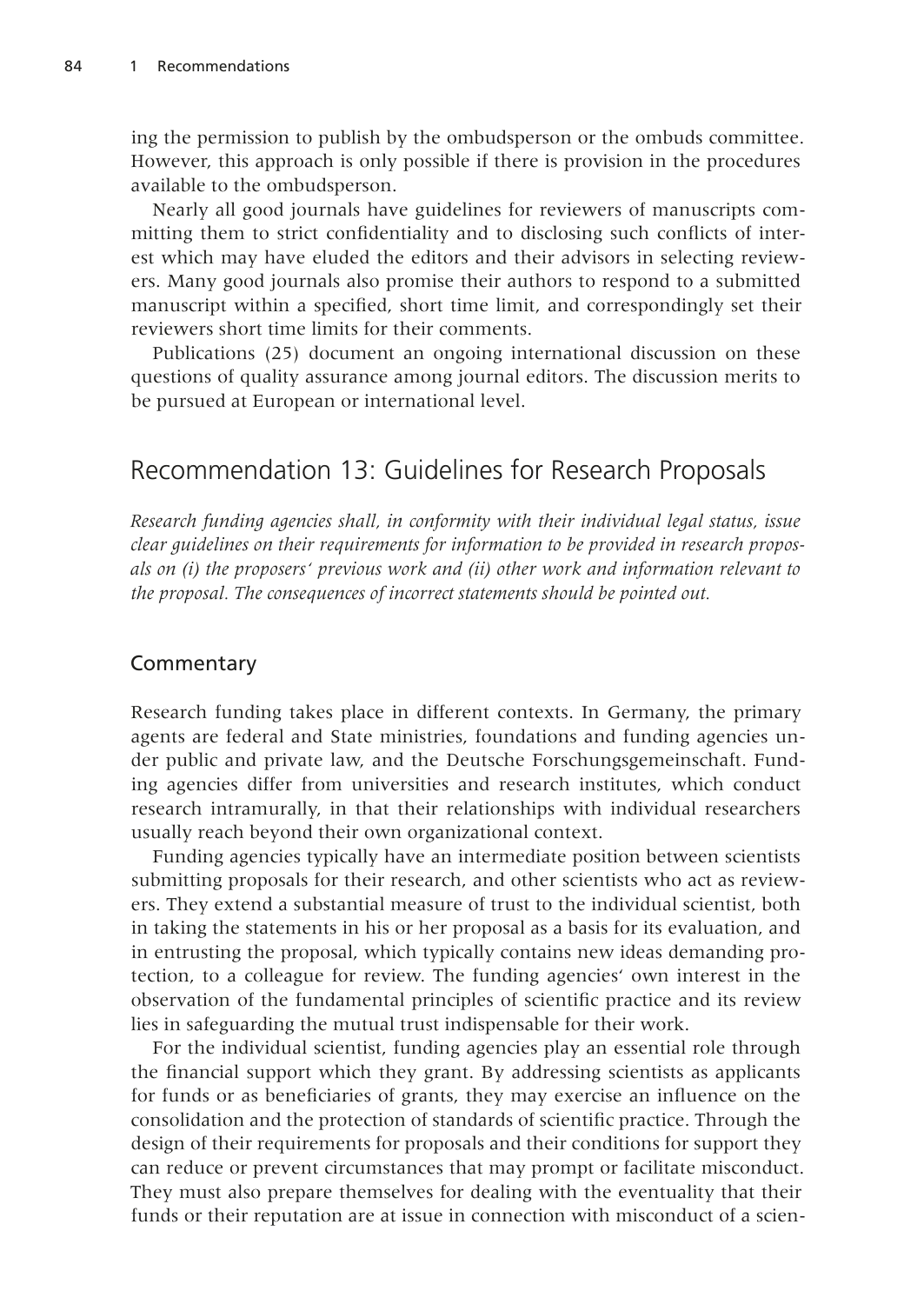tist. Such cases may occur through incorrect statements in proposals, through the misuse of grant money, or through dishonest handling of proposals submitted for review.

To protect the basis of trust between themselves and the applicants and to provide orientation, funding agencies should clearly specify in their guidelines to what standards a qualified proposal must conform:

- $\triangleright$  Previous work must be presented specifically and completely.
- $\blacktriangleright$  Publications must be precisely cited. Unpublished manuscripts must be clearly identified as "in press in …", "accepted by …" or "submitted to …".
- $\blacktriangleright$  Projects must be described in the way in which, to the best knowledge of the applicant, they are intended to be carried out.
- $\triangleright$  Cooperations may only be taken into account by reviewers when the relevant partners have declared their intention and shown the possibility to cooperate as stated.

Through their signature, applicants must acknowledge having noted these principles.

### Recommendation 14: Rules for the Use of Funds

*In the rules for the use of funds granted, the principal investigator shall be obliged to adhere to good scientific practice. When a university or a research institute is the sole or joint grantee, it must have rules of good scientific practice (Recommendation 1) and procedures for handling allegations of scientific misconduct (Recommendation 8).*

*Institutions which do not conform to Recommendations 1 to 8 above shall not be eligible to receive grants.*

#### **Commentary**

The relationship between a funding agency and an applicant is at first unilateral. A grant, awarded after peer evaluation, establishes a closer, bilateral relationship which provides further possibilities for addressing the individual scientist.

To protect themselves against misconduct of individual grant holders, funding institutions should, in accordance with their legal status, design the specific legal relationship (26) between themselves and the grantees, by laying down and publishing their requirements for the proper conduct of research and specifying their reactions to misconduct.

The definition of what constitutes scientific misconduct as such should be left to the institutions in which research is carried out, so as to ensure that they are appropriate to the specific research environment. The same applies to factual inquiries and investigations necessary for confirming or disproving an allegation.

Funding agencies must, however, set down in their funding conditions, and make public, their policy in relation to research they support and their reactions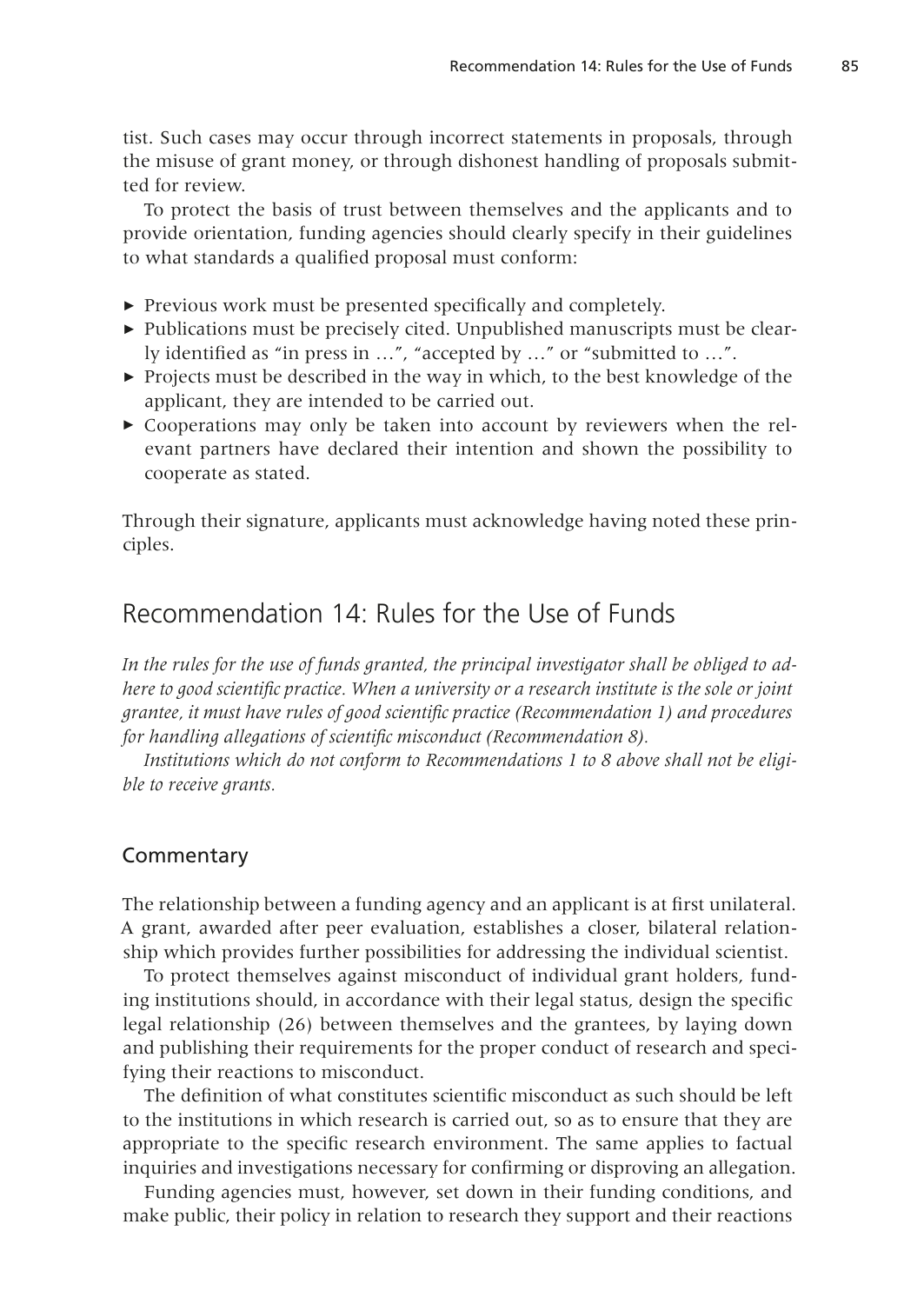to abusive practices. Instead of the obvious possibility of recurring to the law of torts or of enrichment in such cases, they may also choose to provide for contractual penalties for certain actions. These would not necessarily take the form of payments, but might also include written warnings, debarments, etc. (27).

### Recommendation 15: Reviewers

*Funding organizations shall oblige their honorary reviewers to treat proposals submitted to them confidentially and to disclose conflicts of interest. They shall specify the criteria which they wish reviewers to apply. Quantitative indicators of scientific performance, e. g. so-called impact factors, shall not by themselves serve as the basis for funding decisions.*

#### **Commentary**

Explicit standards for review are a useful orientation for reviewers. The confidentiality of the ideas to which a reviewer has access in a proposal absolutely precludes communicating them to third parties, not even for assistance in the review process. To ensure an objective evaluation applying scientific criteria, funding organizations must select their reviewers in a way that avoids any conflict of interest, real or apparent. Where conflicts of interest with the principal investigator or the project do occur despite these precautions, reviewers must disclose them. This is also in the individual reviewer's own best interest, since it serves to confirm his or her reputation as a fair and neutral expert.

Rules on confidentiality and on conflicts of interest should provide a sufficient basis for reactions by the funding agency, should a reviewer abuse his or her position. In contrast to the guidelines for applicants and grantees, however, contractual penalties stipulated before the beginning of the review are not acceptable here. Reviewers exercise their function in an honorary capacity. Any imputation of dishonest conduct, however hypothetical, will be demotivating and act as a deterrent. This is true regardless of the contractual relationship between the funding organization and the reviewer which might be construed from a legal point of view (28). Reactions to misconduct of reviewers should therefore be laid down in the general rules of a funding organization and not become the subject of individual agreements.

In cases of suspected use of confidential material for a reviewer's own work or other serious breach of confidentiality, the commission recommends the consultation of experts in the interest of the quickest possible clarification. A reviewer known to have abused confidential information from grant proposals must not be consulted again and, should he or she have been elected or appointed to this function, must be debarred from it.

It may also be advisable to communicate proven dishonesty of a reviewer to other funding organizations. Equally, dishonest use of confidential proposal information by a reviewer may justify the disclosure of his or her identity to the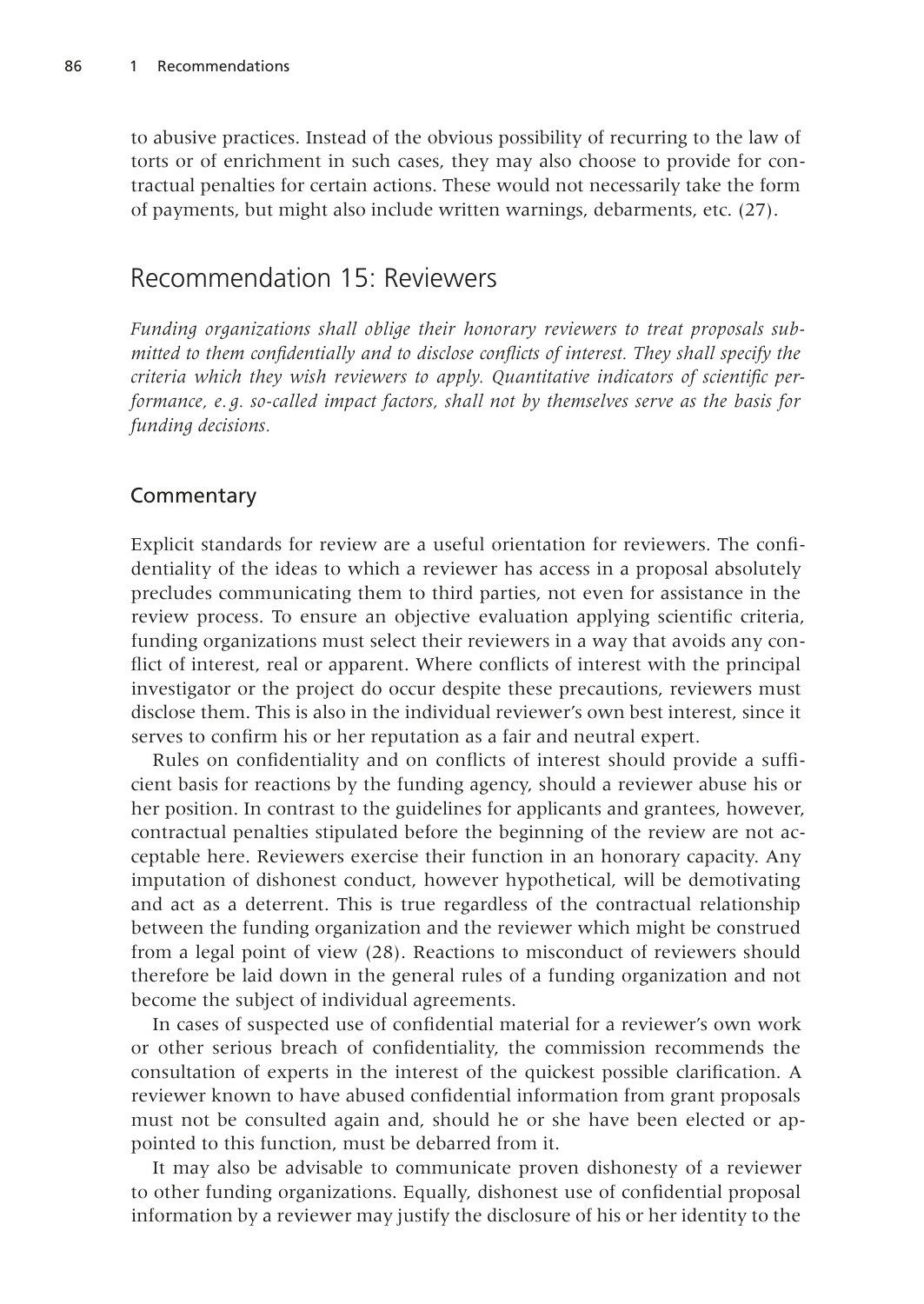principal investigator of the proposal to enable him or her to claim compensation for damage incurred.

Rules analogous to those for reviewers must be established for the staff and for members of decision-making bodies of funding organizations who have access to confidential proposal information.

Similar care and tact as in formulating requirements of neutrality and confidentiality must be exercised by funding organizations in setting out criteria for review. Measures to ensure a uniform high quality of reviews are nevertheless necessary, not least because different funding programmes have different sets of criteria in addition to general principles of selecting the best research. Guidelines for reviewers are therefore common practice in funding organizations (29).

More arduous than securing confidentiality of review is the maintenance of its scientific quality, i.e. the selection of those reviewers who are best qualified to assess a certain proposal, who are ready to go beyond gaining a superficial impression of the productivity of the proposers and to assess the intellectual content of the proposal and the previous work on which it is based. Therein lies a great and permanent challenge for the academic staff of all funding organizations.

Peer review of grant proposals will not provide many opportunities for uncovering scientific misconduct. However, visits to the individual laboratories in the context of site visits may be an important source of relevant information, because they enable reviewers to obtain first-hand information from all members of a working group.

### Recommendation 16: Ombudsman for Science

*The Deutsche Forschungsgemeinschaft should appoint an independent authority in the form of an Ombudsman (or a small committee) and equip it with the necessary resources for exercising its functions. Its mandate should be to advise and assist scientists and scholars in questions of good scientific practice and its impairment through scientific dishonesty, and to give an annual public report on its work.*

#### **Commentary**

Formulating norms and recommendations for good scientific practice only lays a foundation for their effect in real life. Difficulties in observing basic principles usually arise in their implementation. This is because the distinction between "honest" and "dishonest" is much easier in theory than in the actual circumstances of an individual case, with the involvements and value conflicts which come into play.

This is true for judging both one's own conduct in science and for doubts cast upon the conduct of others. The latter often confront scientists and scholars – particularly those still engaged in establishing their career – with the question whether the interest of disclosing dishonest conduct of another scientist (who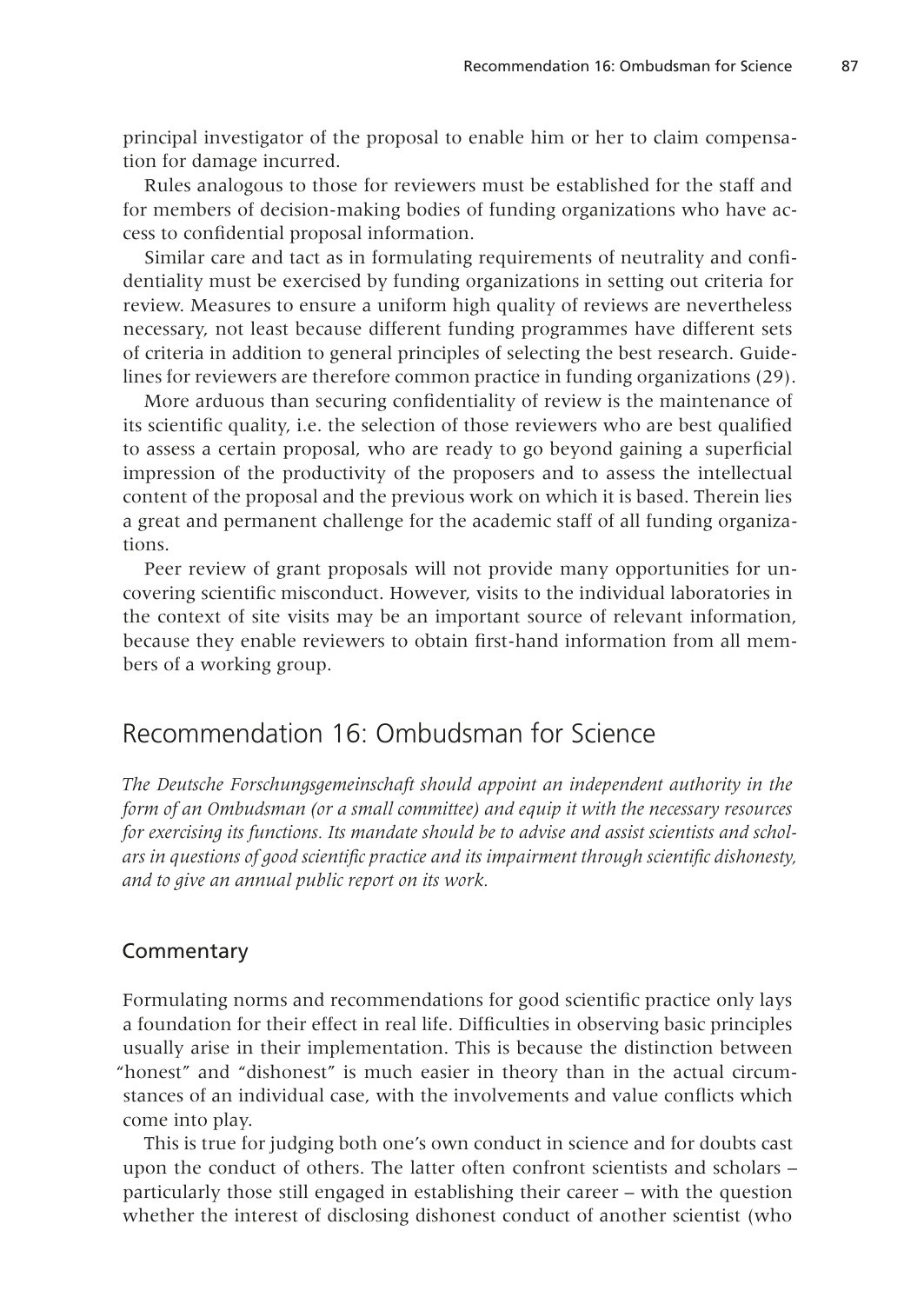may be their elder and/or their superior) weighs up the consequential risks to their own career. This provides a challenging dilemma. "Whistleblowers" may become victimized. To provide a way out of the isolation of such a conflict, the commission recommends that the Deutsche Forschungsgemeinschaft take the initiative of appointing an Ombudsman (or a body of Ombudspersons) for science and scholarship.

Such a mediating person or committee should be vested with a clearly specified mandate which might, for instance, be based on its appointment by the DFG Senate and a commitment to report to it annually (30). It should not have a mandate to conduct its own investigations like, for instance, the Office of Research Integrity of the US Public Health Service (31). Through its personal authority, integrity and impartiality, it should become a competent and credible partner, to whom scientists and scholars may turn with their problems and who, if need be, may take up indications for serious concern and bring them to the attention of the institutions involved. The commission regards it as important that this mediating authority be accessible to all scientists and scholars whether or not the research in question is supported by the DFG.

By appointing such a mediating authority, the Deutsche Forschungsgemeinschaft would support public confidence in good scientific practice by demonstrating the attention which science and scholarship give to their own self-regulation (32). This does not diminish the desirability that universities and research institutes appoint local independent counselors (Recommendation 5). The two measures are complementary.

### Recommendation 17: Whistleblower

*Researchers who suspect scientific misconduct and can provide specific information (whistleblowers) must not suffer disadvantage in their own scientific and career progress as result. The independent mediator (ombudsman) and the institutions who verify a suspicion must protect them in an appropriate manner. The information must be provided "in good faith".*

#### Comment

Researchers who report their suspicions of possible scientific misconduct to the relevant institution perform an essential function for self-regulation in science and research (33). It is not the whistleblower who expresses a justified suspicion who damages research and the institution, but the researcher who is guilty of misconduct (34). Therefore, a whistleblower's career should not be disadvantaged or academic progress hindered by a disclosure. Particularly for early career researchers a report of this nature should not result in delays or obstacles during their education; there should be no disadvantage to their final dissertations and doctorate; this applies to working conditions and to possible extensions to their contracts.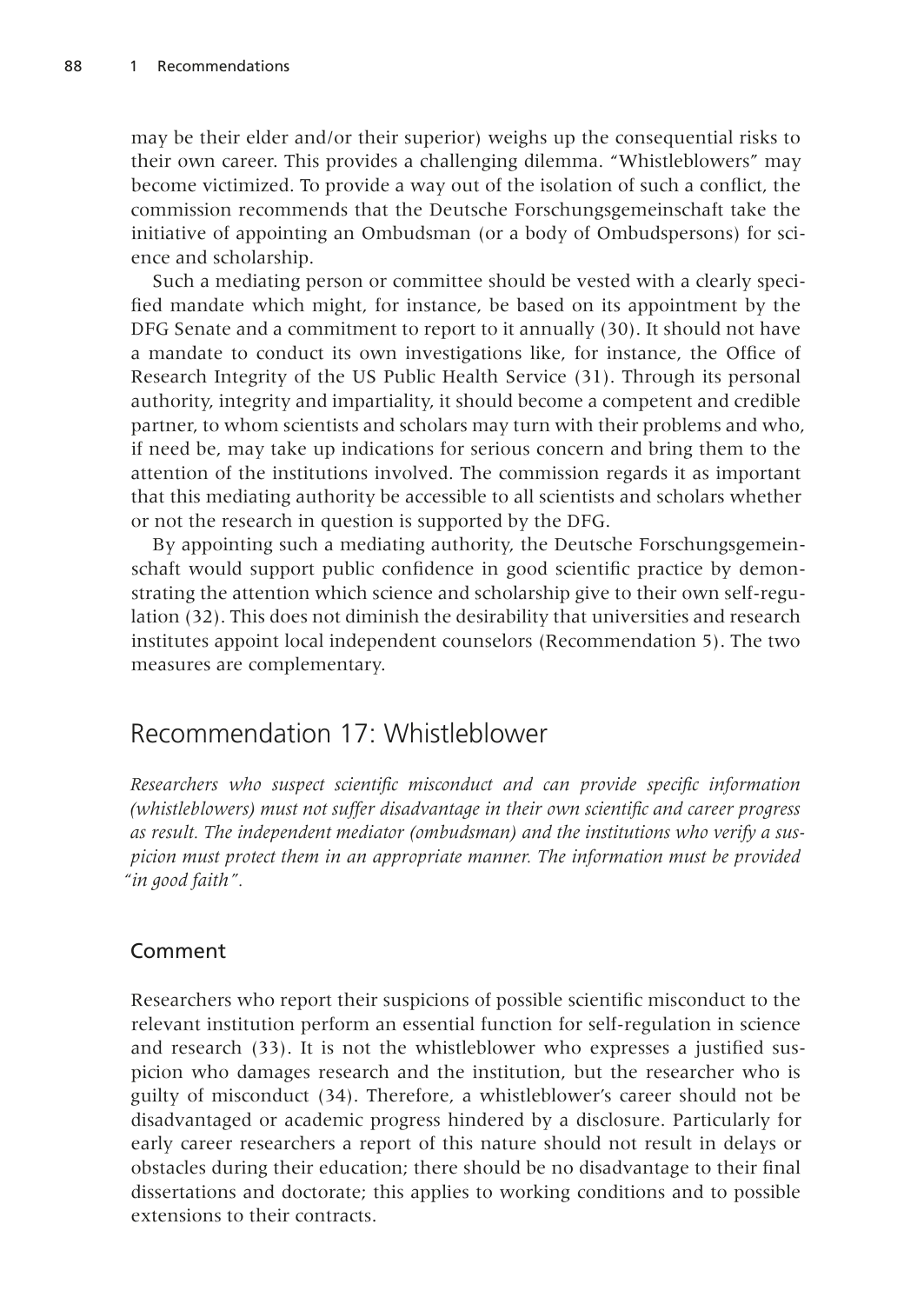The whistleblower's report must be made in good faith (35). Allegations must not be made without verification and without adequate knowledge of the facts. Frivolous allegations of scientific misconduct and the making of allegations known to be incorrect can represent a form of scientific misconduct (36).

Verification of anonymous reports must be considered by the authority or group to whom the allegation is reported. Generally speaking, it is more useful to an investigation if the whistleblower is named. The whistleblower's name must remain confidential. It can be expeditious to reveal the name to the person against whom allegations have been made if he or she is otherwise unable to mount an appropriate defence.

Reports must be treated confidentially by all those involved. This protects the whistleblower and the person against whom suspicions have been raised (37). Prejudgement of the person involved must be avoided before a final review of a reported suspicion of possible scientific misconduct (also see Recommendation 8). The procedure is no longer confidential if the whistleblower makes his or her suspicions public before notifying the university or research institution that they suspect scientific misconduct. The investigating institution must decide on a case-by-case basis how to deal with the breach of confidentiality. It is not acceptable that premature disclosure to the public should result in a loss of reputation for the person involved.

It is not only the person accused of misconduct who requires the protection of the institution, but also the whistleblower. Ombudspersons and the investigating institution should bear this notion of protection in mind and act accordingly. The whistleblower should also be protected if scientific conduct is not proven, provided the allegations were not obviously groundless.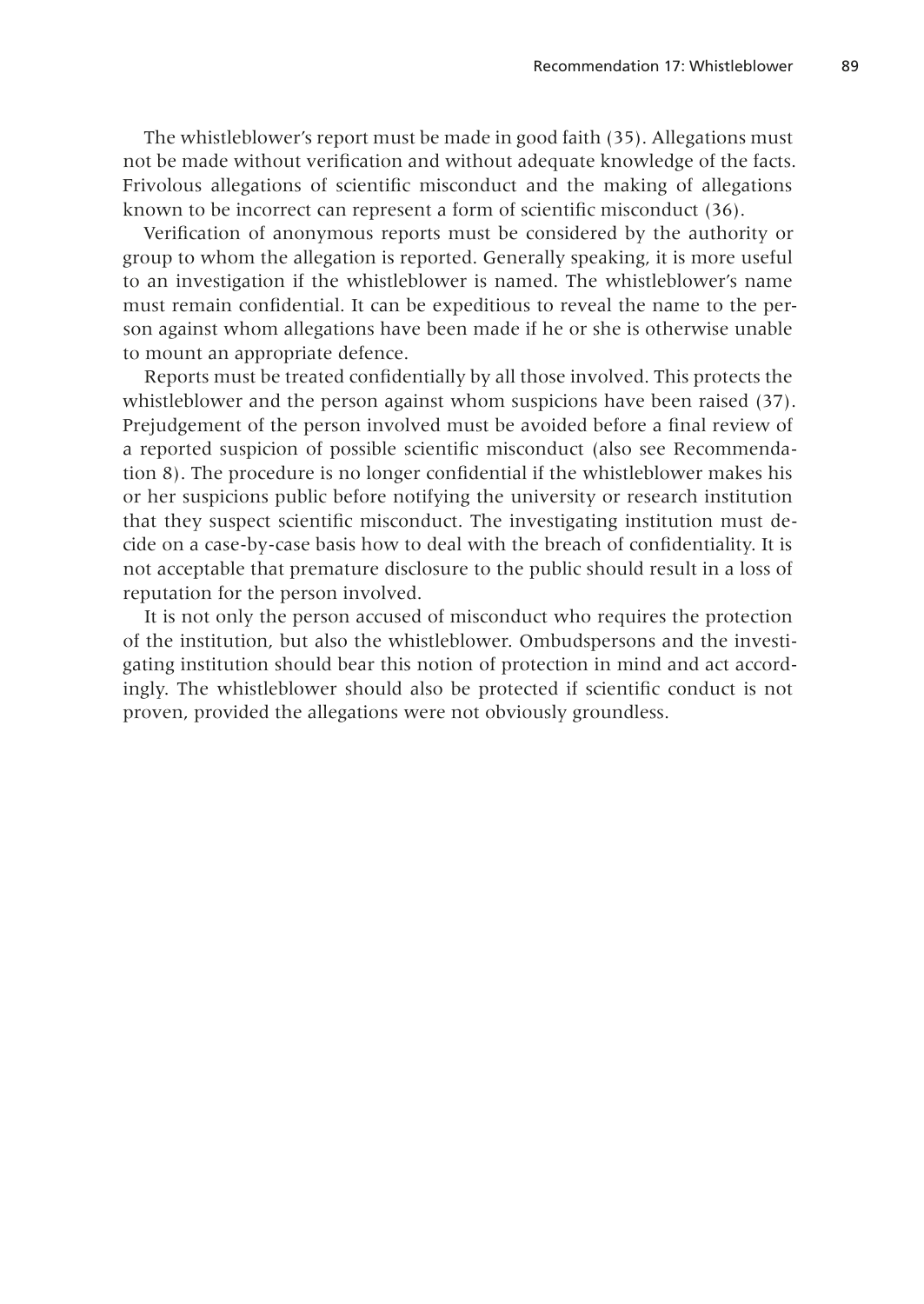# **2 Problems in the Scientific System – Analysis of the Commission in 1997 –**

Questions and discussions similar to those which have prompted the recommendations in 1997 were first raised in a broader context in the USA in the late 1970s after allegations of scientific misconduct had arisen at several wellknown research universities in succession within a few years. They were partly confirmed after some time, partly pursued controversially for several years with substantial participation of the public and the courts, and only resolved after a long time – in one case in the eleventh year after the first allegations.

The cases of alleged scientific misconduct which have become famous in the USA between 1978 and the end of the 1980s have the following features in common (38):

- $\blacktriangleright$  The defendants and their institutions had a high reputation; at the least, the person against whom allegations were raised belonged to a well-known group. Often, the "whistleblowers" were less prominent.
- $\blacktriangleright$  The clarification of the facts by the institution concerned was conducted slowly and/or awkwardly.
- ► The public was alerted at an early time through the press or other media. All following steps were thus accompanied by public attention and controversies.

Most of these cases were also the object of litigation in the courts, and in some of them, politicians eagerly took part. Public attention was the major factor which caused a large number of committees to engage both in the phenomenology and in fundamental deliberations of "scientific fraud and misconduct" (39) from the beginning of the 1980s. The widespread impression that the institutions of science were poorly equipped to handle such problems led to institutional regulations reported below (see section 3.1).

The first attempts at the end of the 1980s to assess the quantitative dimensions of the problem of scientific misconduct did not lead to conclusive results (40). When the recommendations were drawn up in 1997, reports of the two most important authorities responsible for dealing with misconduct cases, the Office of Inspector General (OIG) of the National Science Foundation (NSF), and the Office of Scientific Integrity (ORI) of the Public Health Service, were available. In the 1990s, the OIG has received an average of 30 to 80 new cases per year – compared with some 50,000 projects funded by the NSF – and found misconduct in about one tenth of these. The ORI's Annual Report for 1995 mentions 49 new cases lodged with the ORI itself and 64 new cases in institutions within its jurisdiction in the preceding year, compared to more than 30,000 projects supported by the National Institutes of Health (41).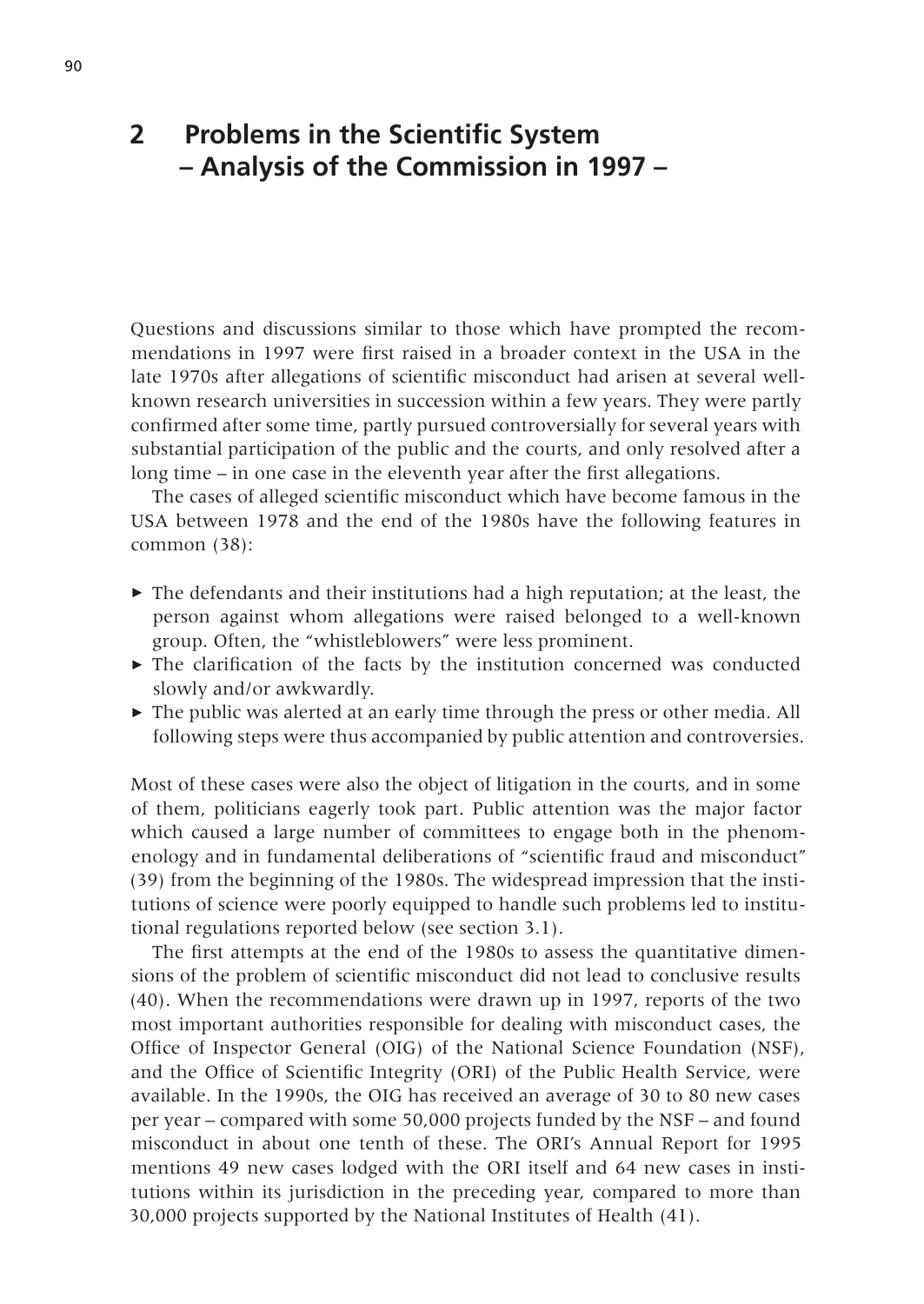The Danish Committee on Scientific Dishonesty (DCSD), founded in 1992 at the initiative of the Danish Medical Research Council and working under the umbrella of the Danish research ministry since 1996, had to deal with 15 cases during the first year of its activity. In the following years, the number of new cases first decreased rapidly and then rose again to ten in 1996 (42).

In Germany, in the ten years preceding 1997, a total of six cases of alleged scientific misconduct came to the knowledge of the Deutsche Forschungsgemeinschaft. Since 1992, those cases in which the DFG was involved have been handled according to the rules set up by its Executive Board for dealing with such events (43). These include the following elements:

- ► Allegations are examined in the directorates of the DFG central office responsible for the case in question. The parties involved are heard.
- $\blacktriangleright$  If, after this, a suspicion of scientific misconduct appears to have substance and if a consensual settlement cannot be reached, the case is put before a subcommittee of the DFG's Grants Committee chaired by the Secretary General. After giving the parties involved the opportunity to give evidence, this committee determines the facts of the case and makes recommendations to the Grants Committee as may be necessary.
- ► If necessary, sanctions are imposed by the Grants Committee.

In three of the cases brought to the DFG's attention, the allegations concerned the misappropriation of confidential proposal information or other forms of misconduct by reviewers. These cases were closed after correspondence and conversations between the parties involved and the DFG Head Office.

In the three other cases the allegations concerned the fabrication or falsification of experimental research findings in university institutes. These cases have the following features in common:

- $\blacktriangleright$  Published results were challenged after different lengths of time in the scientific literature.
- $\blacktriangleright$  The responsible authorities in the universities took action, investigated the facts, collecting evidence from the defendants and partly also from other parties involved, and imposed sanctions.
- $\blacktriangleright$  All three cases the oldest of them goes back to the year 1988 were still pending in court at the end of 1997. In one case the university had appealed to the Federal Constitutional Court against a decision by the Federal Administrative Court (11). Another case was pending following a decision by the local administrative court on the issue of provisional legal protection in 1997 (44).

The commission's mandate was to "explore possible causes of dishonesty in the scientific system". In what follows, an attempt is made to describe some of its potential underlying causes which might justify a higher level of attention to problems of scientific dishonesty.

Dishonesty in science always comes down to the conduct of individuals, even when they do not act alone. Correspondingly, both the analysis of individual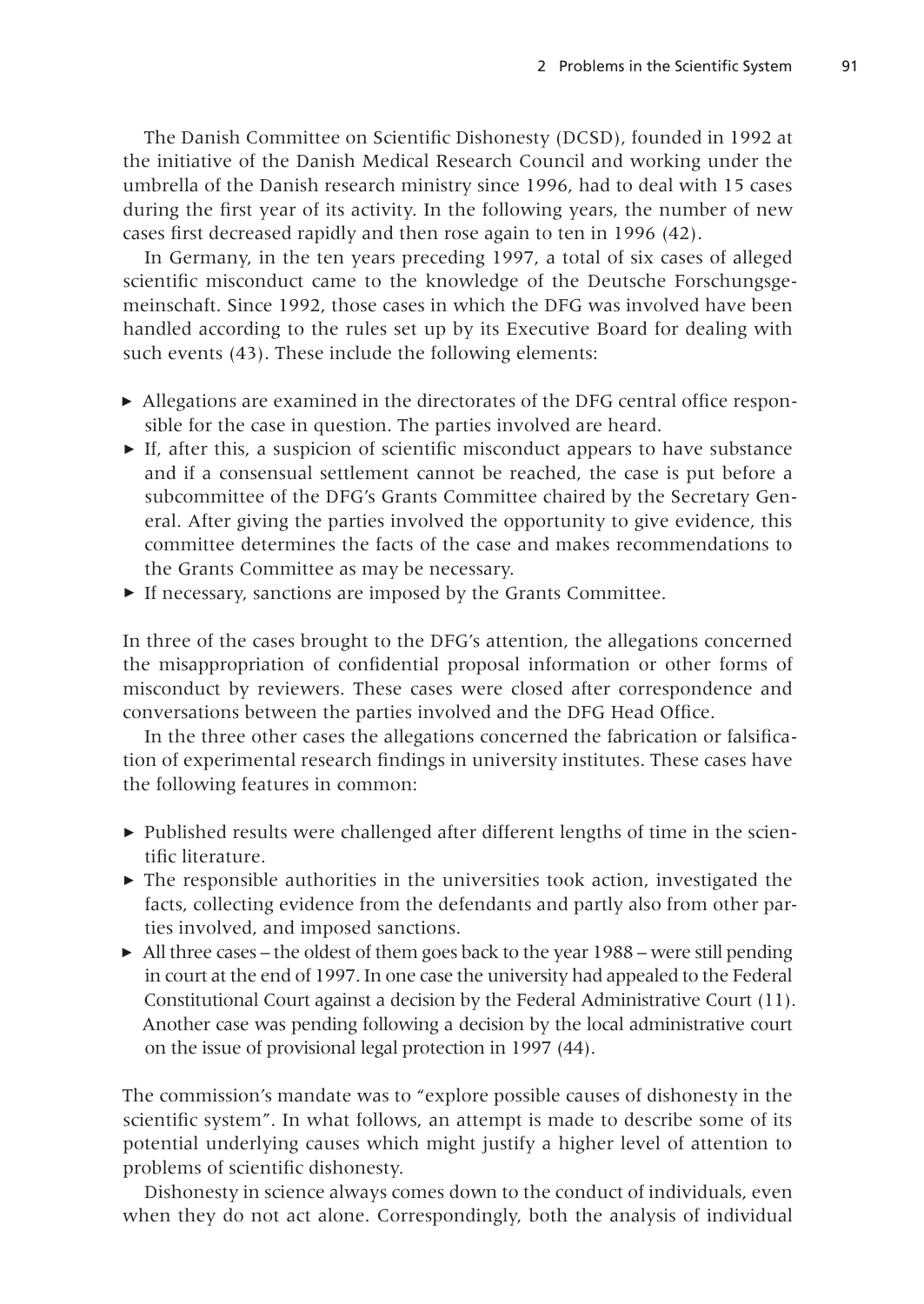cases and generalizing statements frequently relate to considerations of individual psychology and even psychopathology (45). Such explanations, however, are of limited use when the question is raised, which general conditions might favour scientific dishonesty and what measures might be taken for its prevention.

### 2.1 Norms of Science

Dishonesty and conscious violations of rules occur in all walks of life. Science, and in particular scientific research, is particularly sensitive to dishonesty for several reasons:

Research, seen as an activity, is the quest for new insights. They are generated through a combination – permanently at risk through error and self-deception – of systematic enquiry and intuition. Honesty towards oneself and towards others is a fundamental condition for achieving new insights, for establishing them as a provisional point of departure (46) for new questions. "Scientists are educated by their work to doubt everything that they do and find out … especially what is close to their heart" (47).

Research in an idealized sense is the quest for truth. Truth is categorically opposed to dishonest methods. Dishonesty therefore not merely throws research open to doubt; it destroys it. In this, it is fundamentally different from honest error, which according to some positions in the theory of science is essential to scientific progress, and which at any rate belongs to the "fundamental rights" of every scientist and scholar (48).

Nearly all research today is carried out with regard to a social context, both in the narrow sense of the scientific community and in the wider sense of society at large. Researchers depend on each other, in cooperation and as competitors. They cannot be successful unless they are able to trust each other and their predecessors – and even their present rivals. "Being overtaken in our scientific work is not only our common fate … but our common mission. We cannot work without hoping that others will surpass us". Max Weber's dictum (49) applies to contemporaries no less than to predecessors and successors. Thus, honesty is not merely the obvious basic rule of professional conduct in science in the sense that "within the confines of the lecture theatre, there is simply no other virtue but straight intellectual honesty" (49); it is the very foundation of science as a social system.

### 2.2 Science as a Profession

As early as 1919, well before the rise of the United States to becoming the leading nation in science, Max Weber – in the context cited above – observed:

"Our university life in Germany, like our life in general, is being americanized in very vital aspects, and it is my conviction that this development will spread even further …"(49). A fortiori the USA today are the country where the struc-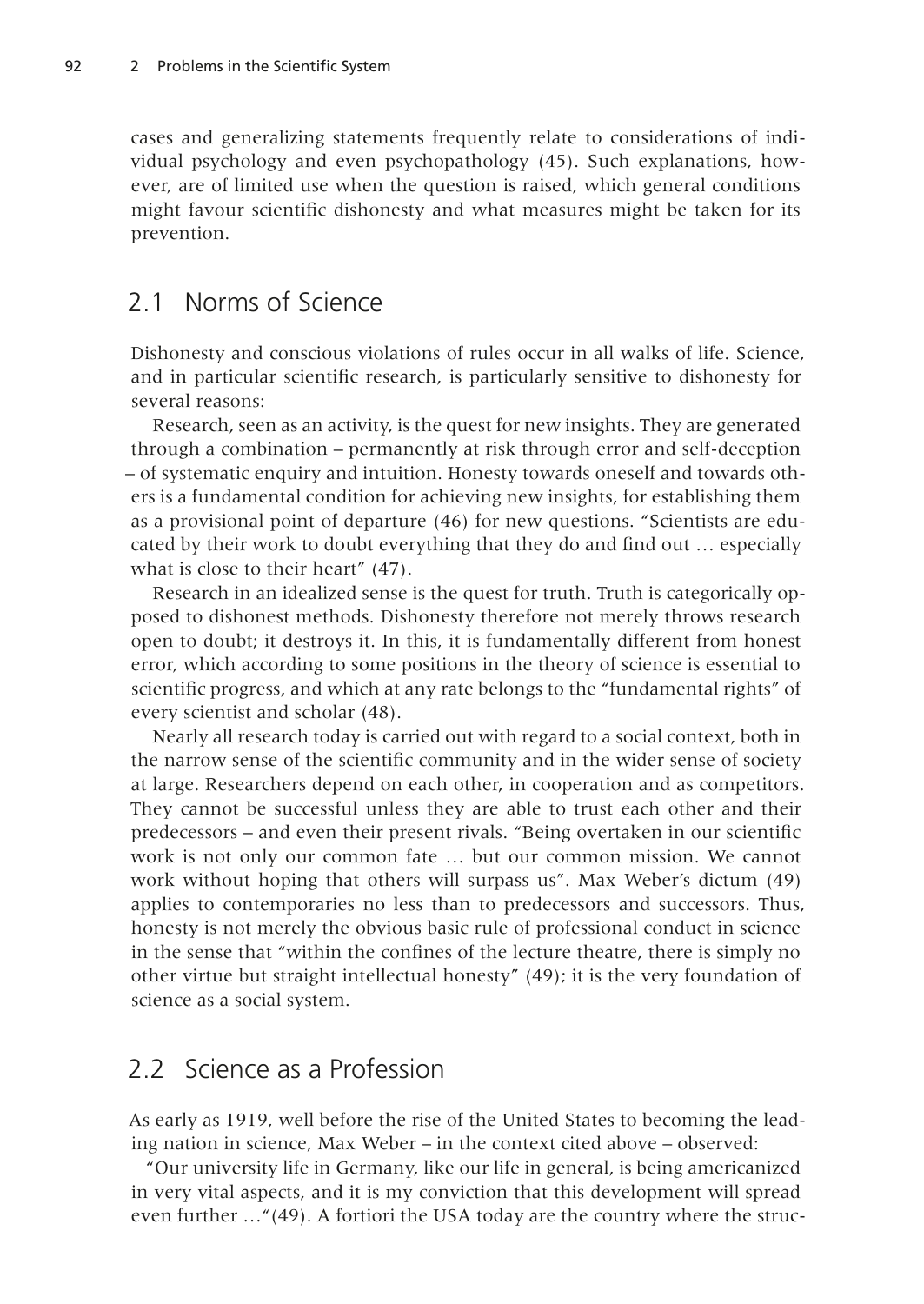tures of professional science and their inherent problems are more clearly visible and more amply documented than anywhere else (50). The fundamental characteristic of present-day science, namely that 90 per cent of all scientists ever active are alive today, was first published by an American (51). The USA were also the country where, after the unprecedented effort of the Manhattan Project, a national engagement by the state for basic research as the source of intellectual capital was proposed (52) and implemented. After the establishment of the National Science Foundation in 1950 and the National Institutes of Health in 1948, the efforts of the American Federal Government grew steadily over many years and led to a rapid growth of the research system as a whole and to the evolution of the research universities where a substantial part of their overall activity is funded through project grants of research funding agencies. In contrast to conditions in Germany (in 1997), these grants typically include not only the salary of the principal investigator but, in addition, by way of so-called "overheads", the cost of research infrastructure including administration. Success in the competition for these funds is thus decisive for career opportunities, for the equipment and – in cumulation – for the reputation of departments and of entire universities. The essential criterion for success in the competition for grants is scientific productivity, measured in terms of its results made available to the scientific community. Publications, over the course of time, thereby acquired a double role: beyond their function in scientific discourse and as documents of new knowledge, they became means to an end, and were soon counted more often than read. Parallel to this, the more research results became the basis of applications, the more the relationship between "academic" research and fields of application in industry, in public health, in advice to politics, etc. grew in intensity. In the 1990s important developments occurred in the USA, the esteem for research as a national goal, accepted without question over many years, was diminishing. Science was increasingly perceived as a consumer of government funds, among many others, and faced the obligation of justifying its requests in competition with other government priorities. Cooperation with stakeholders in applications of research gained even more importance (with large differences between disciplines), and research results were viewed in terms of their utility for financial success with growing frequency (53).

Much of this description is applicable also to Germany. When the difference in size between the two countries is taken into account, the quantitative development is not dissimilar. In 1920, the senior faculty membership of universities and comparable institutions in all Germany numbered 5,403 (54). The number of professorships in higher education institutions in West Germany grew from 5,400 in 1950 to 34,100 in 1995, while the number of positions for "other academic staff" rose from 13,700 to 55,900. Germany as a whole counted 42,000 professorships and 72,700 positions for "other academic staff" in higher education institutions in 1996 (55), not including the academic personnel funded through grants and contracts. Government expenditure for research and development (R&D) in higher education institutions was about 20 per cent of gross domestic expenditure for R&D (56).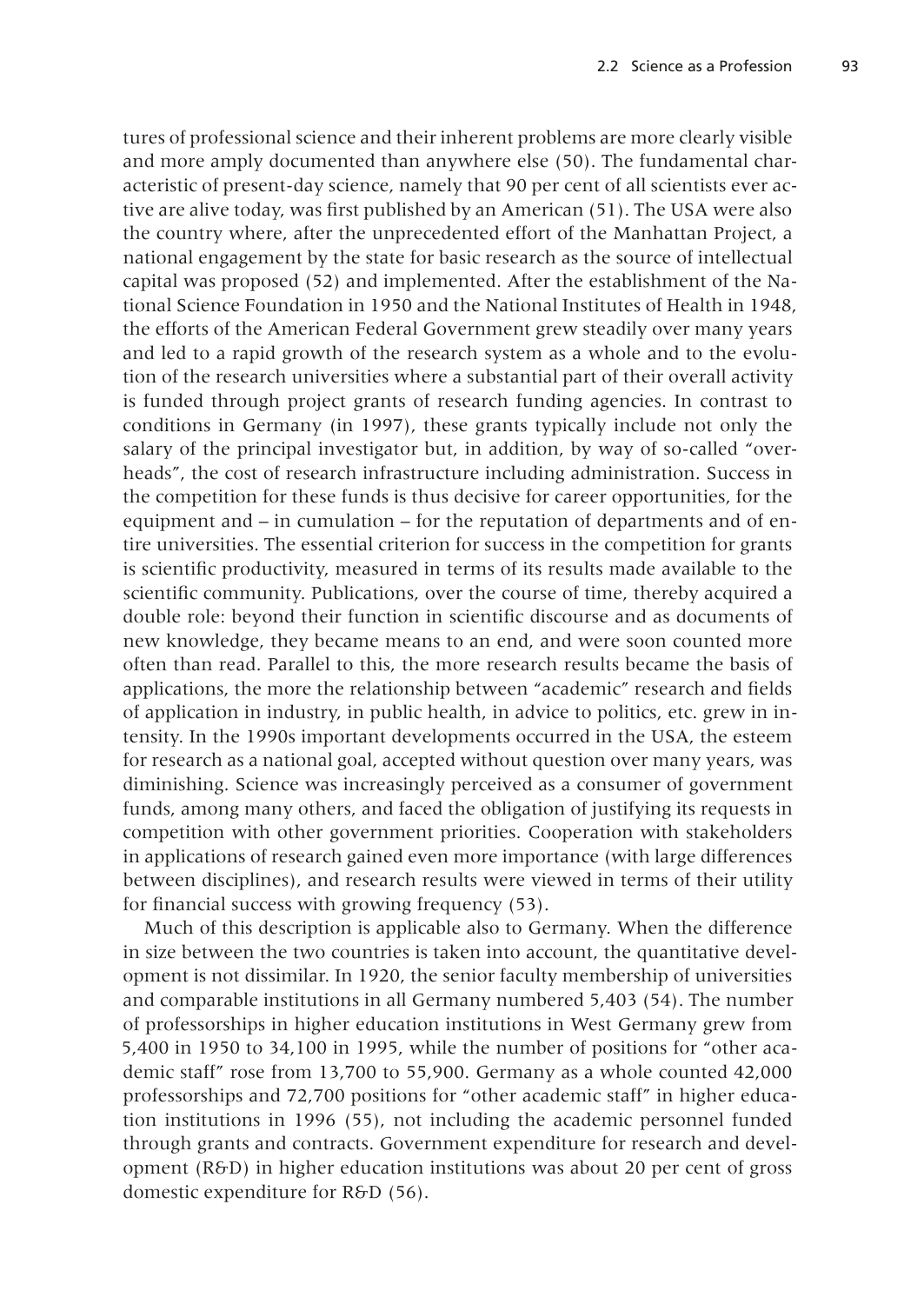These figures show that academic research in Germany (as in other developed countries) grew, within less than a century, from scholarly work conducted individually or in small communities to organizational forms of work typical of large enterprises. The term "knowledge production" has become current, and changes in the form of knowledge production are discussed in terms similar to those used for industrial production (57).

### 2.3 Competition

Competition is on record as a feature of the system of science since the 17th century (58). Priority of discovery and of publication was the major concern at issue then. Today, the issues are much broader and involve all prerequisites of scientific research up to, and including, the continuity of working groups and the professional careers of the researchers themselves. Competition between individual researchers, which has become international in all but a few fields of research, is complemented by competition between institutions and nations (59). In contrast to the ranking lists in sports, however, the distance between the gold medalists and the field is very large: confirmation of a discovery already published brings little honour. There are no silver medals, and national records have no international significance. This makes the systematic control of published findings through independent groups working in the same field all the more important.

Every form of competition knows its own conscious violations of the rules. Their probability increases with the intensity of competition and with the pressure for success. Intolerable pressure is one of the motives presented by William Summerlin, the central figure of a case of falsification in research that gained prominence in the USA. "Time after time, I was called upon to publicise experimental data and to prepare applications for grants … Then came a time in the fall of 1973 when I had no new startling discovery, and was brutally told by Dr. Good that I was a failure … Thus, I was placed under extreme pressure to produce" (60).

Success rates in the American system of research funding have been consistently low for many years. Thus, the motivation to gain success by breaking rules may be estimated to be high. Comparable pressure is meanwhile also felt in Germany by many scientists and scholars, particularly in the younger generation.

Besides provoking the temptation to break the rules, the pressure of competition may also lead to sloppiness and lack of care. Systematically doubting one's own findings, however, is at the core of scientific method. Repetition of experiments – if possible, independently – is particularly important when they yield the desired result. Competitive pressure and haste, trying to publish faster than one's competitors, are a source of scantily confirmed results, which in practice is much more frequent than manipulation and falsification.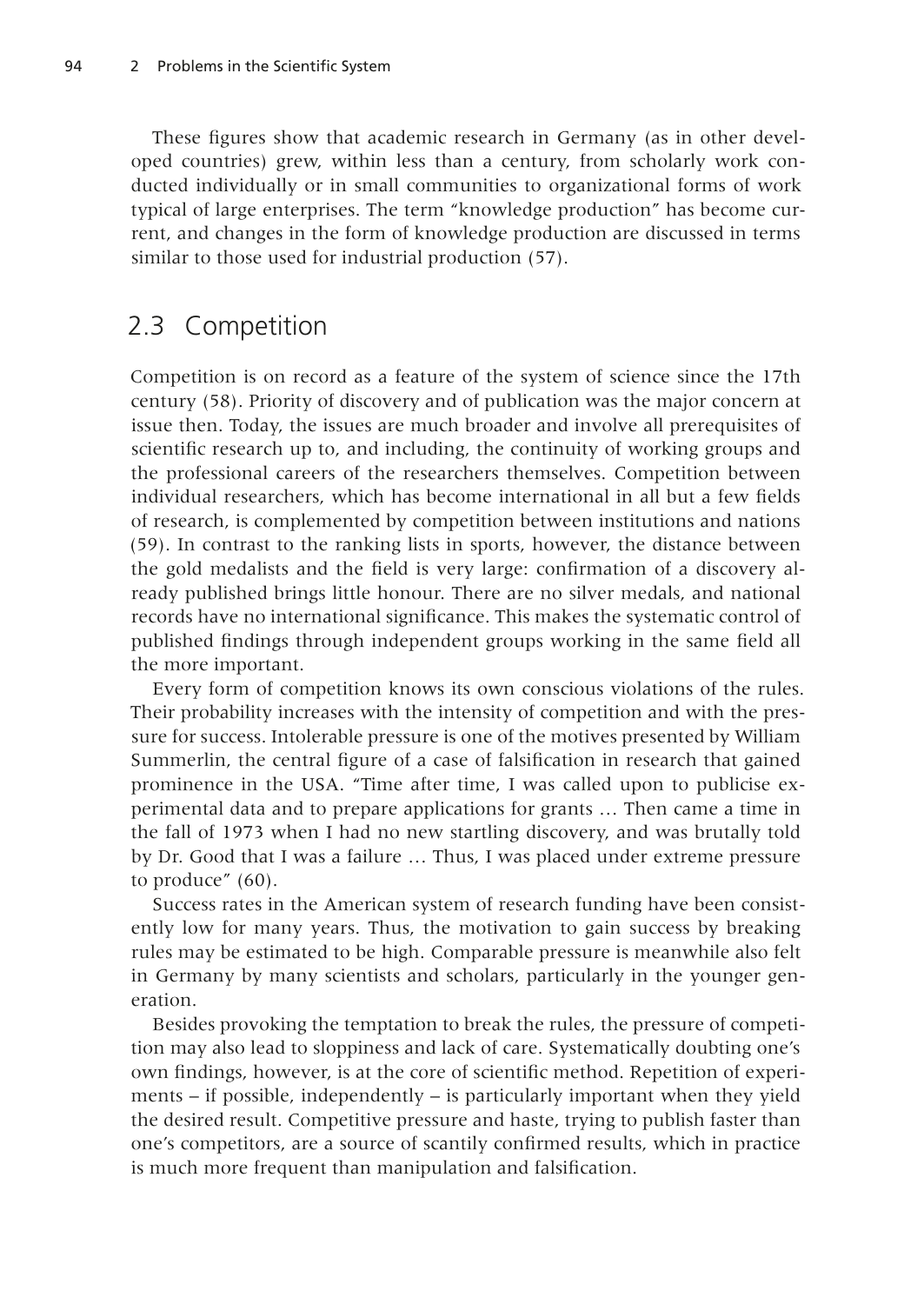### 2.4 Publications

Since the early modern forms of institutionalization of science in the 17th century, scientific findings are only recognized when they have been published and laid open to criticism and scrutiny. This principle is still valid, but it encounters several difficulties. First, the growth of science has led to an exponential growth of the number of publications, which has long since reached dimensions defying overview (61).

Second, the use of publications as a performance indicator in the competition of scientists for career chances, research funds, etc. has in turn accelerated the growth in the number of publications and led to the technique of splitting up their content into smaller and smaller portions. Criticism of this, epitomized in terms such as the "publish or perish" principle or the LPU (least publishable unit) is of long standing, but has not slowed down the growth.

Furthermore, the number of publications with several authors has also grown rapidly, not only for the objective reason that in nearly all fields of science and scholarship (with the exception of the humanities) cooperation has become a necessary condition of successful work, but also for the opportunistic reason that the length of a publication list is extensively used as an indicator of a researcher's rank, notwithstanding criticism of its validity.

Since the late 17th century it has been customary for new research findings to be discussed critically before publication. Good scientific journals today publish original articles only after they have been examined by competent reviewers for their validity and originality. Guidelines for authors, regularly published, often contain a description of the review process indicating time limits and success rates. The ratio of submitted and accepted papers will often be ten per cent or less in leading journals like Nature and Science (62).

The review process is a critical phase for publication manuscripts in two ways: On the one hand, it holds risks for the authors because ideas, research findings and texts still unprotected by patents or intellectual property rights are submitted to persons whose identity is normally unknown to the authors (nearly all review processes of this type are anonymous, and few reviewers break anonymity themselves) and who may happen to be their direct competitors. Safeguards typically used by editors are the careful selection of reviewers, avoiding members and declared opponents of a "school", requesting reviewers to respect confidentiality and to divulge conflicts of interest, and setting brief time limits for reviews.

On the other hand, it has been argued that reviewers ought to be relied upon to recognize manipulations and falsifications, and that they have some moral obligation to make every necessary effort. In fact, this argument remains at some distance to reality. Editors and reviewers do indeed discover many inconsistencies with the consequence that manuscripts are revised or are not accepted for publication (at least in the journal in question). And editors of leading journals are discussing measures to improve their techniques of dealing with irregularities in manuscripts and in publications (25). To expect irregularities to be reliably detected would, however, be misguided: the original data are not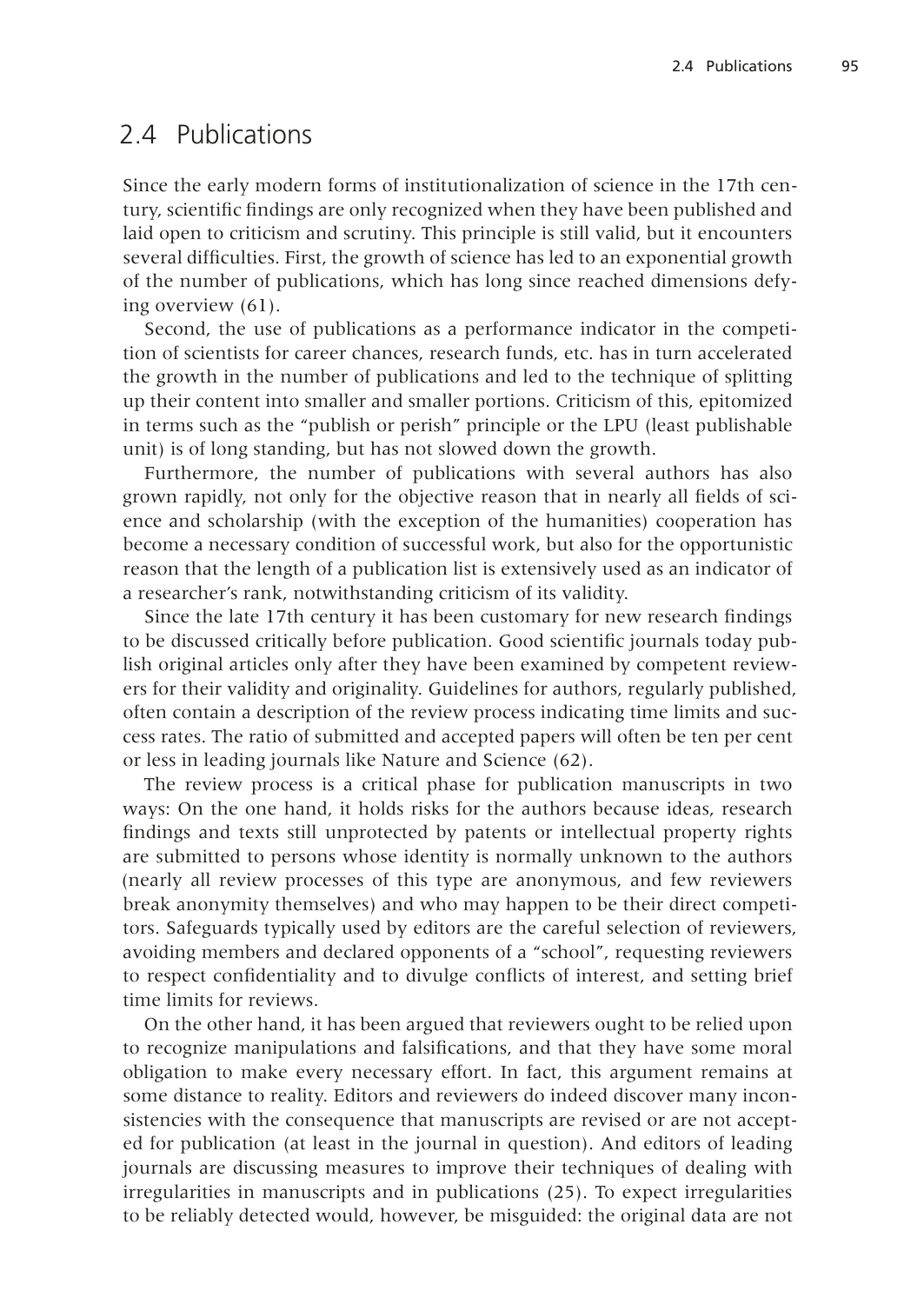available to reviewers, and if they were, they would not have the time to replicate experiments and observations. In this, as in other areas of self-regulation in science, mutual trust is an essential component of the process. This is why it is so vulnerable to dishonest conduct.

Irregularities are more likely to be detected when published results are examined by other groups. According to estimates, between 0.1 and 1.0 per cent of publications are retracted or corrected after their validity has been challenged. No data exist to show to what extent error or deceit is the cause here. As a rule, doubts are communicated immediately to authors by their colleagues. Editors of journals have little leeway for action when they learn of doubts informally. Publishing corrections is fraught with juridical risks unless they are jointly signed by all authors (63).

### 2.5 Quantitative Performance Evaluation

The susceptibilities of the scientific system to various forms of dishonesty sketched in the preceding pages have been aggravated in the last decades with the extensive introduction of computer-based referencing systems for publications and citations and their growing use in the evaluation of achievements and performance in science. The richest and most frequently used data basis for this is the Science Citation Index published by the Institute for Scientific Information (ISI) in Philadelphia. It permits quantitative measurements of the impact of publications, based on their citations, and although details of the methodology are still being discussed in journals like Scientometrics, citation analysis has established itself as an integral part of performance evaluation in research, and, as recent publications show (64), plays an increasing role in shaping research policy in various countries. Bibliometric techniques also serve as a useful basis for observing the development of science through the analysis of publication and citation frequency, as exemplified by the journal Science Watch.

Citation analysis permits calculation of the impact of the work of individuals, groups, departments and of entire countries, but also of journals. The "journal impact factor" is annually published by the ISI and widely regarded as a measure of the reputation, and thus indirectly of the quality, of a journal. The impact factor of Nature in 1995 was calculated to be 27, that of the Journal of Biological Chemistry 7.4, and that of Arzneimittelforschung 0.5. In the review of grant proposals, the "publication performance" of the applicants regularly plays an important role. It has always made a difference whether a principal investigator and his/her group published in "good", peer-reviewed journals or merely produced "abstracts" in congress reports or articles in collective monographs without peer review. Since the "journal impact factor" offers a ready method of quantification, it is used by reviewers for the evaluation of performance with growing frequency.

This practice, however, is open to reservations which have recently found increasing support (65). They are justified for several reasons.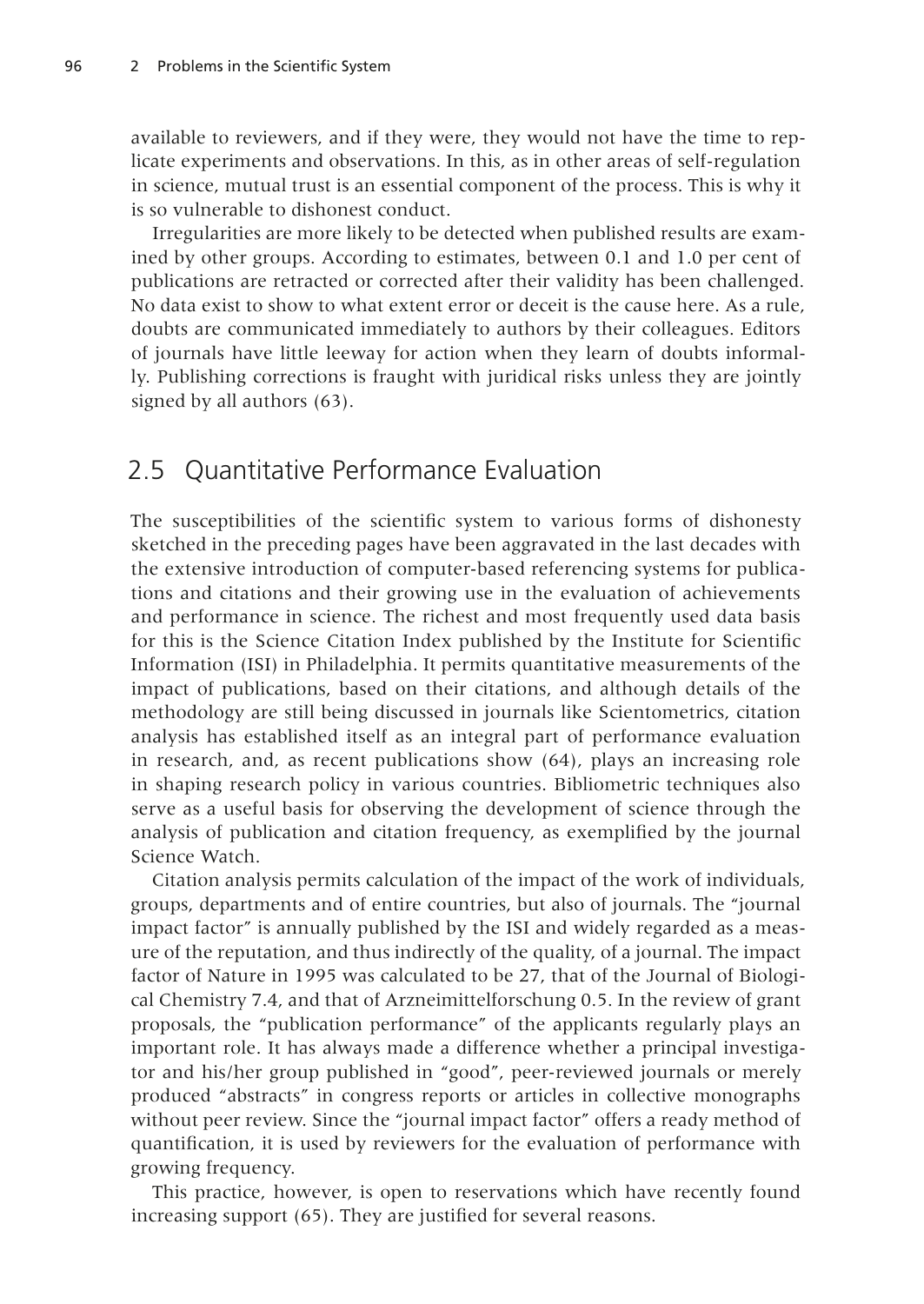First, citation frequency obviously does not only depend on the reputation of a journal or a group, but above all on the size of the community interested in the subject matter. Specialized journals typically have lesser "impact factors" than those with a broad readership, and different fields have different quantitative norms. Comparing an Assyriologist and a scholar of German by their "impact factors" would make little sense even if the publication habits in the two fields were the same. Publication habits specific to research fields have a strong influence on comparability: the publication pattern in semiconductor physics is different from that in molecular developmental biology. The literature on the methodology of bibliometric analysis therefore regularly insists on the principle of "comparing like with like" (66).

Second, reviewers who rely exclusively on publication counts and on citation frequencies, perhaps expressed by the "impact factor", in their evaluation delegate their responsibility completely to the journals in question and their readers. Counting publications and looking up "impact factors" are far removed from the competence needed to judge the quality of the content of a publication. Reviewers restricting themselves to the former end up by making themselves superfluous.

It should also be noted that all methods of performance evaluation which depend exclusively or predominantly on quantitative measures serve to promote the "publish or perish" principle with all its disadvantages.

Finally, it should be taken into account that the knowledge of the use of citations as a measure of impact and (despite all methodological reservations) of the quality of a publication so cited and its authors may influence the behaviour of the latter and lead to abuses such as citation cartels.

### 2.6 Organization

Research in universities and academic research institutes also serves the education of the next generation of scientists and scholars. Successful researchers regularly remember how they became independent in a well-conducted group with demanding standards in science (67). But not all groups measure up to this description. Young scientists and scholars frequently deplore lack of attention, insufficient guidance, and exploitation by their superiors, and even report having contributed most of the input to publications without being named as co-authors. They may also describe an atmosphere of competitive pressure and mutual distrust in their environment. A problem frequently referred to in situations like this is the lack of accessible, impartial counselors with whom concerns and problems may be discussed without having to fear that criticism will lead directly to the loss of one's job.

The commission has seen particular problems in the field of clinical research. The difficulties which are also reported in other countries (68) are intensified in Germany through the fact that the education of medical students does not, by itself, provide a sufficient basis for independent scientific work (69). Therefore, many medical dissertations (except the growing number of theses based on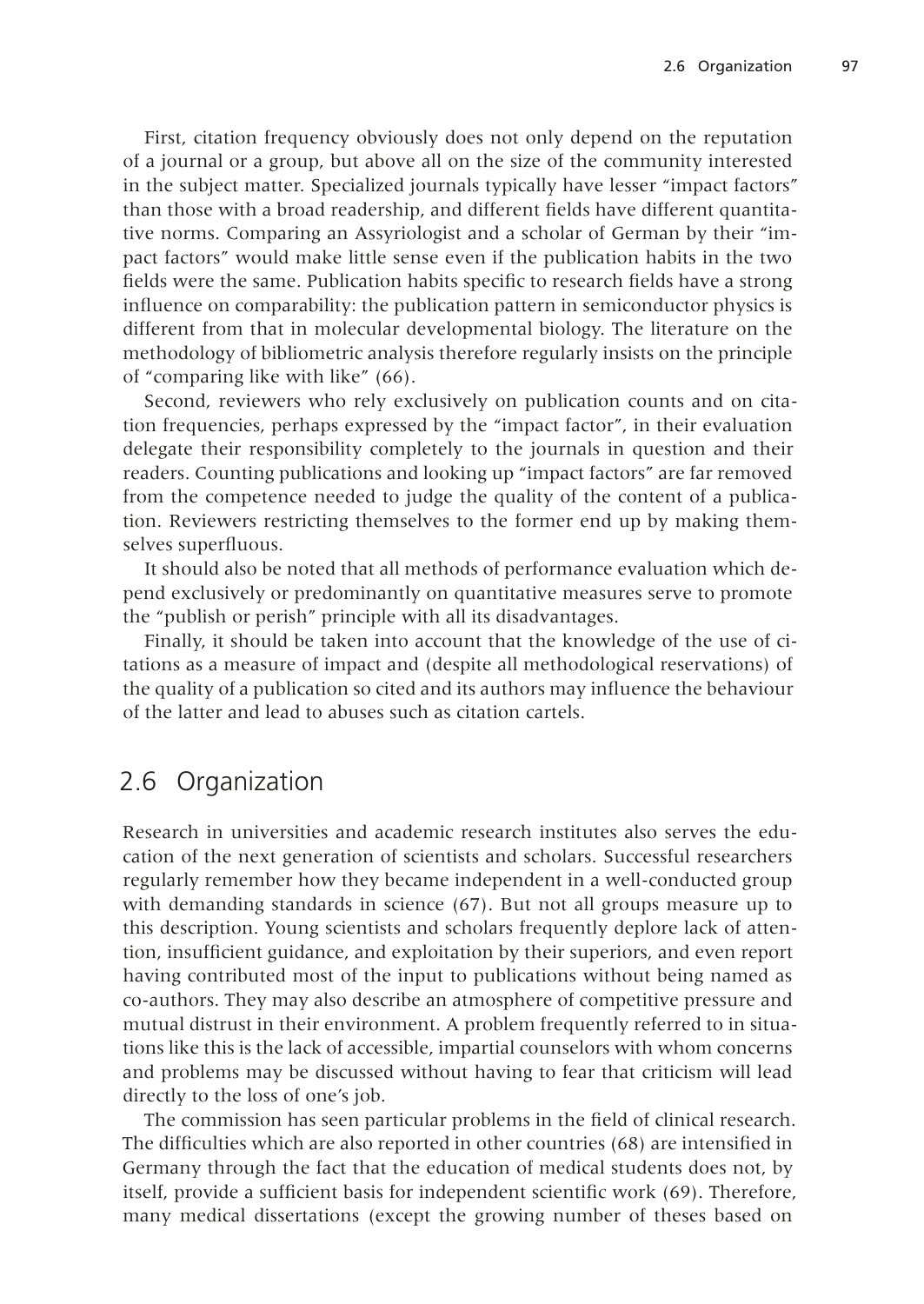experimental work) represent a mere discharge of duties and do not measure up to scientific standards observed in the sciences and the experimental medical disciplines. This is one of the reasons why medical doctorates are always shown separately in statistics of university degrees in Germany. Young medical doctors wishing to do research work will, of course, improve their familiarity with the scientific foundations of medicine and with the methods and techniques employed in the experimental medical disciplines, for example through a postdoctoral research assistantship abroad. But even then in most German university clinics the working conditions of the clinical environment are so demanding for the entire medical staff – from the first year intern to the head of the clinic – that a productive scientific activity at international level is difficult to achieve, leaving the so-called "off duty research". This overburdening is one possible cause of organizational faults in the communication structure and the supervision of clinical research groups.

Achievements in research are part of the prerequisites for an academic career in clinical medicine as in other fields. However, they are much more difficult to attain there than in other disciplines. The causes for this in the German system include the narrow leadership structure in the clinics, but also the rarity of academic staff positions offering a perspective of tenure for natural scientists in the clinics. The tightly hierarchical structure of management and leadership characteristic for patient care is not necessarily suited to clinical research and to the tasks of guidance and quality assurance which research demands. Models of delegated and shared responsibility, as they have been established in the Clinical Research Groups and Collaborative Research Centres supported by the Deutsche Forschungsgemeinschaft, offer examples of an organization more adequate to the needs of clinical research. They may also provide a better environment for the training of young clinical scientists.

### 2.7 Legal Norms and Norms in Science

The freedom of research is established as a constituent part of the German constitutional order in the Grundgesetz with an explicitness found in few other western constitutions. Yet the practice of research is governed by a large number of specific legal provisions which may also restrict the freedom of scientific enquiry in individual cases. Examples for this are the laws on animal protection, on recombinant DNA technology, on chemicals, on data protection, and on medical drugs (70). In contrast to this, the relationship between norms internal to science, which distinguish scientific misconduct from good scientific practice, and the constitutional norm guaranteeing freedom of research is not yet well defined (71). The law on higher education institutions offered – when the commission was sitting in 1997 – few relevant rules beyond obvious clauses such as the general obligation to respect the rights and duties of other members of the university (§ 36 V of the Hochschulrahmengesetz – HRG, in 1997), and its specification for research supported by external grants and contracts (§ 25 II HRG, in 1997).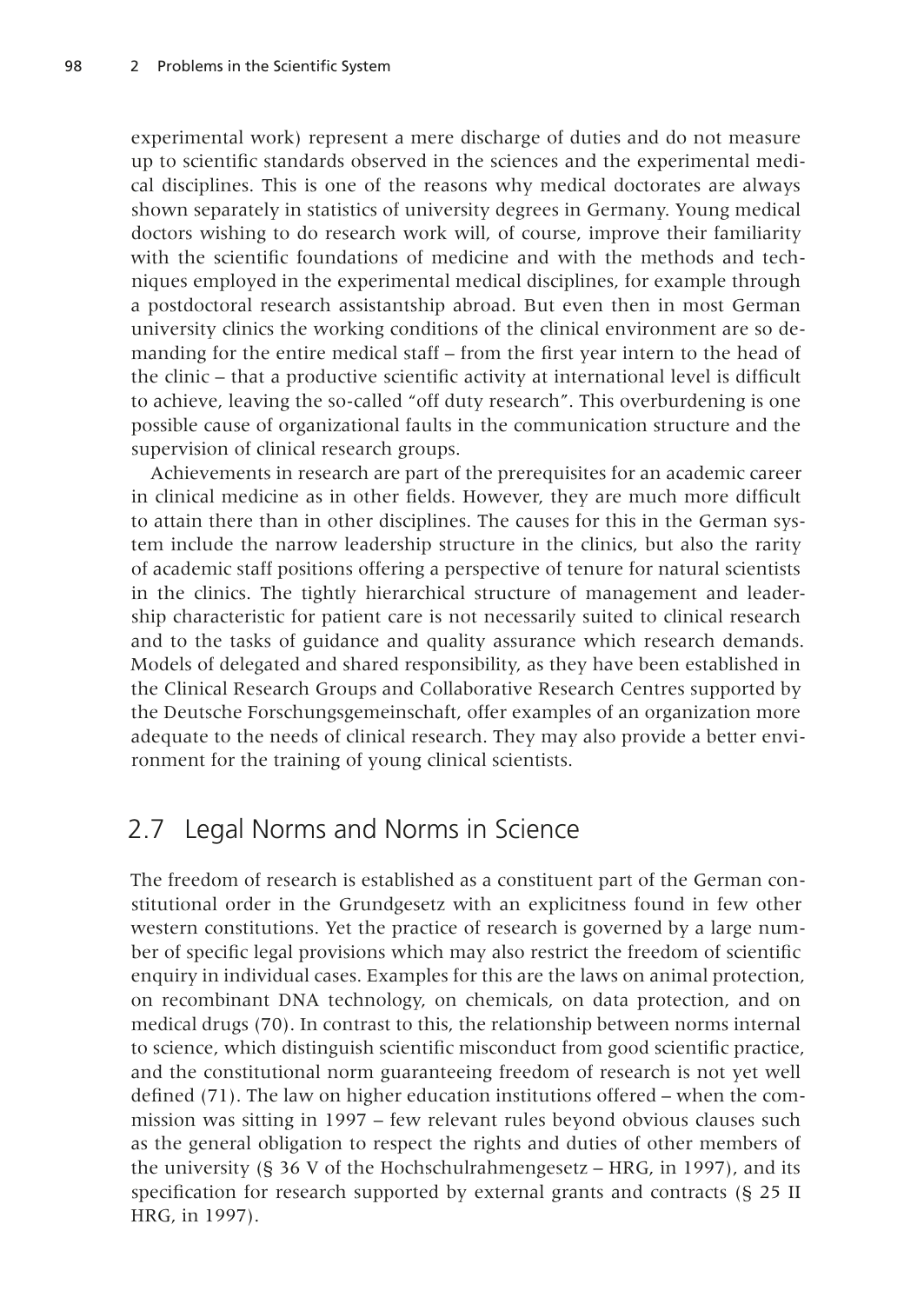In principle, the law on higher education institutions gives the universities adequate possibilities to take action when scientific misconduct is alleged and to impose internal sanctions when required, without necessarily resorting to the legal provisions governing disciplinary action. Difficulties arise, however, when the steps taken by a university become the object of litigation in the courts (11, 44). Problems concern not only the duration of court proceedings, but also uncertainties in the interpretation and application of the rules of the law on higher education institutions, and in taking into account scientific norms which are not part of the legal system, e.g. those relevant to the documentation and storage of primary data.

At the level of research funding organizations it seems uncertain to what extent they are prepared for handling cases of scientific misconduct by internal rules and procedures.

The preparation of these recommendations in 1997 has shown that the experiences of institutions in other countries with safeguarding good scientific practice and with establishing definitions and procedures for handling misconduct may provide important suggestions and models for possible measures in Germany. After a pilot phase, an exchange of information and experiences among German institutions might be useful to promote a sensible and careful further development of the implementation of these recommendations. It is therefore suggested that a meeting of experts – to be hosted by the Deutsche Forschungsgemeinschaft or another organization – be envisaged for a date one or two years after the publication of these recommendations. The prospect for such a workshop being fruitful will depend on the degree in which universities and research institutes make an effort now to implement these recommendations in practice and systematically record their experiences.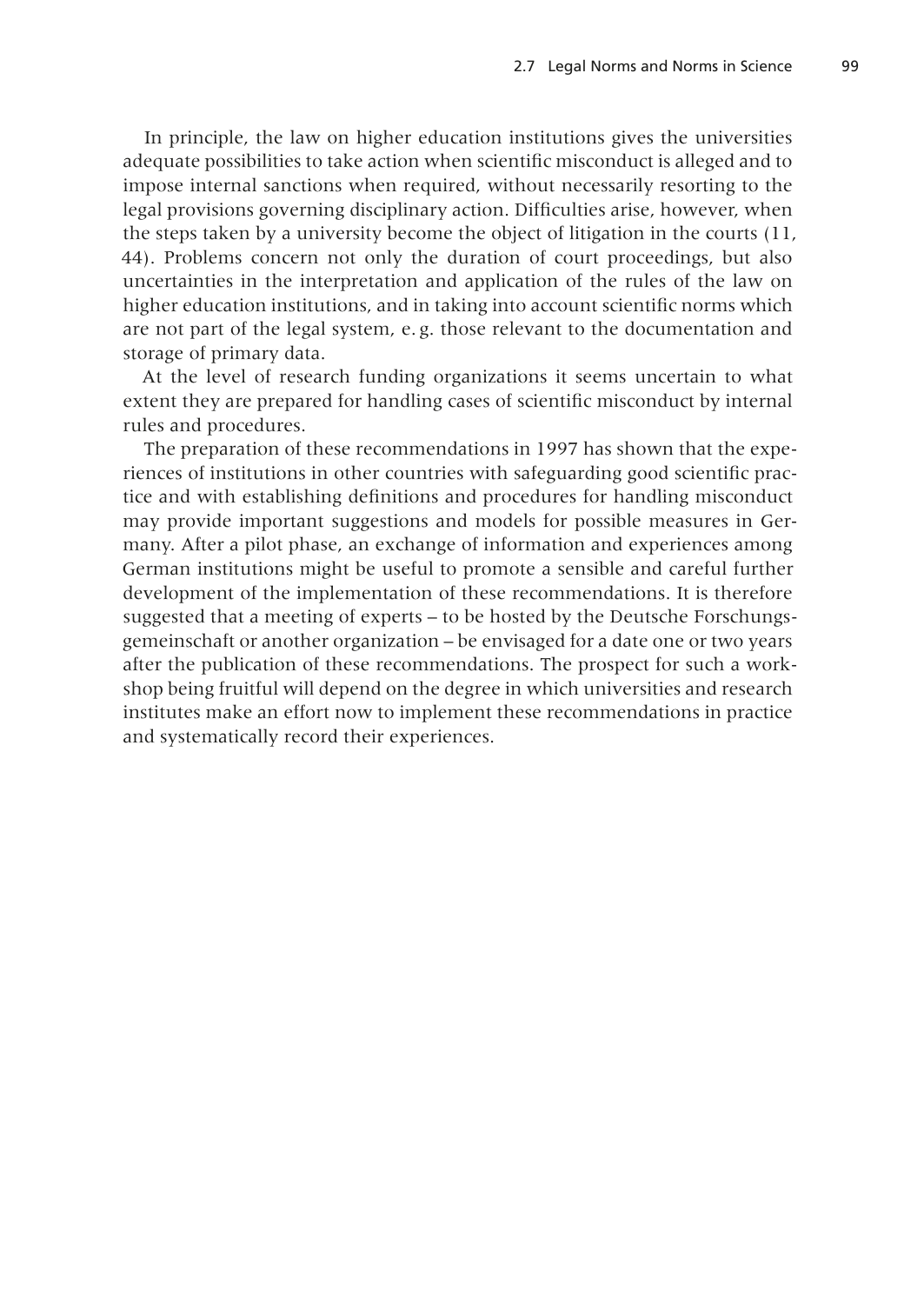# **3 Experiences outside Germany – Basis of the Commission's Work in 1997 –**

### 3.1 USA

The vast majority of allegations of scientific dishonesty that have become generally known have been raised (and to some smaller degree confirmed) in the USA. Conditions there are well and accessibly documented (26, 39), so that a brief summary will suffice here.

Owing to the structure of research funding in the USA, every case of scientific misconduct which led to a broader public discussion there from the end of the 1970s to the present time involved at least one of the two large federal research funding agencies. These are:

- ► The National Science Foundation (NSF). Established in 1950, it has an annual budget approaching 4 bn. US-\$ (2012: 7 bn. US-\$) which support research in the natural and engineering sciences, and also the behavioural sciences including such fields as linguistics, psychology, and social sciences, and in addition programmes in science education. It is an independent federal agency.
- $\blacktriangleright$  The National Institutes of Health (NIH). Their beginnings reach back to the year 1888, and they have existed under their present name since 1948 (72). There are 13 institutes (2013: 21) carrying out biomedical and clinical research. At the same time, some 80 per cent of their total budget which approaches 14 bn. US-\$ (2012: 30 bn. US-\$) are spent on grants and contracts to universities and research institutions. The NIH are thus the largest research funding organization in the world. They are a federal agency within the jurisdiction of the Department of Health and Human Services (DHHS).

Both the NSF (in 1987) and the NIH (in 1989) have published definitions of scientific misconduct and regulations for handling allegations thereof. They are similar, but not identical, and are binding for all grantee institutions, which must show that they have established an internal procedure for dealing with allegations of scientific misconduct.

The responsibility for dealing with such cases rests primarily with the universities and research institutes. Their rules, largely following a model worked out by the Association of American Universities (73), typically provide for a two-step procedure:

 $\triangleright$  An informal preliminary phase ("inquiry") serves to clarify whether it is necessary to open a formal investigation.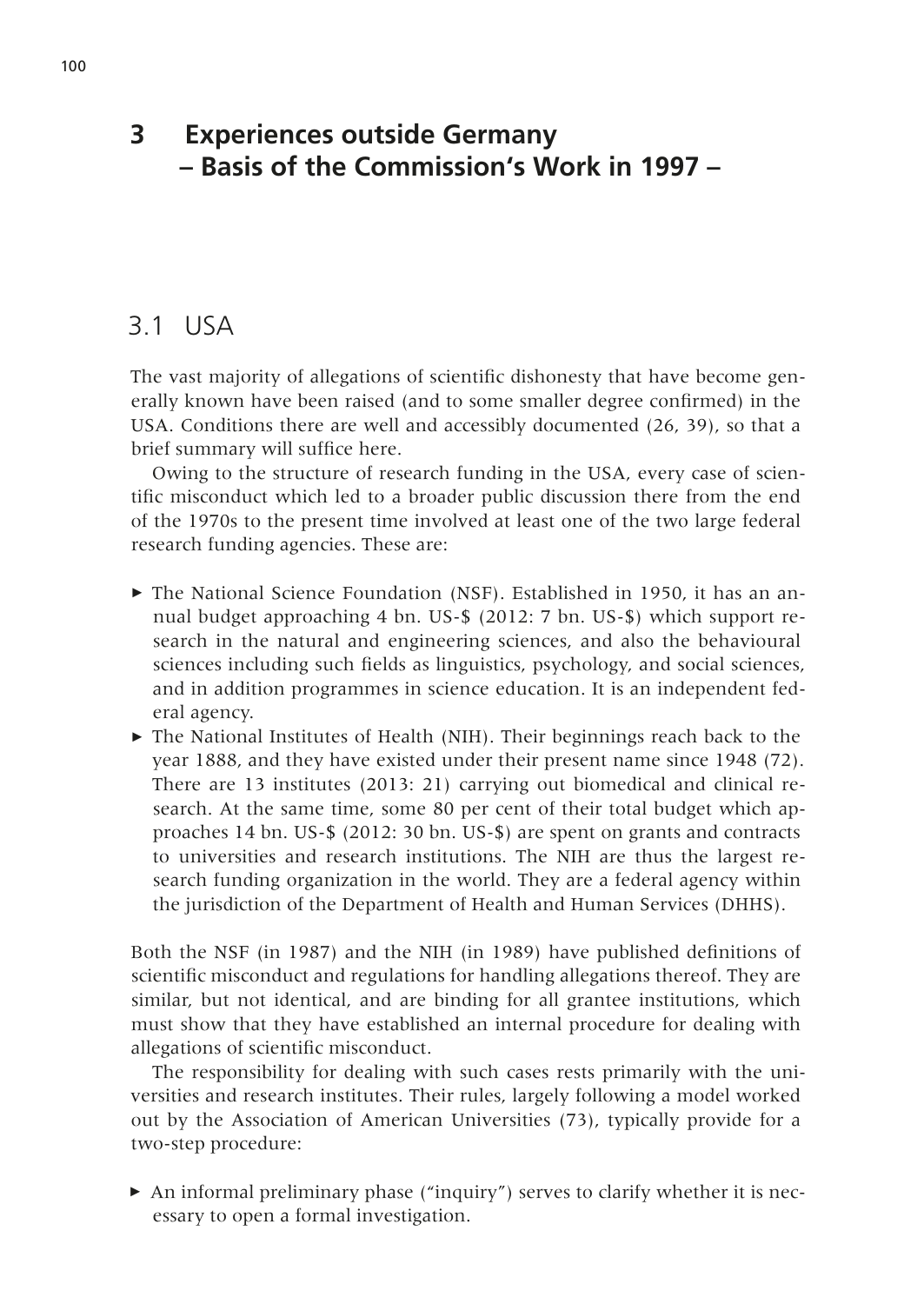$\blacktriangleright$  Formal investigations, usually organized under the responsibility of central university authorities, serve to determine the facts of the case. Following this a decision is taken on what sanctions (if any), on a scale reaching from written warnings to termination of employment, are to be imposed. In this phase, governed by the rules of due process, the defendant usually has the right to be assisted by legal counsel.

Both the NSF and the NIH require that they be notified at the beginning and at the end of every formal investigation where grants awarded by them are involved. The responsibility in the NSF is vested in the Office of Inspector General (OIG), an authority situated in the NSF itself which is also responsible for the financial auditing of grants and reports directly to the National Science Board as the NSF's supervisory body. For the NIH, the responsibility lies with the Office of Research Integrity (ORI), an authority situated in the DHHS (the Department responsible for the NIH) and with jurisdiction for all areas of the Public Health Service except the Food and Drug Administration. Both the OIG and the ORI may conduct their own investigations during or after the local proceedings. The ORI has developed detailed guidelines for dealing with allegations of scientific misconduct locally (74).

After the closure of local proceedings, the ORI and the OIG determine what sanctions are to be imposed from their side. The ORI takes action itself, and appeals may be lodged with a Departmental Appeals Board of the DHHS. The OIG formulates a recommendation, based on its investigation report, to the Deputy Director of the NSF. The recommendation is independently examined there before sanctions are announced to the defendant and eventually imposed. Sanctions may e.g. be

- $\blacktriangleright$  debarment from submitting grant proposals, typically for three to five years,
- $\triangleright$  exclusion from review panels and other bodies,
- $\triangleright$  conditions for future grant proposals, typically in the form of supervision requirements addressed to the institution where the research is to be carried out, usually for several years,
- $\blacktriangleright$  the obligation to correct or retract certain publications.

Both the OIG and the ORI publish regular reports on their activities (41). They show that sanctions are imposed in 10 to 50 per cent of all cases, nearly always in the form of a voluntary settlement. In one highly publicised case the Departmental Appeals Board exonerated the scientist against whom allegations had been brought in the summer of 1996, ten years after the allegations first became known.

The definition of what constitutes "scientific misconduct" has been, and still is, widely discussed in the USA. According to the part of the definition shared by NIH and NSF, scientific misconduct is defined as

*"fabrication, falsification, plagiarism, or other serious deviation from accepted practices in proposing, carrying out, or reporting results from activities funded by …"*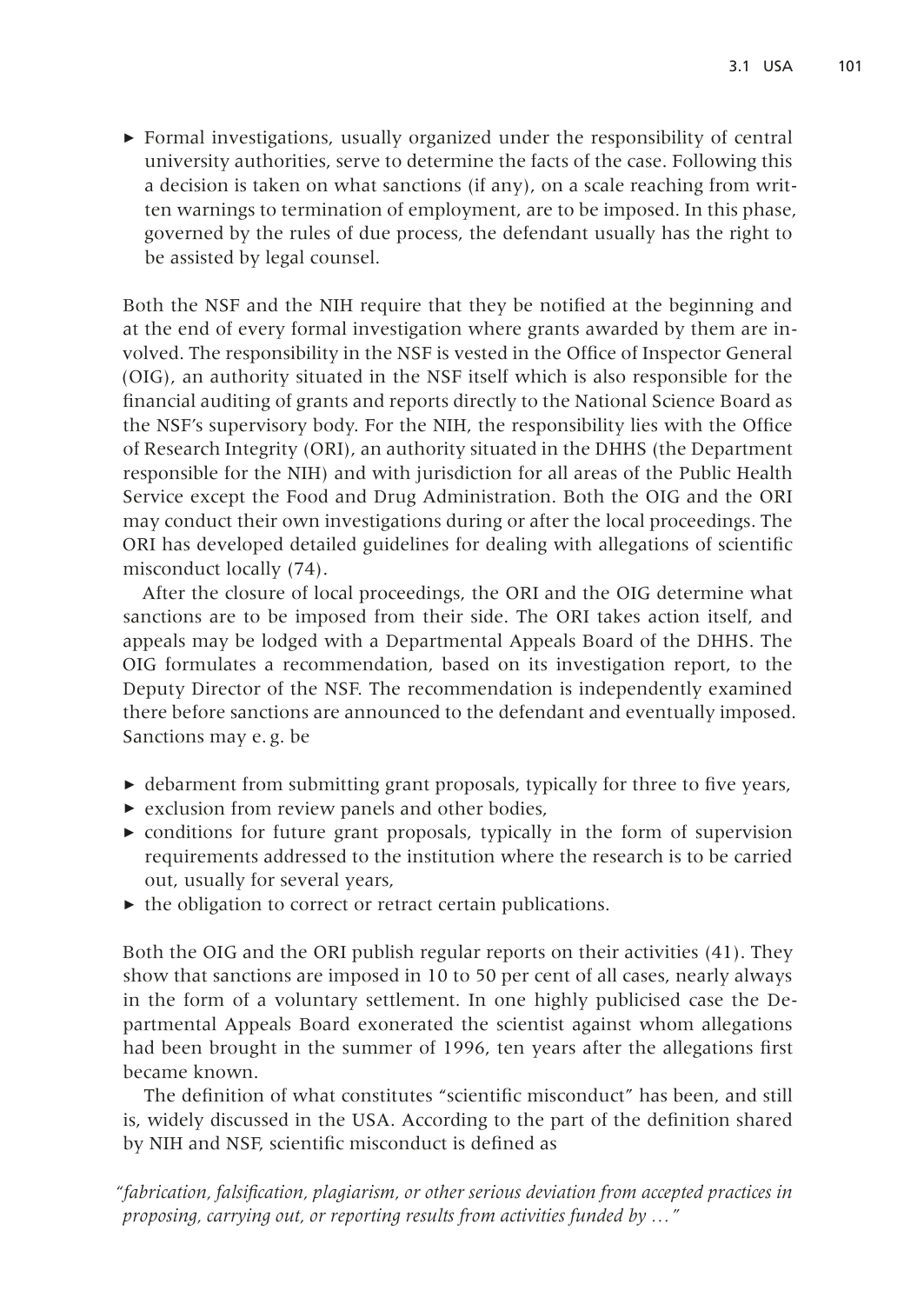the respective agency; in the NSF's definition there follows a clause protecting informants who have not acted in bad faith.

The point at issue in the discussion is the generic nature of the words "other serious deviation from accepted practices". It is challenged with the political argument of permitting arbitrary decisions by the authorities, with the constitutional argument of being "void for vagueness" (75), and with the logical claim that a definition of scientific misconduct must be limited to specific violations of fundamental rules of science and not include areas of misconduct covered by other legal regulations. The challenges are rebutted, chiefly by the NSF, arguing that the definition is close to scientific practice particularly through the reference to the norms (which may be specific to individual disciplines) of the scientific community in question. Over the years, this argument has been developed further: serious deviation from the norms of correct scientific work, it is argued, is the core of the definition. Fabrication, falsification, and plagiarism (FFP) are empirically frequent examples of such serious deviations. The proposed limitation of the definition to "FFP" would be legalistic, would exclude some particularly grave cases of scientific misconduct such as breach of confidentiality by a reviewer, and would merely shift the problem towards the exact definition of the individual constituents of "FFP" (76).

It may be noted that the generality of the definition in the USA has not led to reported controversies over its application to individual cases. There have, on the other hand, been examples of substantial criticism of the ORI's practice in investigations and imposing sanctions.

The research support organizations in Canada have issued a joint declaration in 1994 formulating similar principles to those in force in the USA, but in a less detailed form.

### 3.2 Denmark

The first European country to form a national body to handle allegations of scientific dishonesty was Denmark. The Danish Committee on Scientific Dishonesty (DCSD) was established in 1992 at the initiative of the Danish Medical Research Council (DMRC) following recommendations by a working group which had extensively analyzed the causes, the phenomenology and the consequences of dishonesty in science (77). Like the US National Science Foundation, the working group sees the core of scientific dishonesty in the intent to deceive. This may lead to a variety of individual constellations of differing degrees of seriousness both in principle and depending on the circumstances of each case. Examples given for constellations requiring formal investigation are cases of "deliberate

- $\blacktriangleright$  fabrication of data.
- $\blacktriangleright$  selective and undisclosed rejection of undesired results,
- $\blacktriangleright$  substitution with fictitious data.
- $\triangleright$  erroneous use of statistical methods with the aim of drawing other conclusions than those warranted by the available data,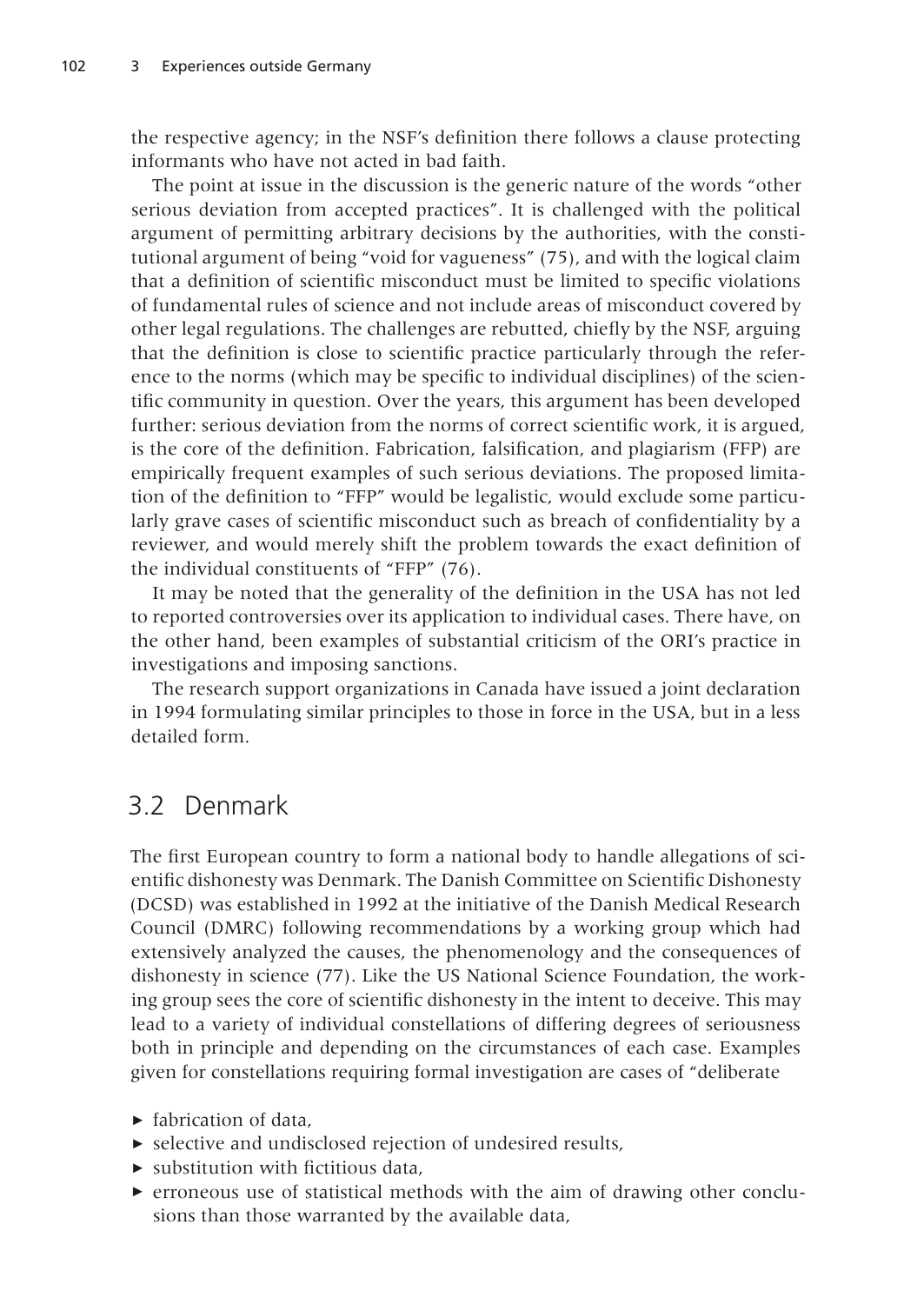- $\blacktriangleright$  distorted interpretation of results or distortion of conclusions,
- $\triangleright$  plagiarism of the results or entire articles of other researchers,
- $\triangleright$  distorted representation of the results of other researchers.
- $\triangleright$  wrongful or inappropriate attribution of authorship,
- $\blacktriangleright$  misleading grant or job applications".

Examples of less serious constellations mentioned by the working group include

- $\triangleright$  "covert duplicate publication and other exaggeration of the personal publication list,
- $\blacktriangleright$  presentation of results to the public ... by-passing a critical professional forum in the form of journals or scientific associations,
- $\triangleright$  omission of recognition of original observations made by other scientists,
- $\triangleright$  exclusion of persons from the group of authors despite their contributions to the paper in question" (77).

In this context, the working group also discusses intersections of the constellations examined and conduct sanctioned by the penal code (fraud, falsification of documents) or by civil law (plagiarism).

The DCSD has incorporated the essential elements of the first list quoted above (expressly marked as "not exhaustive") into its statutory rules. Until 1996, its scope of activity was defined by the mission of the DMRC. Its principal task is the determination of the facts in cases of allegations presented to it, and reporting on each case. Cases falling under criminal law are submitted to the relevant authorities. In other cases, the Committee may give recommendations to the individuals and institutions involved. In addition, the Committee and its members regard it as their duty to promote the principles of good scientific practice through lectures and publications. Its published annual reports contain many articles on questions of good scientific practice and deviations from it and their assessment. The committee, chaired by a judge of the Danish Supreme Court, has seven other members nominated by different universities and scientific organizations in Denmark.

In 1996, the DCSD, with its principles unchanged, was brought under the umbrella of the Danish research ministry, thus preparing the extension of its remit to all fields of science, as its chairman had recommended in the 1996 Annual Report.

The DCSD has become the model for analogous regulations, mostly less detailed, in the other Scandinavian countries.

### 3.3 United Kingdom

As in Denmark, the Medical Research Council (MRC) is the first institution in the United Kingdom known to have taken the initiative of publishing rules for correct conduct in research (78) and to codify rules for handling allegations of scientific misconduct. The MRC, established in 1913, conducts bio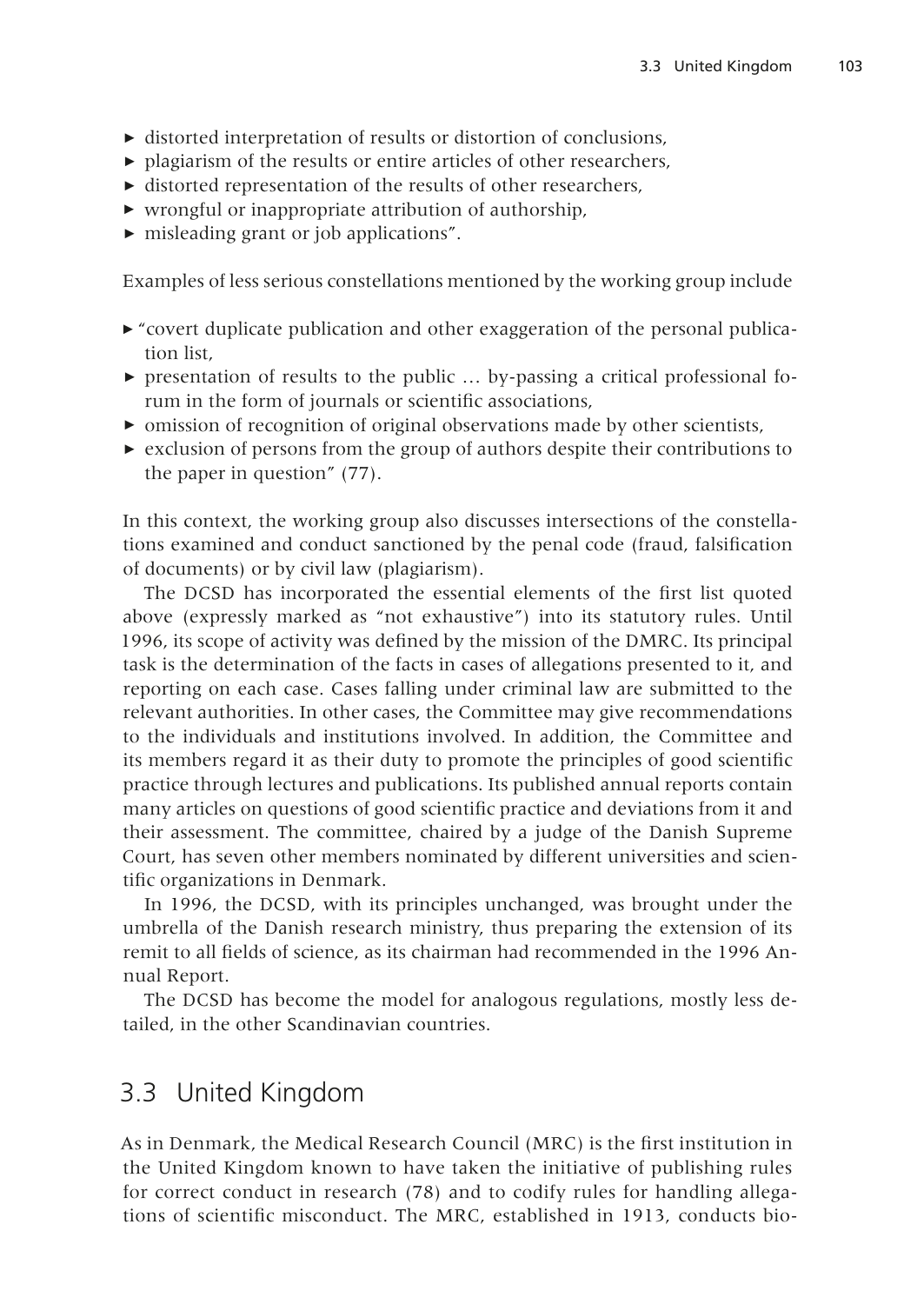medical and clinical research in its own units and awards grants for medical research in universities. It expects both its own units and universities receiving grants to set up and publicise rules of conduct. Apart from the general rules mentioned above, it has published guidelines for a variety of questions in medical ethics, e.g. for research with persons unable to give informed consent. The guidance and policy of the MRC have had a decisive influence on a declaration of the European Medical Research Councils, a standing committee of the European Science Foundation, on the subject of "Misconduct in Medical Research" (79).

In contrast to the Danish example, and in analogy to the USA, the MRC expects allegations of scientific misconduct to be handled in the individual institutions involved. Its "policy" (80) provides for a three-step procedure, in which the first step is a formal confrontation of the defendant with the allegations, giving him or her the opportunity to respond. The procedure is otherwise analogous to the principles current in most American institutions. The scale of sanctions includes the removal from the project in which misconduct was observed, a "final written warning" and various other measures, with termination of appointment in extreme cases. As in the USA, the MRC's rules provide for an Appeal Board which is appointed by the Executive Director of the MRC.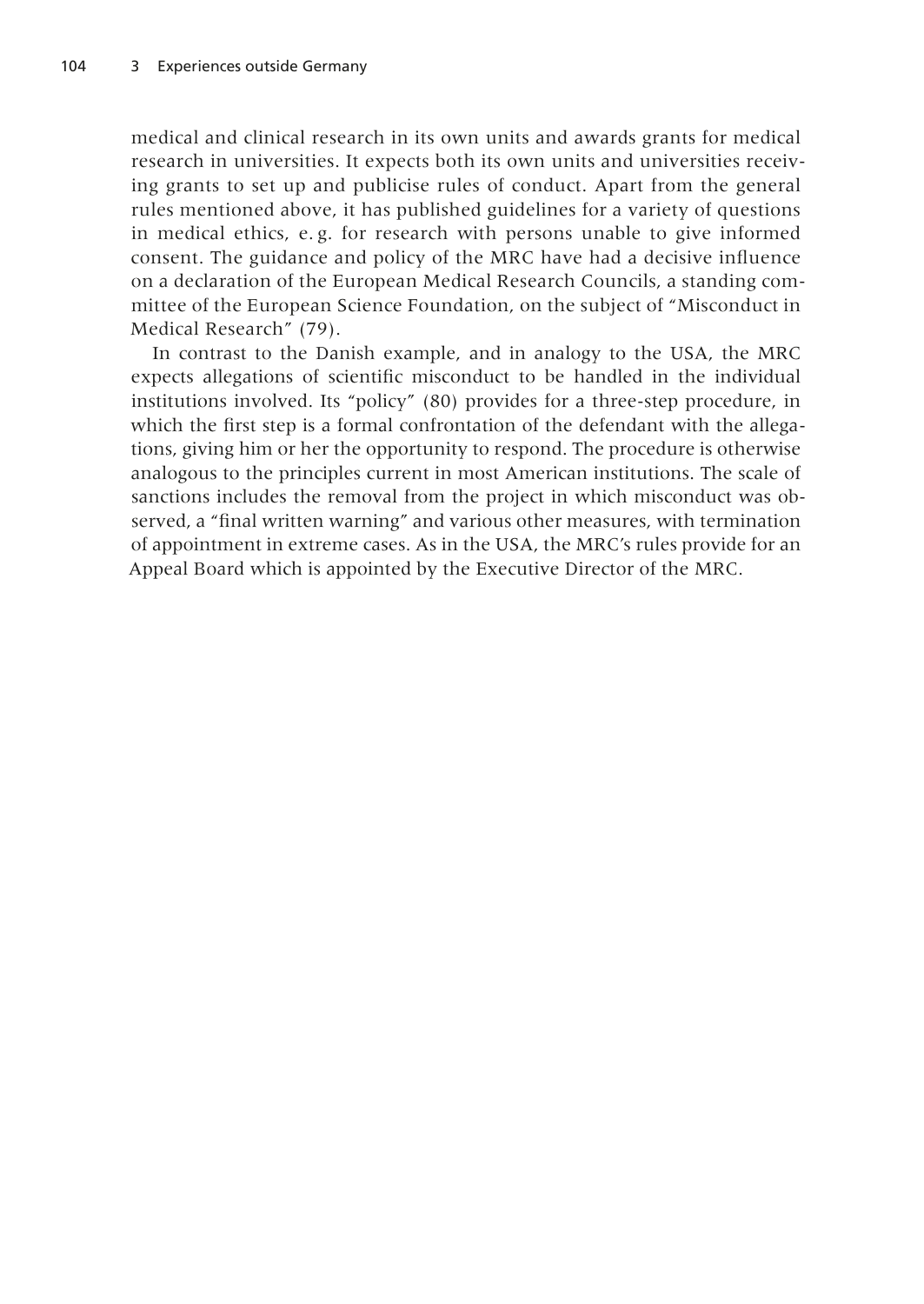# **4 Other National and International Standards**

# 4.1 National Rules of Procedure

The DFG's recommendations are supplemented by the principles of the Research Ombudsman and in the DFG Rules of Procedure for Dealing with Scientific Misconduct. The currently valid versions can be found on the DFG website.

Principles of Procedure of the Research Ombudsman: www.dfg.de/foerderung/grundlagen\_rahmenbedingungen/gwp/ombudsman/ index.html www.ombudsman-fuer-die-wissenschaft.de/index.php?id=6094 (only available in German)

Rules of Procedure for Dealing with Scientific Misconduct (DFG form 80.01): www.dfg.de/formulare/80\_01/index.jsp

### 4.2 International Developments

International recommendations on good scientific practice have been set out in the following publications.

The European Code of Conduct for Research Integrity (2010): www.esf.org/publications/member-organisation-fora.html

Singapore Statement on Research Integrity (2010): www.singaporestatement.org

InterAcademy Council and IAP Policy Report (2012): www.interacademycouncil.net/24026/GlobalReport/28257.aspx

Statement of Principles for Research Integrity, Global Research Council (2013): www.globalresearchcouncil.org

The Montreal Statement on Research Integrity in Cross-Boundary Research Collaborations (2013): http://wcri2013.org/Montreal\_Statement\_e.shtml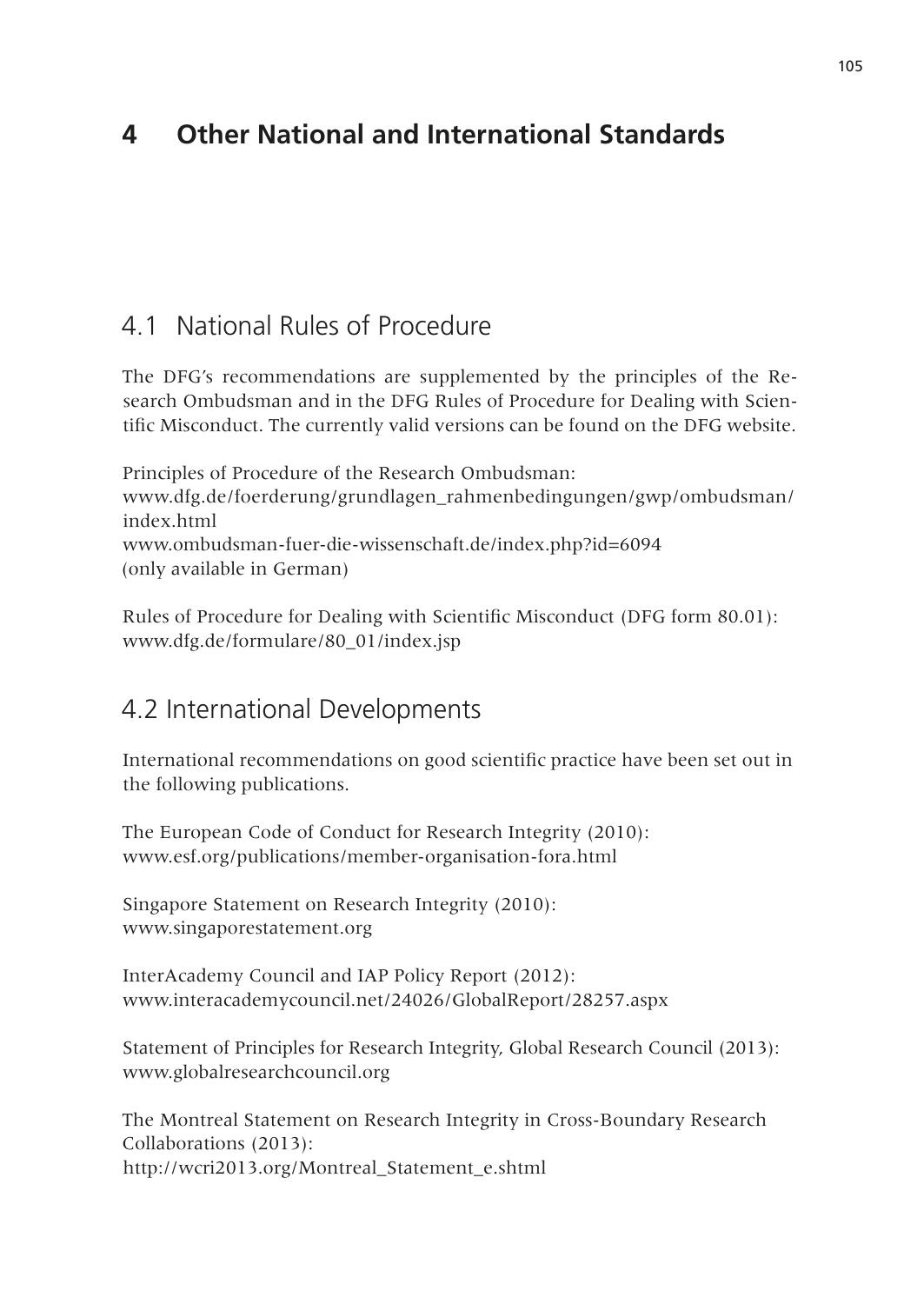### **Notes**

- (1) Robert Koenig: Panel Calls Falsification in German Case 'Unprecedented', Science 277, 1997, p. 894; see also Marco Finetti/Armin Himmelrath: Der Sündenfall, Stuttgart: DUZ Edition 1999.
- (2) Derek Bok: Beyond the Ivory Tower. Social Responsibilities of the Modern University, Cambridge, Mass.: Harvard University Press 1982.
- (3) Available at www.gdch.de.
- (4) Situation in 1997: § 2 HRG; in 2013: see the federal state laws for higher education such as Art. 2 Bayerisches Hochschulgesetz of 23.5.2006, § 4 Berliner Hochschulgesetz of 26.7.2011, § 3 Gesetz über die Hochschulen des Landes Nordrhein-Westfalen of 31.10.2006.
- (5) Hans-Heinrich Trute: Die Forschung zwischen grundrechtlicher Freiheit und staatlicher Institutionalisierung, Tübingen: Mohr 1994.
- (6) Hubert Markl: Wissenschaft im Widerstreit, Weinheim: VCH Verlagsgesellschaft 1990, p. 7–21.
- (7) Hochschulrektorenkonferenz: Zum Promotionsstudium. Entschließung des 179. Plenums der HRK, Bonn 1996. Dokumente zur Hochschulreform 113/1996.
- (8) There is a broad consensus on the requirement for a supervision concept of this nature to ensure quality in the process of awarding doctorates: The German Rectors' Conference (HRK) recommendation (23.4.2012) to the universities permitted to award doctorates "Quality assurance in the awarding of doctorates", p. 5, mentions a "doctoral agreement", also see the recommendation of the 14th general meeting of the HRK on 14.5.2013, "Good scientific practice at German Universities"; the German Council of Science and Humanities spoke out in favour of a supervision agreement between doctoral researchers, their supervisors and the doctorate committee; see "Quality assurance requirements in the award of doctorates" 2011, p. 19.
- (9) Danish Committee on Scientific Dishonesty: Guidelines for Data Documentation, in: DCSD Annual Report 1994, København: The Danish Research Councils 1995.
- (10) cf. VG Mainz 3 K 844/09.MZ; OVG Berlin-Brandenburg 5 S 27.11; see also Hans-Werner Laubinger: Die Untersuchung von Vorwürfen wissenschaftlichen Fehlverhaltens, in: FS für Peter Krause, 2006, p. 379ff.; Helmuth Schulze-Fielitz: Reaktionsmöglichkeiten des Rechts auf wissenschaftliches Fehlverhalten, Wissenschaftsrecht, 2012, Beiheft 21, p. 1ff.; Wolfgang Löwer: Regeln guter wissenschaftlicher Praxis zwischen Ethik und Hochschulrecht, in: Plagiate – Wissenschaftsethik und Recht, ed. by Thomas Dreier and Ansgar Ohly, Tübingen: Mohr Siebeck 2013, p. 51ff.
- (11) Bundesverwaltungsgericht: Urteil vom 11. 12. 1996, 6 C 5.95; Neue Juristische Wochenschrift 1997, p. 1996ff.; see also Christoph Schneider: Der Scharlatan auf dem Rechtsweg – und was vielleicht zu seiner Umlenkung getan werden könnte, Berichte zur Wissenschaftsgeschichte 27 (2004), p. 237ff. Dismissal of the constitutional complaint against the judgement of the Federal Administrative Court (BVerwG), BVerfGE, BvR, 653/97 of 8.8.2000.
- (12) Bundesverwaltungsgericht (see note 11) p. 16, p. 21 (Neue Juristische Wochenschrift 1997, p. 1996, referring to principles of jurisdiction by the Federal Constitutional Court [Bundesverfassungsgericht], e. g. BVerfGE 90, p. 1ff., p. 11).
- (13) Bundesverwaltungsgericht (see note 11) p. 12; Neue Juristische Wochenschrift 1997, p. 1998.
- (14) AAAS-ABA National Conference of Lawyers and Scientists. Project on Scientific Fraud and Misconduct; reports of three workshops held in 1987 and 1988, published 1988–89, Washington, DC: American Association for the Advancement of Science.
- (15) Max-Planck-Gesellschaft: Verfahren bei Verdacht auf wissenschaftliches Fehlverhalten Verfahrensordnung, Beschluss des Senats vom 14. 11. 1997, amended on 24.11.2000.
- (16) Max-Planck-Gesellschaft: Regeln zur Sicherung guter wissenschaftlicher Praxis, Beschluss des Senats vom 24.11.2000, amended on 20.3.2009.
- (17) Wissenschaftsrat: Zur Förderung von Wissenschaft und Forschung durch wissenschaftliche Fachgesellschaften, mimeograph Drs. 823/92, Köln 1992.
- (18) Ethik-Kodex der Deutschen Gesellschaft für Soziologie und des Berufsverbandes Deutscher Soziologen, DGS-Informationen 1/93, p. 13ff.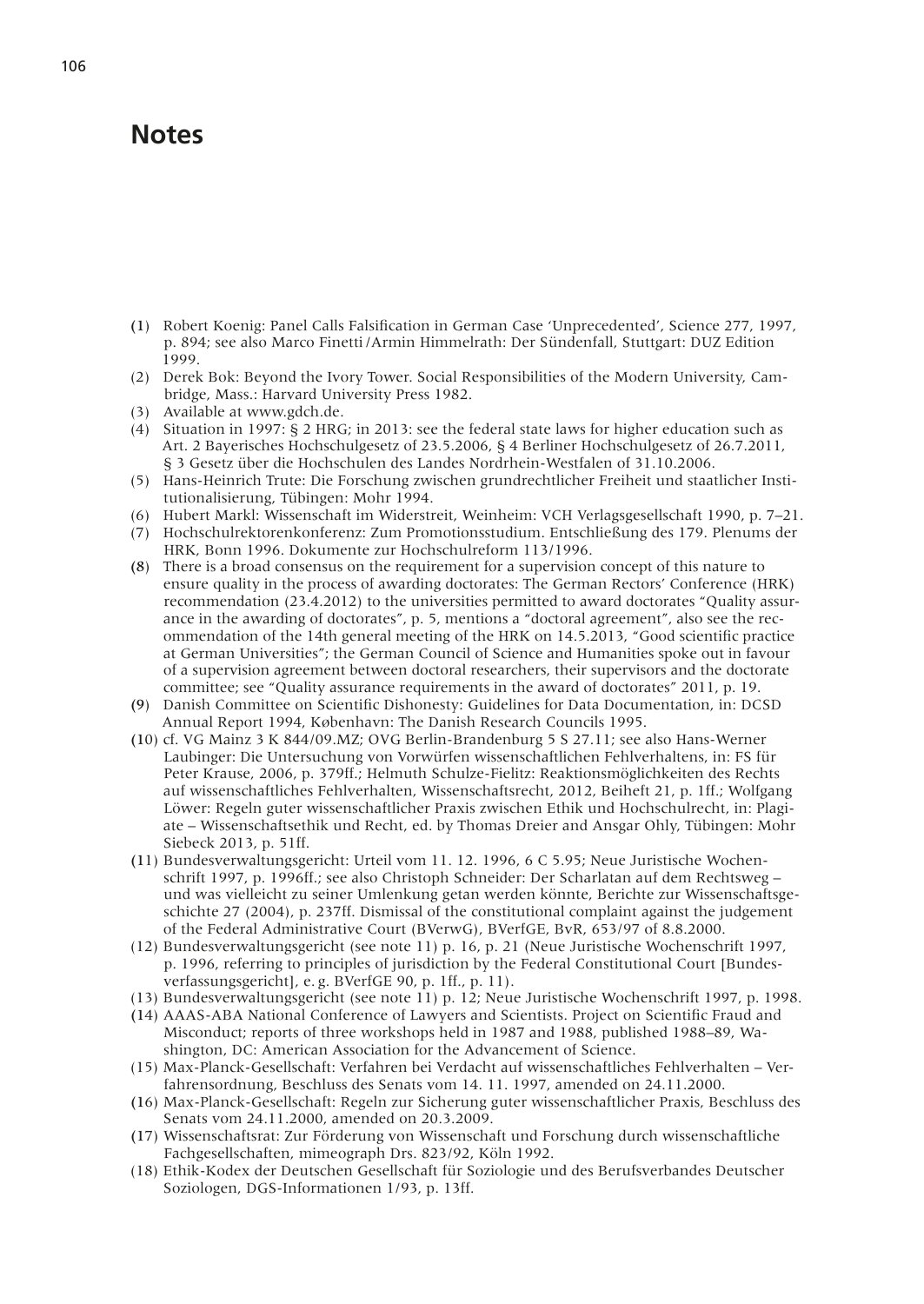- (19) Deutsche Gesellschaft für Erziehungswissenschaft: Standards erziehungswissenschaftlicher Forschung, in: Barbara Friebertshäuser, Annedore Prengel (eds.): Handbuch quantitative Forschungsmethoden in der Erziehungswissenschaft, Weinheim: Juventa Verlag 1997, p. 857–863.
- (20) see also Deutsche Physikalische Gesellschaft: Verhaltenskodex für Mitglieder, amended in 2008.
- (21) H. Burchardi: Die Ethikkommissionen als Instrument der Qualitätssicherung in der klinischen Forschung, Intensivmedizin 34, 1997, p. 352–360.
- (22) Erwin Deutsch: Arztrecht und Arzneimittelrecht, 2nd edition, Heidelberg: Springer 1991, p. 1ff., p. 155.
- (23) International Committee of Medical Journal Editors: Uniform Requirements for Manuscripts Submitted to Biomedical Journals, quoted from: New England Journal of Medicine 336, 1997, p. 309–315.
- (24) Also Siegfried Großmann and Hans-Heinrich Trute: Autorschaft nicht nur Recht, sondern auch Verantwortung, Physik Journal 2 (2003) Nr. 2, p. 3
- (25) On the status of the debate in 1997: Nigel Williams: Editors Seek Ways to Cope With Fraud, Science 278, 1997, p. 1221. For 2013, see chapter 4.2 and COPE (Committee on Publication Ethics): www.publicationethics.org.
- (26) Stefanie Stegemann-Boehl: Fehlverhalten von Forschern. Eine Untersuchung am Beispiel der biomedizinischen Forschung im Rechtsvergleich USA-Deutschland, Stuttgart: Ferdinand Enke Verlag 1994 (Medizin in Recht und Ethik, Band 29), p. 94.
- (27) Stegemann-Boehl (note 26), p. 272ff; see also Rules of Procedure for Dealing with Scientific Misconduct, DFG form 80.01.
- (28) Stegemann-Boehl (note 26), p. 160f.
- (29) Deutsche Forschungsgemeinschaft: Guidelines for the Review, DFG forms: www.dfg.de/foerderung/formulare\_merkblaetter/index.jsp.
- (30) Reports of the Ombudsman for Science since 2000: www.ombudsman-fuer-die-wissenschaft.de/ index.php?id=6095.
- (31) The scientific community originally recommended an advisory and mediating role for what later became the the ORI, cf. Institute of Medicine: The Responsible Conduct of Research in the Health Sciences. Report of a study, Washington, DC: National Academy Press 1989.
- (32) Wolfgang Frühwald: An Ombudsman for the Scientific Community? german research. Reports of the DFG, 2–3, 1997, p. 3. For an overview of "self-regulation in science" see Kirsten Hüttemann, Forschung und Lehre 2011, p. 280f.
- (33) Christopher Baum: Whistleblowing in der Wissenschaft, Forschung und Lehre 2012, p. 38ff. Corinna Nadine Schulz: Whistleblowing in der Wissenschaft, Baden-Baden: Nomos 2008; Schulze-Fielitz (note 10). On the legal protection of whistleblowers, see § 612a German Civil Code (BGB) and the ruling of the ECHR of 21.7.2011 – 28274/08, DB 0426266.
- (34) Max-Planck-Gesellschaft: Regeln zur Sicherung guter wissenschaftlicher Praxis, Beschluss des Senats vom 24.11.2000, amended on 20.3.2009.
- (35) cf. Office of Research Integrity (ORI), Protection for Whistleblower.
- (36) Annual Report of the Ombudsman for Science 2000/2001, p. 13f.
- (37) See also Schulze-Fielitz (note 10); see also Verfahrensgrundsätze des Ombudsman für die Wissenschaft: www.ombudsman-fuer-die-wissenschaft.de/index.php?id=6094.
- (38) Allan Mazur: The experience of universities in handling allegations of fraud or misconduct in research, in: AAAS-ABA National Conference of Lawyers and Scientists, Project on scientific fraud and misconduct. Report on workshop number two. Washington, DC: American Association for the Advancement of Science, 1989, p. 67–94.
- (39) An extensive summary in: Panel on Scientific Responsibility and the Conduct of Research. Committee on Science, Engineering and Public Policy. National Academy of Sciences. National Academy of Engineering. Institute of Medicine: Responsible Science. Ensuring the Integrity of the Research Process, 2 vols., Washington, DC: National Academy Press, 1992–93.
- (40) Patricia K. Woolf: Deception in Scientific Research, in: AAAS-ABA National Conference of Lawyers and Scientists, Project on scientific fraud and misconduct. Report on workshop number one. Washington, DC: American Association for the Advancement of Science, 1988, p. 37–86.
- (41) Office of Inspector General: Semiannual Report to the Congress, Washington, DC: National Science Foundation 1 (1989) ff; Office of Research Integrity: Annual Report, Washington, DC: Department of Health and Human Services. Office of the Secretary. Office of Public Health and Science, 1994ff.
- (42) The Danish Committee on Scientific Dishonesty: Annual Report 1993, 1994, 1995, 1996, København: The Danish Research Councils, partly available at www.forskraad.dk.
- (43) Presidential Directive "Fehlverhalten in der Wissenschaft" of 19.3.1992, replaced by the DFG's Rules of Procedure for Dealing with Scientific Misconduct" of 26.10.2001, amended on 5.7.2011, DFG form 80.01.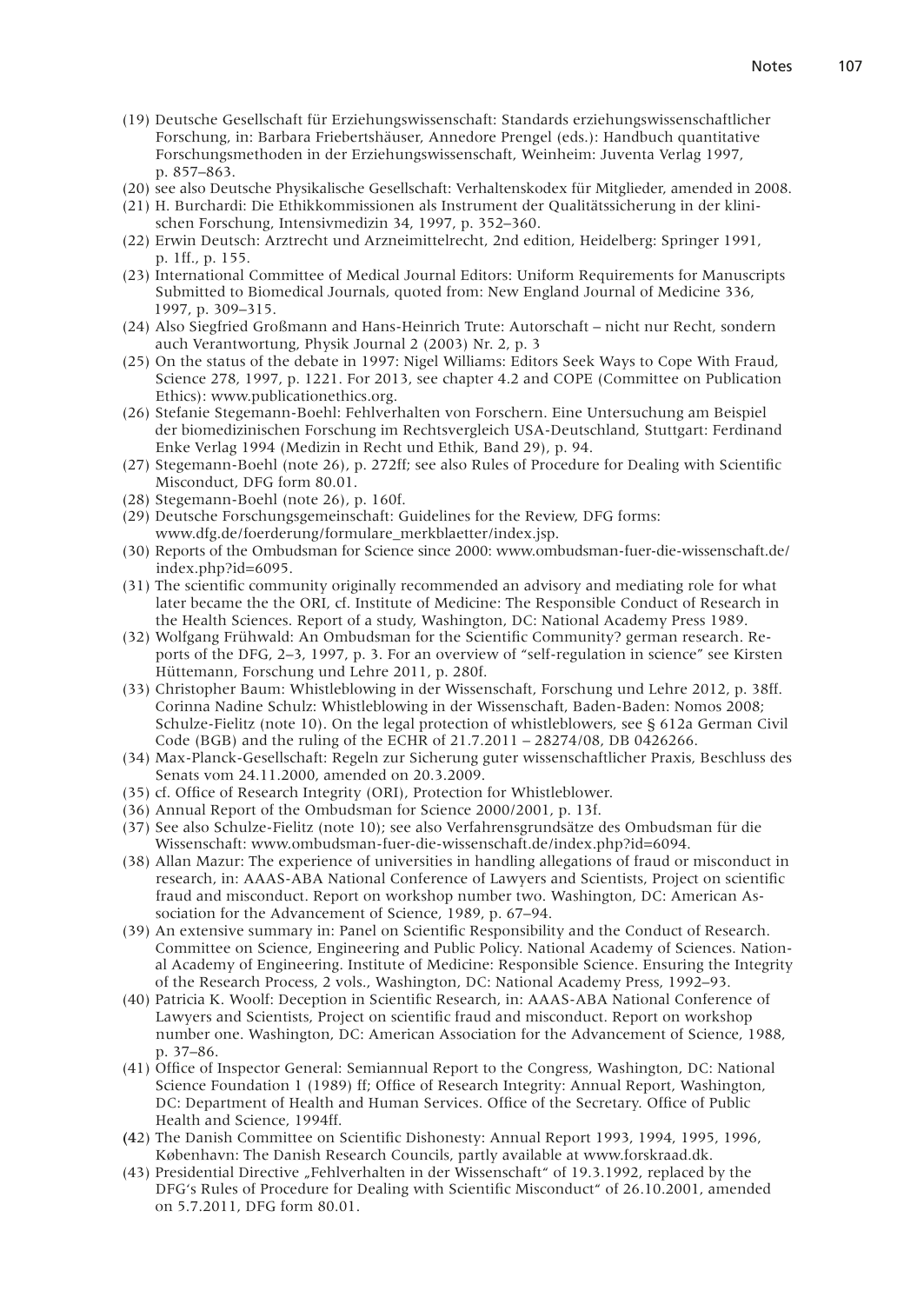#### 108 Notes

- (44) Verwaltungsgericht Düsseldorf: Beschluss vom 11. 4. 1997, 15 L 4204/96; Entscheidung des VG Düsseldorf (Klageabweisung) vom 17.9.1999 – 15K 5989/97.
- (45) Alexander Kohn: False Prophets, Oxford: Basil Blackwell 1986, e. g. p. 193ff.
- (46) Karl R. Popper: Logik der Forschung (1934), 2nd edition, Tübingen: Mohr 1968.
- (47) Heinz Maier-Leibnitz: Über das Forschen, in: Heinz Maier-Leibnitz: Der geteilte Plato, Zürich; Interfrom 1981, p. 12.
- (48) Andreas Heldrich: Freiheit der Wissenschaft Freiheit zum Irrtum? Haftung für Fehlleistungen in der Forschung, Heidelberg: C. F. Müller 1987. Schriftenreihe der Juristischen Studiengesellschaft Karlsruhe, Heft 179; Alexander Kohn (note 45) p. 18–34.
- (49) Max Weber: Wissenschaft als Beruf (1919), in: Max Weber: Gesammelte Aufsätze zur Wissenschaftslehre, 3rd edition, Tübingen: Mohr 1968, p. 582–613.
- (50) The changes in the scientific system originating in the USA are one of the main causes of the growing frequency of misconduct in science according to Federico DiTrocchio: Le bugie della scienza. Perchè e come gli scienziati imbrogliano, Milano: Arnoldo Monadori Editore, 1993 (quoted from the German translation: Der große Schwindel. Betrug und Fälschung in der Wissenschaft. Frankfurt: Campus 1994, p. 51ff.).
- (51) Derek J. de Solla Price: Little Science, Big Science, New York: Columbia University Press, 1963.
- (52) Vannevar Bush: Science the endless frontier, A report to the President on a program for postwar scientific research (1945), reprint Washington, DC: National Science Foundation, 1960.
- (53) Report of the Committee on Academic Responsibility. Massachusetts Institute of Technology (1992), quoted from the reprint in: Responsible Science (note 39) vol. 2, p. 159–200.
- (54) Untersuchungen zur Lage der deutschen Hochschullehrer, Band III: Christian von Ferber: Die Entwicklung des Lehrkörpers der deutschen Universitäten und Hochschulen 1864–1954, Göttingen: Vandenhoeck & Ruprecht 1956.
- (55) Bundesministerium für Bildung, Wissenschaft, Forschung und Technologie (ed.): Grund- und Strukturdaten 1996/97, Bonn: BMBF 1996.
- (56) Bundesministerium für Bildung, Wissenschaft, Forschung und Technologie (ed.): Report of the Federal Government on Research 1996 – Abridged Version –, Bonn: BMBF 1996.
- (57) Michael Gibbons, Camille Limoges, Helga Nowotny, Simon Schwartzman, Peter Scott, Martin Trow: The new production of knowledge, London: Sage Publications 1994.
- (58) Robert K. Merton: Priorities in Scientific Discovery: A Chapter in the Sociology of Science, American Sociological Review 22, 1957, p. 635–659.
- (59) Wissenschaftsrat: Empfehlungen zum Wettbewerb im deutschen Hochschulsystem, Köln: Wissenschaftsrat 1985; Heinrich Ursprung: Hochschulen im Wettbewerb, in: Heinrich Ursprung: Die Zukunft erfinden. Wissenschaft im Wettbewerb, Zürich: vdf Hochschulverlag AG, ETH Zürich 1997, p. 142–152.
- (60) quoted from William Broad, Nicholas Wade: Betrayers of the Truth, New York: Simon & Schuster 1982, p. 157.
- (61) Derek J. de Solla Price: Diseases of Science, in: D.J. de Solla Price: Science since Babylon (1961). Enlarged Edition, New Haven: Yale University Press 1975, p. 161–195.
- (62) Instructions to authors available at www.nature.com and www.sciencemag.org.
- (63) Patricia Morgan: The impact of libel law on retractions, in: AAAS-ABA National Conference of Lawyers and Scientists. Project on scientific fraud and misconduct. Report on workshop number three, Washington, DC: American Association for the Advancement of Science 1989, p. 181–185.
- (64) Robert M. May: The Scientific Wealth of Nations, Science 275, 1997, p. 793–796; David Swinbanks et al.: Western research assessment meets Asian cultures, Nature 389, 1997, p. 113–117.
- (65) Beschluss des Präsidiums der Deutschen Gesellschaft für Unfallchirurgie e.V. vom 21. 6. 1997; Sigurd Lenzen: Nützlichkeit und Limitationen des sogenannten "Journal Impact Factor" bei der Bewertung von wissenschaftlichen Leistungen und Zeitschriften, Diabetes und Stoffwechsel 6, 1997, p. 273–275;

Peter Lachmann, John Rowlinson: It's what, not where you publish that matters, Science & Public Affairs, Winter 1997, 8.

- (66) e. g. Ben R. Martin, John Irvine: Assessing Basic Research. Some partial indicators of scientific progress in radio astronomy, Research Policy 12 (2), 1983, p. 61–90.
- (67) Eugen Seibold, Christoph Schneider: Vorschläge, in: Christoph Schneider (ed.): Forschung in der Bundesrepublik Deutschland, Beispiele, Kritik, Vorschläge, Weinheim: Verlag Chemie 1983, p. 907–942.
- (68) Edward H. Ahrens, Jr.: The Crisis in Clinical Research. Overcoming Institutional Obstacles, New York, Oxford: Oxford University Press 1992.